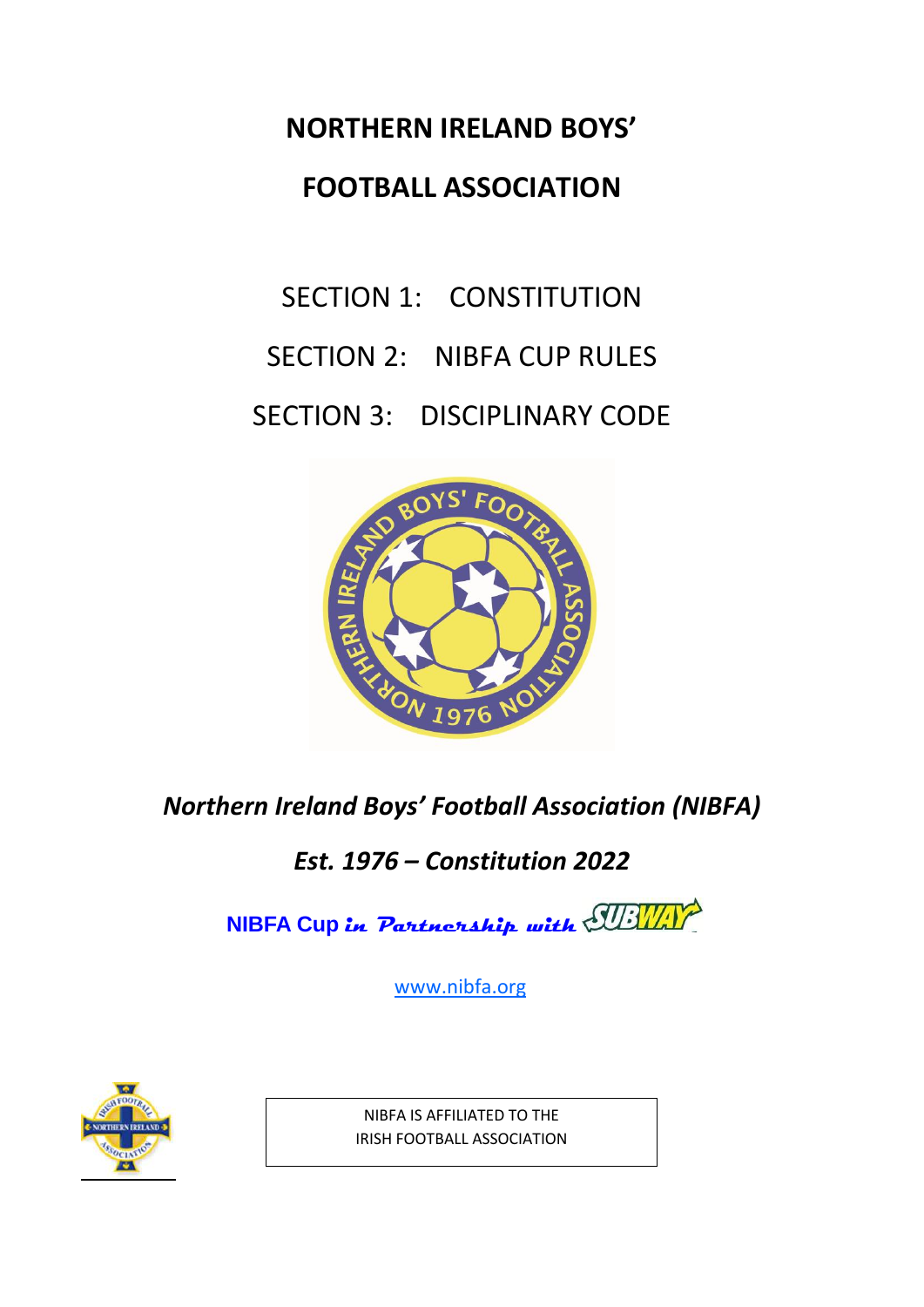#### **SECTION 1 NIBFA CONSTITUTION 2022**

- 1. NAME The Association shall be called "The Northern Ireland Boys' Football Association" (herein after called "NIBFA") and will affiliate annually to the Irish Football Association.
- 2. OBJECTS The objects of NIBFA shall be to legislate for, foster, develop and improve the game of Association Football among all classes of youth football clubs, leagues, or associations of such clubs in Northern Ireland and to conduct annually such competitions and events as aid the development and promotion of association football in Northern Ireland.

#### 3. **NIBFA COMMITTEE**

(a) The management of NIBFA shall be vested in the NIBFA Committee, consisting of the following office bearers: - a Chairperson, a Vice Chairperson, a Secretary, a Treasurer and elected and/or co-opted representatives not exceeding 9 persons from Clubs and or Leagues in Membership of NIBFA.

(b) The NIBFA committee members and office bearers shall be elected bi-annually (Commencing 2022). All retiring office bearers shall be eligible for re-election.

(c) Nomination of any candidate for any office shall be submitted in writing to the NIBFA Administration Officer not later than 14 days prior to the notified date of the Annual General Meeting or Extraordinary General Meeting called for the purpose. In the event of a vacancy occurring during the term of office or should any Office Bearer or committee member miss 4 consecutive meetings they will be required to stand down and the NIBFA Committee shall have the power to fill such vacancy. Any committee member or Office Bearer so chosen shall hold office for the unexpired period of his predecessor's term of office.

(d) 50% + 1 members of the NIBFA Committee shall form a quorum.

#### 4. **MEMBERSHIP**

(a) All youth football clubs, leagues and associations shall be granted membership, subject as required to annual registration and payment of affiliation and insurance premiums with the Association.

(b) All Clubs in membership must be controlled and managed by a committee registered to NIBFA.

(c) All Leagues in membership must be controlled and managed by a committee registered to NIBFA and adopt the model league constitution and Rules as adopted and issued by NIBFA.

#### 5. **MEETINGS**

(a) ANNUAL GENERAL MEETING – The Annual General Meeting of the NIBFA shall be held each year, on the First

Tuesday of June, except in exceptional circumstances where the committee need an extension to the date to complete work that is relevant to the overall administration of the association.

The order of business at the Annual General Meetings shall be as follows: - (a) Adoption of previous AGM minutes, (b) Secretary's Report, (c) Treasurer's Report, (d) Proposed alterations to the constitution (e) Proposed alterations to the Cup Competition Rules,

(f) Election of Office Bearers (bi-annually), (g) Any other competent business.

(b) EXTRAORDINARY GENERAL MEETING –

(b1) The NIBFA shall convene an EGM upon receipt of a requisition, signed by a registered official of a least 25% of all Clubs or 50% of Leagues in membership, within 28 days of receipt of such a requisition.

(b2) The requisition shall state the business to be considered and shall be accompanied by a deposit in the sum of £500.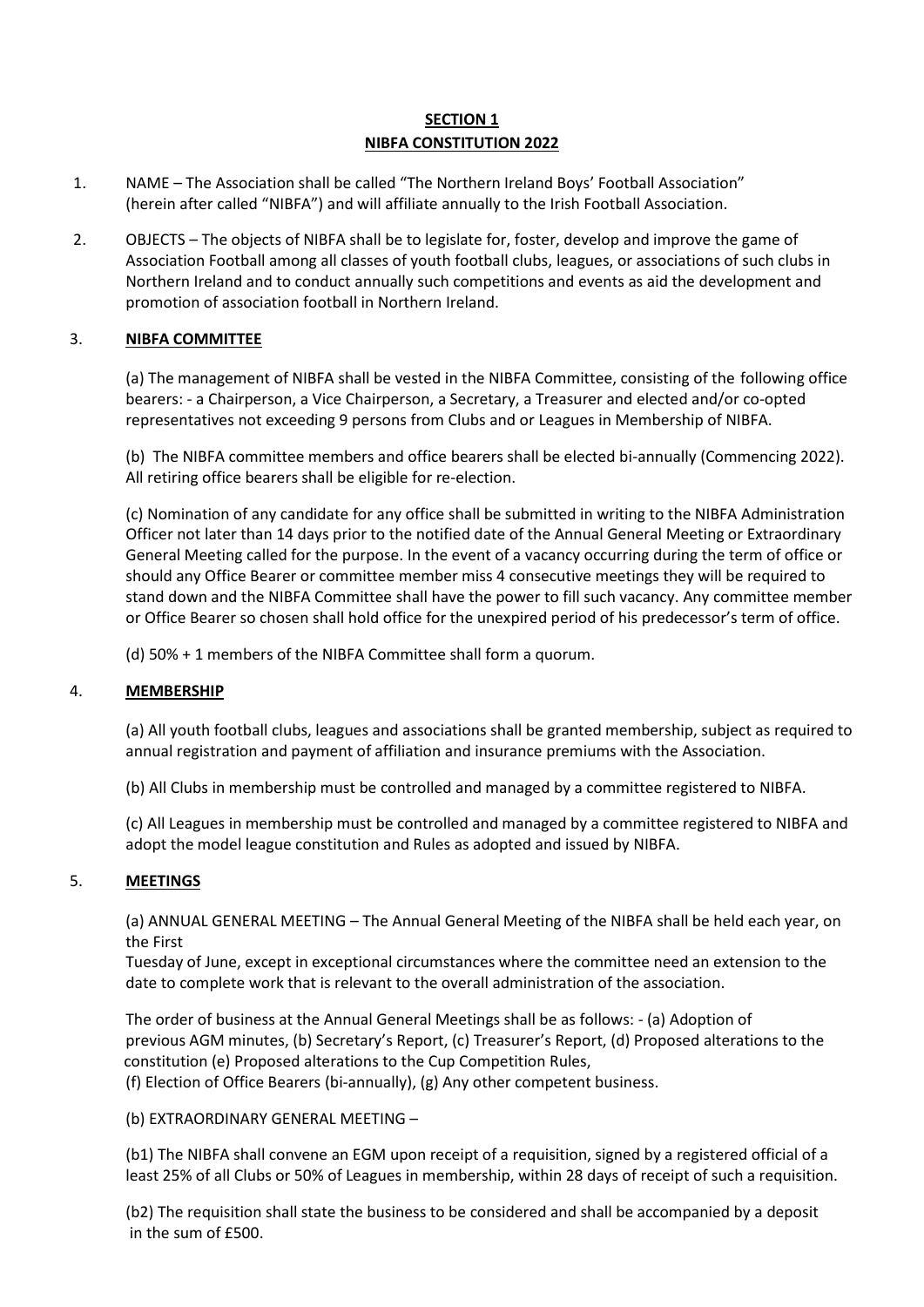(b3) The member Clubs or Leagues signing the requisition may forfeit their deposit and/or may be liable for the reasonable expenses of the EGM should the requisition be deemed frivolous.

(b4) The NIBFA may call an EGM by a simple majority vote of the NIBFA committee and shall convene an EGM within 28 days of such a vote.

(c) NIBFA COMMITTEE MEETINGS –

Meetings of the NIBFA Committee shall be held at a venue and date notified by the NIBFA Administration Officer.

(d) A quorum for AGM or EGM meetings will be 10 persons excluding office bearers.

(e) At the AGM or any EGM All motions shall be carried by a simple majority of those present at the meeting and entitled to vote. Each Club or League shall be entitled to send a representative to an AGM or EGM, representatives in attendance will have one vote. Clubs and Leagues in default of their financial obligations more than 30 days to NIBFA will not be entitled to a vote.

#### 6. **ALTERATION OF CONSTITUTION**

The NIBFA Constitution and or Rules may be added to or altered by a Resolution passed at an Annual General Meeting, or at an Extraordinary General Meeting duly convened for the purpose and shall be carried by a simple majority of those present at the meeting and entitled to vote.

Notice from a member of any proposed addition or alteration to the Constitution for consideration at the Annual General Meeting must be sent on Club Headed Paper by (E Mail) signed by the respective secretary of the member club or league proposing the addition or alteration. Send to the NIBFA Administration Officer 14 days before the notified date of the Annual General Meeting in the then current year. Notice from a member of any other Resolution to be brought before an Annual General Meeting must be sent in like manner 14 days before the notified date of the Annual General Meeting.

The NIBFA Committee shall have the power to propose additions or alterations to the Constitution and or Rules for consideration at the Annual General Meeting, excepting in exceptional circumstances and to assist with the continued smooth operation of the NIBFA, the NIBFA Committee reserve the right to temporarily amend any rule or article in the constitution. Such alteration or amendment should subsequently be submitted to the membership at an AGM or EGM called for the purpose for the permanent inclusion or deletion from the constitution and or rules.

Seven days at least before any Annual or Extraordinary General Meeting a notice of such meeting, and the business to be transacted thereat, shall be sent to the secretary of each club or league in membership and to each member of the NIBFA Committee. Only business contained on the notice of such meeting will be considered competent. An admission card for voting purposes will be issued on registration at all meetings.

Any alteration to the Constitution or rules shall be advised to the Secretary of the Irish Football Association.

#### 7. **LIFE MEMBERSHIP**

Past Chairpersons, on retiring from office shall be granted life membership of the NIBFA. In addition, the office bearers may recommend at the A.G.M. that life membership be granted to any person whom it is considered has rendered valuable service to NIBFA or in the cause of youth football. Persons granted membership in such fashion will not be eligible to sit on committees.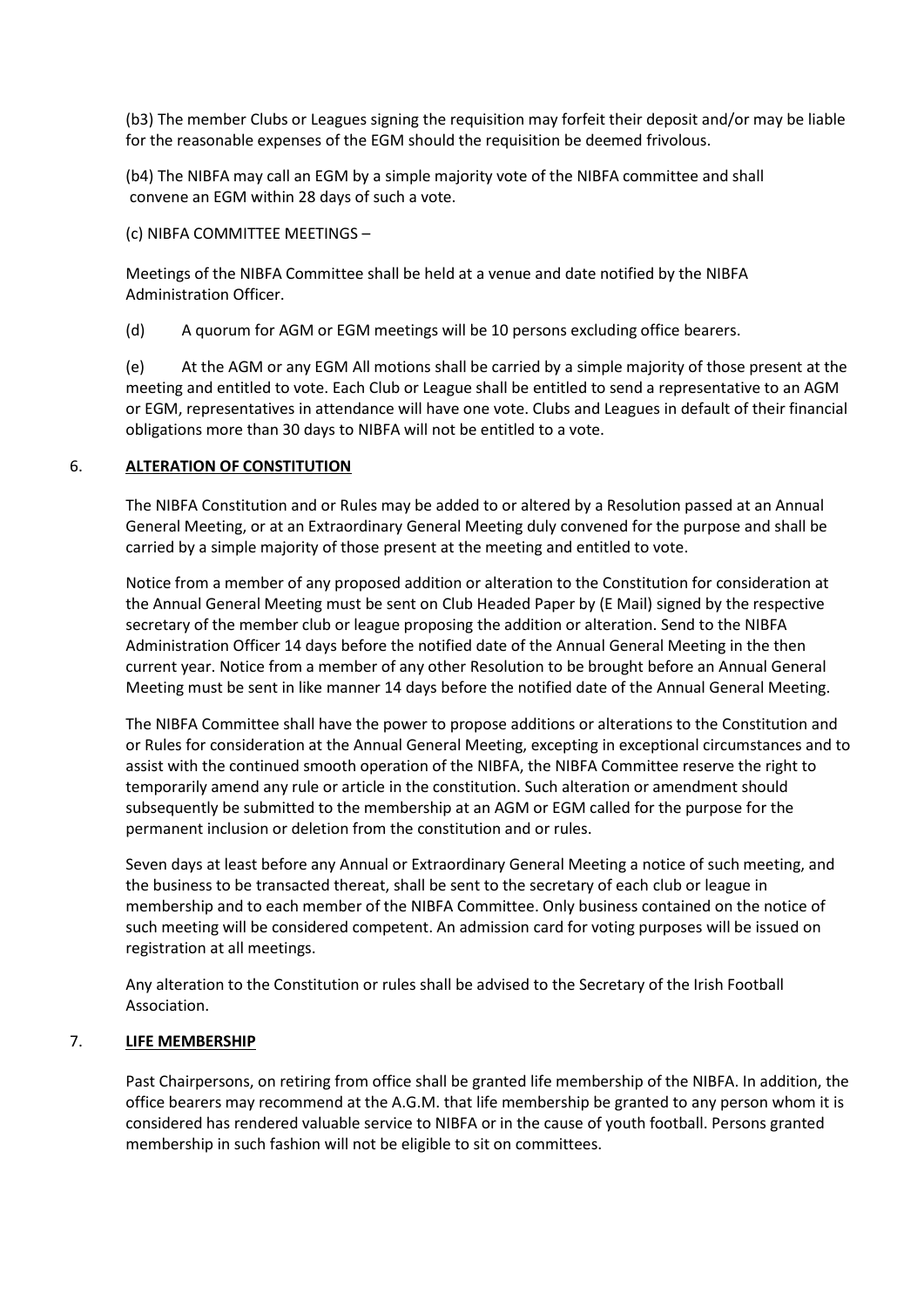#### 8. **CHAIR**

The appointed Chairperson of NIBFA shall preside over all meetings. In the event of his/her absence the chair shall be taken by either the Vice Chairperson or an agreed office bearer of NIBFA. The Chairperson shall have both a deliberative and casting vote at all meetings, and his/her rule shall be final.

#### 9. **DECLARATION OF INTEREST**

Any member of NIBFA Committee who has a vested interest in any discussion or decision under consideration MUST declare such interest. A member with such interest shall be required to retire from the meeting during the discussion or consideration or while a decision is being taken in respect of any case involving his/her Club or Officials or players connected with his/her Club.

#### 10. **FINANCE**

The Treasurer shall be responsible for all money transactions and at the Annual General Meeting submit a detailed statement of accounts. The Audited accounts of NIBFA will be available for inspection upon completion. The Bank account will be in the name of the Northern Ireland Boys' Football Association, the signatories being a minimum of three nominated officials. Two signatures are required for all financial transactions.

#### 11. **ADMINISTRATION**

The NIBFA in conjunction with the Irish Football Association shall appoint and/or employ an Administration/Development Officer and other such persons as they see fit.

NIBFA will also delegate the day-to-day administrative operations of leagues affiliated to the association to the duly appointed committee responsible for that league.

#### 12. **APPEALS**

A club, player or club representative may appeal to an NIBFA Appeals Committee against a decision of a club, league, or association only after exhausting all other appeals procedures as available within the relevant League or Association and appeal directly against a decision of NIBFA affecting such club, player or club representative. Such appeals shall be dispatched to the NIBFA Administration Officer by special delivery within seven days of receipt of written notice of the decision of the league, association or club concerned. A Deposit shall be lodged with each appeal. In the case of a player this shall be £50, and in the case of any other appellant it shall be £100.

This deposit may be forfeited if the Appeals Committee so decides. The grounds of appeal must be specifically stated and if the Appeals Committee considers the appeal frivolous or trivial, the appellant may be liable to a financial penalty.

The decision against which any appeal is made will only be set aside when the appeal is received by the NIBFA Administration Officer and found to be in order and confirmation of such from NIBFA is received in writing by the parties concerned.

All clubs, leagues and associations must incorporate in their rules, a clause, specifying the right of their members to appeal to the NIBFA after exhausting all appropriate procedures within the relevant league or association and stating that the decision of the Appeals Committee must be given effect to by such club, league, or association, subject to the right of appeal to the Irish Football Association.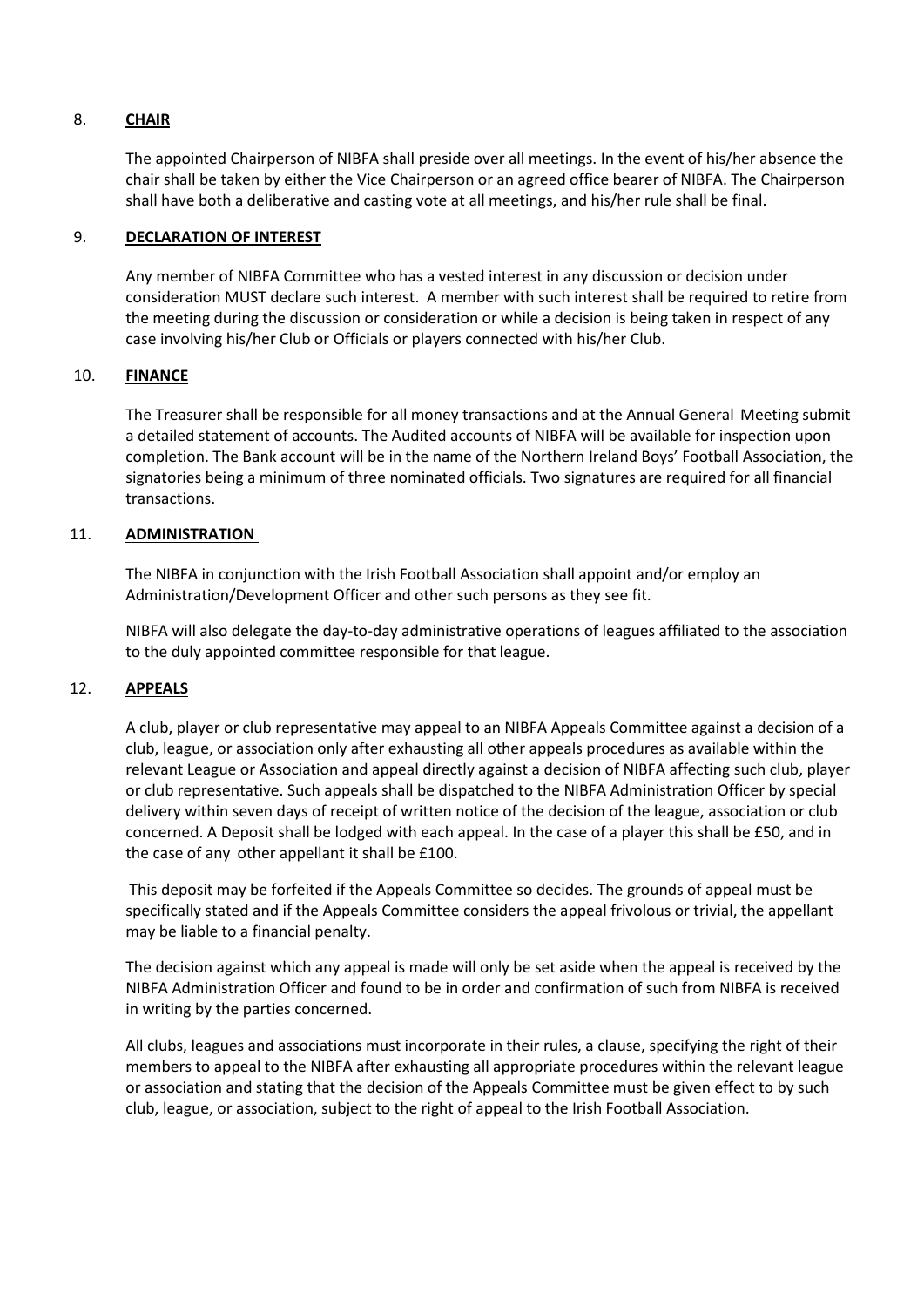#### 13. **DISSOLUTION**

If upon the winding up or dissolution of NIBFA there remains after the satisfaction of all its debts and liabilities any property or assets whatsoever, the same shall not be paid or distributed among the members of NIBFA but shall be: -

- (i) applied directly to and for the objects of NIBFA by expending the whole or part of such property or assets in whole or in part in furthering the objects of NIBFA, or
- (ii) by transferring the same in whole or in part to another body having objects like the objects of NIBFA as determined by the membership of NIBFA in general meeting.

#### 14. **SAFEGUARDING CHILDREN & YOUNG PEOPLE POLICY & PROCEDURES**

See appendices 1 & 2

NIBFA recommends that all clubs act to cease repetitive training techniques for heading a football for players aged 11 years and younger.

It is accepted that in a training/match situation heading a football is a potential consequence of any passage of play. This recommendation seeks to address concerns that repetitive heading practice may potentially have a long-term adverse effect on the brain.

#### 15. **INTERPRETATION**

The NIBFA shall be the final authority of the interpretation of the Constitution and Rules, decisions upon questions of interpretation and on matters affecting NIBFA not provided for by the Constitution or Rules shall be final and binding on all members.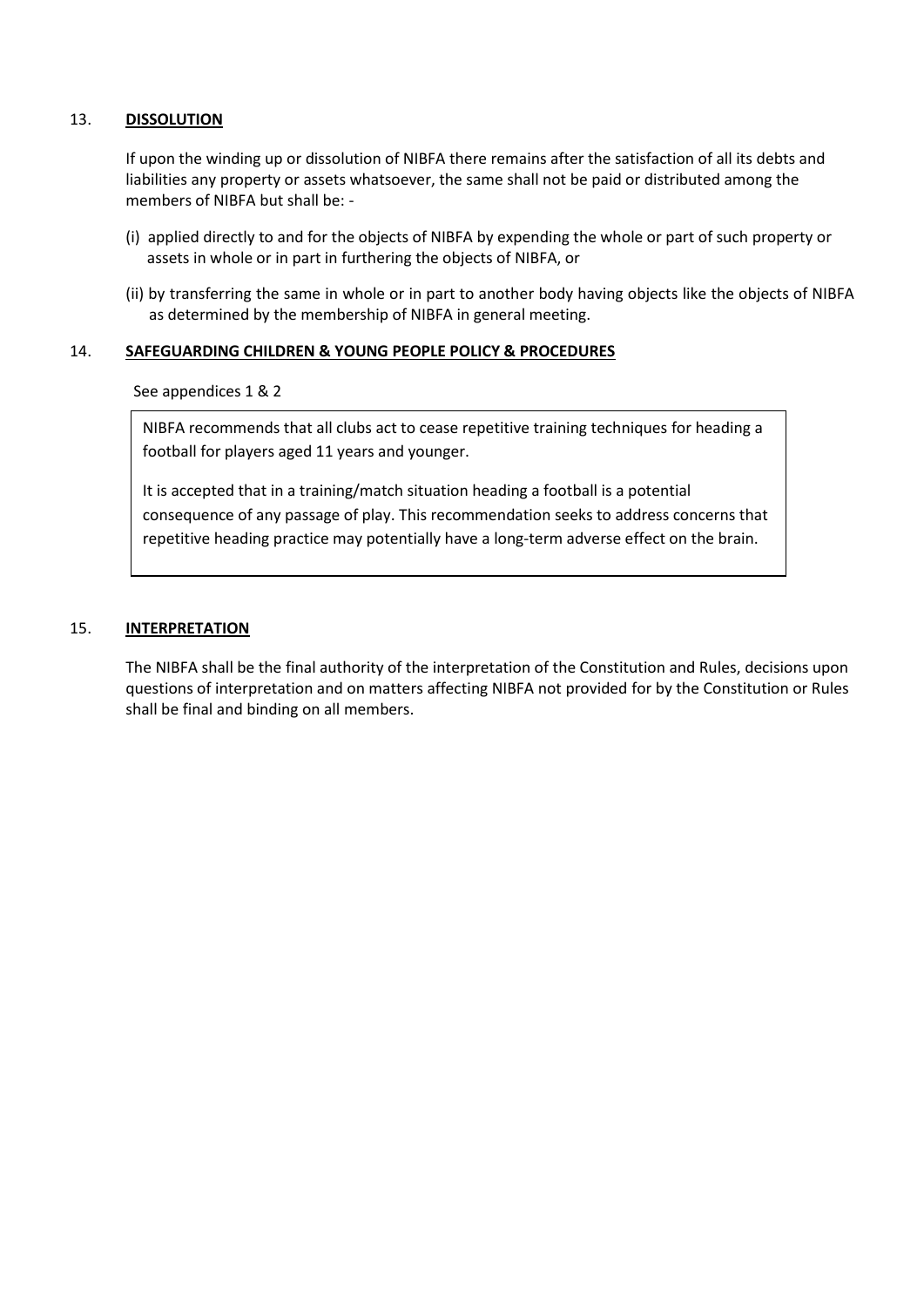### **SECTION 2 NIBFA COMPETITION RULES**

#### 1. **REGISTRATION OF LEAGUES & CLUBS**

All Clubs/Teams must submit their competition entries on the online Klubfunder NIBFA affiliation system [www.klubfunder.com/Nibfa](https://www.klubfunder.com/Nibfa/NIBFA/NibfaForm) or on a completed affiliation form by 31st August annually, accompanied by subscription fees as detailed on the form. Any changes to the original details supplied must be notified to NIBFA in writing or by email within two working days of such change.

#### 2. **COMPETITIONS**

(a) The competitions shall be called The Northern Ireland Boys F.A. Cups and reflect the relevant age groups U11 to U18. A Plate competition may be offered in 9 a side competition to teams eliminated in the first round of the Cup. A sponsor's name may be added to one or all titles, as and when such sponsorship is attracted. The competitions shall be open to all affiliated teams of the NIBFA who have paid the appropriate entry fee and NIBFA Insurance premium for the season by the  $31<sup>st of</sup>$  August

- (b) The competitions for the Cups/Plates shall be played annually and shall be conducted within the Laws of the Game as settled by FIFA, and as directed by NIBFA including the 9 a side competition
- (c) NIBFA committee will determine the format of competitions on an annual basis.
- (d) NIBFA reserves the right to appoint the venue for all fixtures.
- (e) The team listed first will be designated the home team (but may be subject to a venue appointed as per clause (d) above).

#### 3. **AGE QUALIFICATIONS OF PLAYERS**

All competitions will be open to players who meet the qualifying dates as stated on the NIBFA affiliation form. Teams wishing to play female players or players with a disability will be granted a concession of playing subject to League Rules, Section 2, Rule 4.

#### 4. **REGISTRATION OF PLAYERS**

A. Players registered within a league for a participating team and whose photographic ID has been uploaded to Comet will be deemed eligible to play. A team list of a Minimum of 12 and a maximum of 20 Players must be submitted on Comet before the 30<sup>th of</sup> September in any season. Teams with less than 20 can add to their list up to a maximum of 20 up to  $31<sup>st</sup>$  October (5pm) and during the January transfer window  $1<sup>st</sup>$  January to 31<sup>st</sup> January (5pm) in any season subject to the additional players not having played for any other club in the competition. New additions cannot take the number used overall in the competition to over 20. Comet parameters will be set accordingly.

Players may only play for one team in their own age group for a club but may play for one other team in an older age group for the same club only within the approved age bands (please refer to the conditions in Paragraph B) – Players who require International Clearance MUST have that process completed before they are eligible to participate in any football in Northern Ireland.

B. Teams may include players from an age group below. (However, players playing in the 9-a-Side competitions may not play in the 11-a-Side format and similarly players who have played at 11 a side may not take part in the 9 a side format) Players are restricted to playing for those age groups either immediately 1 year or 2 years above the age group for which he or she qualifies. In all cases it is the responsibility of coaches and parents to assess the player is physically capable of meeting the demands of an older age group.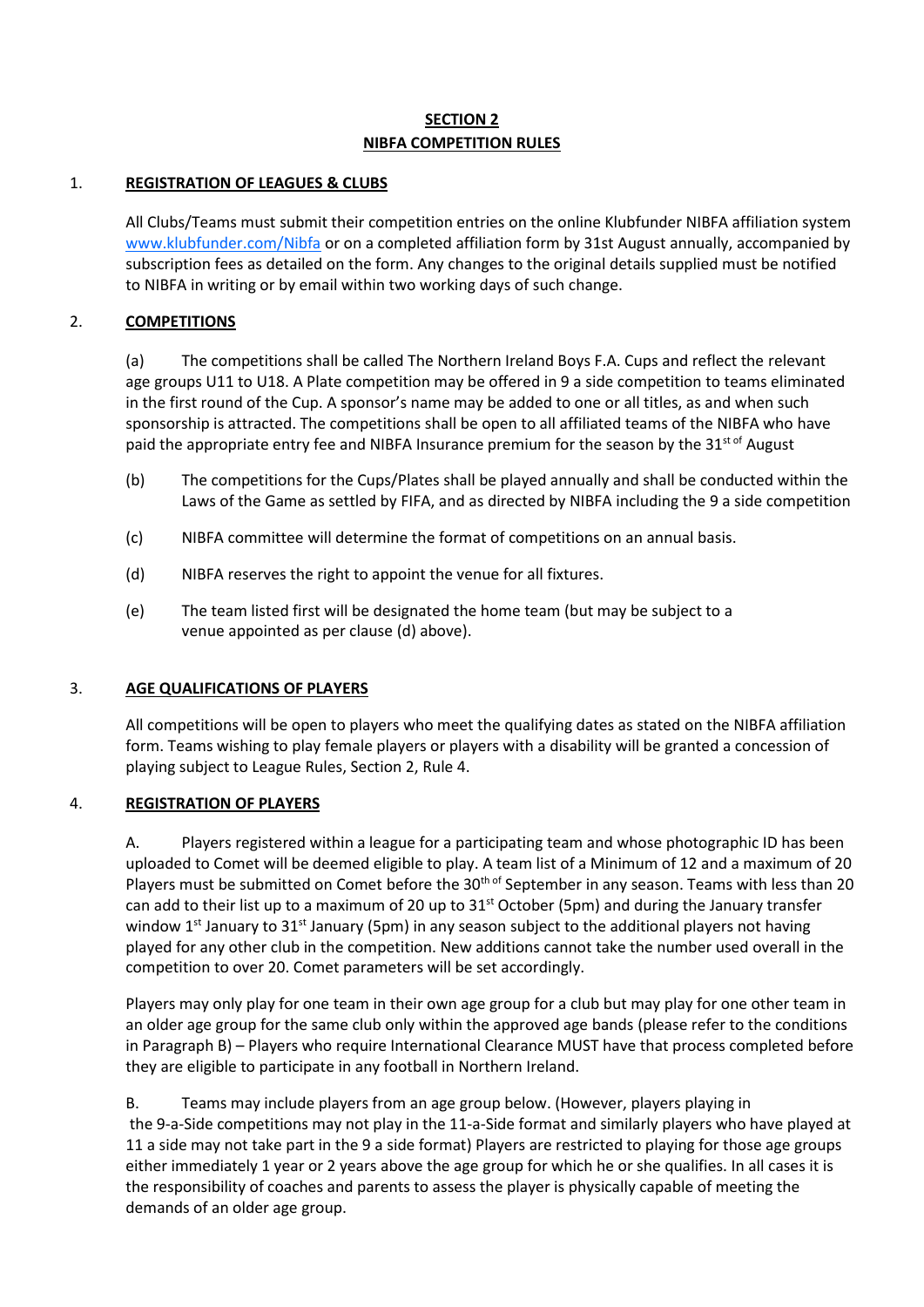C.  $\blacksquare$  NIBFA may permit a registered Goalkeeper to be replaced after the 1<sup>st of</sup> February in any season of an NIBFA Cup or Plate competition on production of certified medical evidence that the original registered goalkeeper is incapable of further participation. This replacement is subject to the goalkeeper not having played for any other Club in the competition and must not occupy any other playing position in any remaining games other than that of Goalkeeper.

D. Anyone who, in football related activities, forges a document, falsifies an authentic document or uses a forged or falsified document to deceive in legal relations will be sanctioned within the disciplinary rules as are in place at the time of the offence.

#### 5. **MATCH SCHEDULING**

(5.1) Notification of cup-ties shall be sent to the leagues and to both clubs. The draws will also be posted on the association's website www.nibfa.org as soon as practically possible after the draw.

(5.2) All cup-ties must be played on or before the date specified on the match notification. Fixtures can only be postponed from their scheduled date if the league of the "Home" team or NIBFA are unable to provide a venue to host the fixture, teams that use a "Home" venue will be allocated a venue by their league in the event of their "Home" venue being unavailable or unplayable or in exceptional circumstances if a date has been pre-booked with their league for a bye by the team/s involved in any individual fixture. Teams who fail to meet this criterion will forfeit the cup tie in the event of not fielding on a scheduled date.

NIBFA will not agree to any team organising two games on the same day to facilitate the playing of an NIBFA Cup tie.

(5.3) Any club refusing to play the club against which it has been drawn shall be reported to NIBFA, which shall take any action deemed appropriate.

(5.4) It is the duty of the home club to inform their opponents of the location and direction to the match venue making direct contact with the opposition manager at least (3) days prior to the date of the tie, in addition, in the event of a cancellation due to unplayable pitch or other emergency postponement, to inform the opposing team as early as practically possible to avoid unnecessary travel. Apart from unforeseen change any potential cancellations should be confirmed by pitch inspection on the day prior to the date of the match.

(5.5) For any late cancellation of matches, the away club may submit a claim for travel expenses against a home club. Only travel expenses incurred and receipted will be considered. Where negligence is proven against the home club the relevant committee may apportion all or part of the travel costs against the home club.

#### 6. **POSTPONEMENTS**

Any tie that is postponed should take place 14 days after the original date unless the competition is being held up, in which case NIBFA will ask the relevant leagues to permit arrangement of the tie to take place earlier. Where a postponement occurs, the team drawn at home initially will have the opportunity to arrange the game on **one** further occasion thereafter the away team will, in conjunction with their league, facilitate the tie. Each switch of responsibility will permit teams two opportunities to host the game.

#### 7. **REFEREES**

(7.1) **The league** in which the home team plays are responsible for appointing a referee to the tie other than for the semi-finals and finals when NIBFA will appoint all officials.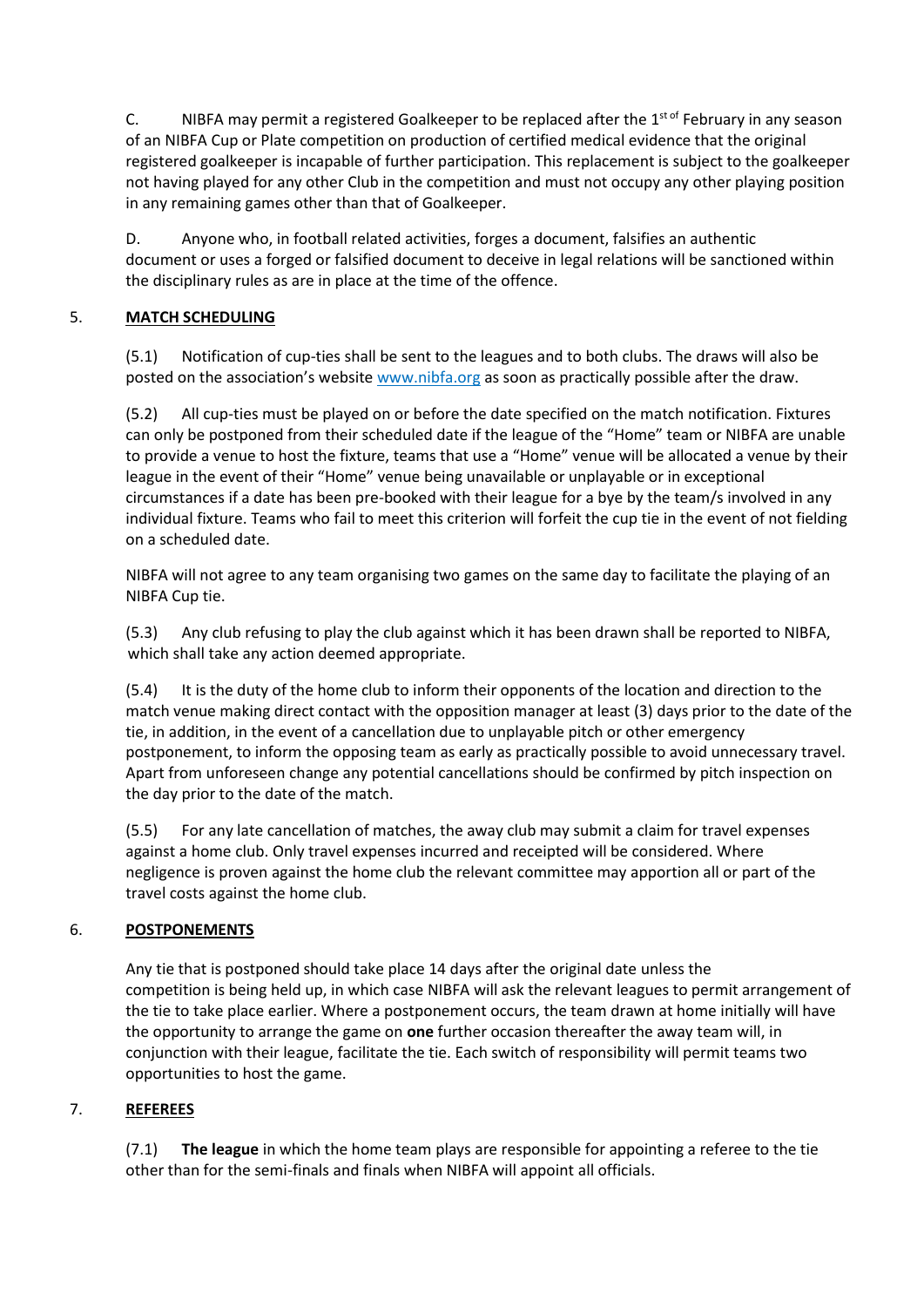(7.2) In the event of a referee not turning up the clubs may mutually agree on a referee but failing same the referee will be decided by toss of a coin. The same referee should referee all the game unless injured during the game.

(7.3) The referee's fee shall be paid by the home team up until the semi-final and final when same will be paid by NIBFA.

(7.4) Protests about the ground, goalposts, crossbar, or other appurtenances of the game must be made in writing to the referee and to the secretary or official in charge of the opposing team prior to kick off whereupon the referee will decide if the game will proceed on the day.

(7. 5) When a referee has travelled, and the match does not proceed for any reason he shall be paid half of the referee's fee which will be met by the home team.

#### 8. **MATCH DAYS**

(8.1) 11 a side matches played in NIBFA Cup competitions will be of the following duration: U13 30 minutes each way U14 U15 U16 U17 35 minutes each way

If these ties are still undecided after normal time, then a further 10 minutes each way extra time will apply. If the tie is still undecided, the result of the tie shall be decided by the taking of penalty kicks in accordance with the rules of the game as set down by FIFA.

9 a side matches played in NIBFA Cup/Plate competitions will be of the following duration: U11 U12 25 minutes each way

In 9 a side all ties up to Semi-Final and Final matches that end in a draw will go straight to penalties in accordance with the rules of the game as set down by FIFA. In Semi- Final and Final ties only for the 9 side competitions extra time of 5 minutes each way will apply. If the tie is still undecided, the result of the tie shall be decided by the taking of penalty kicks in accordance with the rules of the game as set down by FIFA.

(8.2) NIBFA cup/plate-ties, up to the semi-final stage, will kick off at 11.00 am on a Saturday unless by agreement between the teams. Arrangements about alternative kick off times or dates must be agreed by NIBFA. Any dispute about kick off times or dates will be resolved by NIBFA. NIBFA will determine the kick off times, dates and venues for semi-finals and finals.

Where local teams are drawn against each other, the league facilitating the fixture may set the day and kick off time subject to pitch availability.

(8.3) Any protests about player eligibility or the match venue should be made in writing to the referee prior to kick off whereupon the referee will decide if the game will proceed on the day. Teams who fail to have all their player photographs visible via Comet on matchday will forfeit the result of the relevant match with all resultant expenses charged. However, if the match is played no appeal or claim in respect of the result by any club will be considered.

(8.4) When clubs have the same or similar colours the visiting team will have the choice of colours. In the semi-final and final the decision will be made by the toss of a coin. Clubs must not use kit branded with any form of Alcohol, Tobacco, or gambling promotion logo.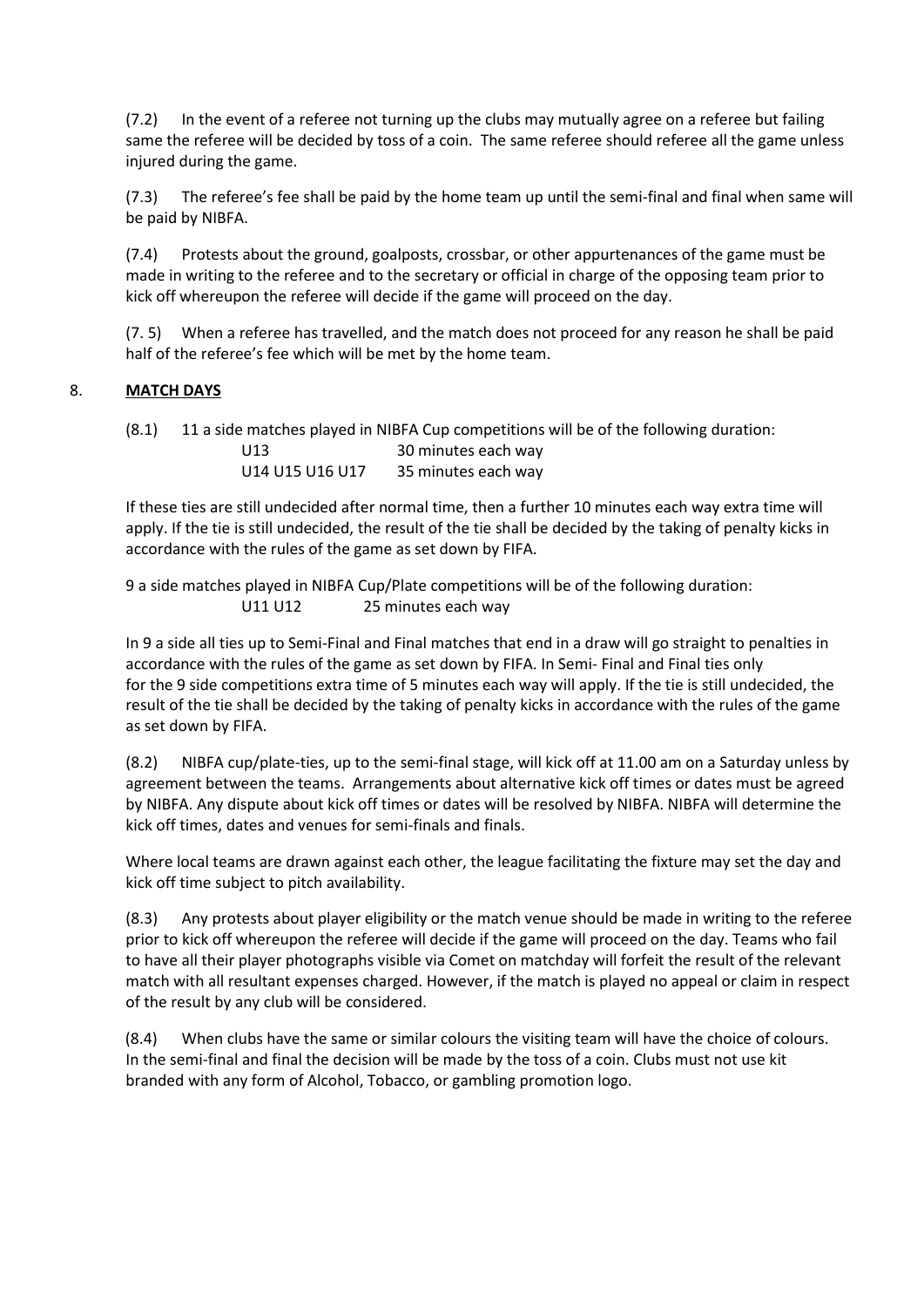**ONLY in exceptional circumstances and when used in the absence of team selection via Comet. Note an explanation will be required as to why the team sheet was not completed via Comet**,

(8.5) (a) The Team manager must clearly print the full name of the player on the match card against the shirt number to be worn and submit it to the referee prior to the commencement of the match. No team will be permitted to field a player without a numbered shirt or field players with the same numbered shirt or exchange the shirt of any player being substituted.

(b) Match Cards must be signed by an official of each Club. The date of the match, the age group and the match result must be noted on the match card.

(c) All dismissals and cautions must be noted on the match card by the referee. In addition, all dismissals must be reported by an official of the dismissed players/officials Team via the appropriate contact number listed on the match card within 24 hours of the match. Contact by telephone, email or text must include full detail of the offence, name of player/official and if player the shirt number. The information should also include the date, time, age group, venue, and opposition. ALL dismissals must be reported.

(d) All match cards will be subject to scrutiny by NIBFA.

(e) A Team official of the WINNING TEAM must forward the match card to the address notified on the card.

(f) A Team official of the WINNING TEAM must report the result immediately after the match to the number noted on the match card.

(8.6) In 11-a-side games 16 players can be named on the Comet Team Sheet or Match Card and up to 5 substitutes can be used. In 9-a-side games (15) players can be named and up to (6) substitutes can be used. Rolling substitutions will be permitted in the following manner:

Any player, who has been substituted, himself becomes a substitute and may replace another player at any time subject to the substitution being carried out in accordance with Law 3 of the Laws of Association Football.

#### Law 3—The Number of Players

Other than small-sided games where each team consists of 9 players one of whom is a goalkeeper, A match is played by two teams, each consisting of not more than eleven players, one of whom is the goalkeeper. A match may not start if either team consists of fewer than seven players. The rules of the competition must state how many substitutes may be nominated; for all 11 a side matches organised under the jurisdiction of the NIBFA (Five) 5 substitutes may be used. For all small sided 9 a side matches 6 substitutes may be used.

All Matches—In all matches, the names of the substitutes must be given to the referee prior to the start of the match. Substitutes not named on the match card may not take part in the match.

Substitution Procedure—To replace a player by substitution, the following conditions must be observed:

- The referee is informed before any proposed substitution is made A substitute only enters the field of play after the player being replaced has left and after receiving a signal from the referee
- A substitute only enters the field of play at the halfway line and during a stoppage in the match
- A substitution is completed when a substitute enters the field of play. From that moment, the substitute becomes a player and the player he has replaced is now a substitute.
- All substitutes are subject to the authority and jurisdiction of the referee, whether called upon to play or not.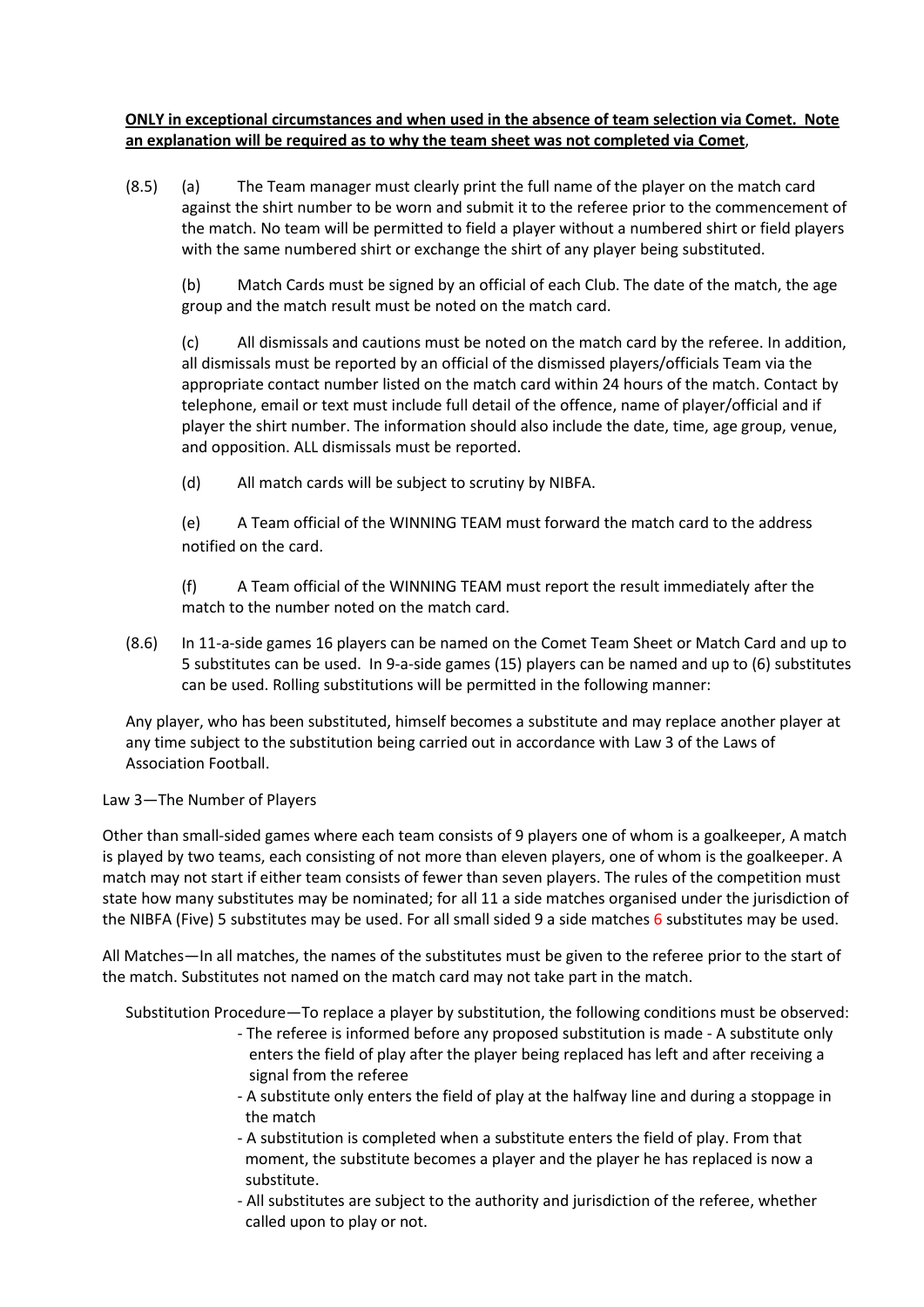Changing the Goalkeeper— any of the other players may change places with the goalkeeper, provided that:

- The referee is informed before the change is made
- The change is made during a stoppage in the match.

Infringements/Sanctions—If a substitute enters the field of play without the referee's permission:

- Play is stopped
- The substitute is cautioned, shown the yellow card and required to leave the field of play
- Play is restarted with an indirect free kick at the place the ball was located when play was stopped.

If a player changes places with the goalkeeper without the referee's permission before the change is made:

- Play continues
- The players concerned are cautioned and shown the yellow card when the ball is next out of play.

For any other infringements of this Law:

- The players concerned are cautioned and shown the yellow card

Restart of Play:

- If play is stopped by the referee to administer a caution:
- the match is restarted by an indirect free kick, to be taken by a player of the opposing team from the place where the ball was located when play was stopped.

Players and Substitutes Sent Off—A player who has been sent off before the kick-off may be replaced only by one of the named substitutes. A named substitute, who has been sent off, either before the kick-off or after play has started, may not be replaced.

(8.7) Substitutes must be listed on the Comet Team Sheet or Match Card before the match commences. Any substitute not used will not be cup tied.

(8.8) All teams MUST upload player photographs to Comet or provide ID Cards across all age groups in the competitions. If any league does not issue ID cards and a team from that league requires them, they must request same at least 21 days in advance of their first fixture from NIBFA and meet the conditions of issue in the same time frame.

 Any team failing to produce ID cards on request to the opposition on match day will forfeit the match. This rule applies to all teams. The status of such matches must be verified by the referee.

No protest will be entertained from teams who subsequently claim to NIBFA they were not shown ID cards prior to the match.

(8.9) Ties at U11, 12 & 13 size 4 footballs will be used. U14 – U18 level a size 5 Football will be used. The HOME Team shall provide (2) match standard footballs. The Away team shall carry (2) match standard footballs to each game as back up.

(8.10) Teams are responsible for the behaviour of their players and officials and for the behaviour of spectators who are deemed to be attached to that club. Any reported misbehaviour on the part of any of the above will be dealt with by NIBFA by whatever penalties it thinks fit up to and including expulsion from the competition.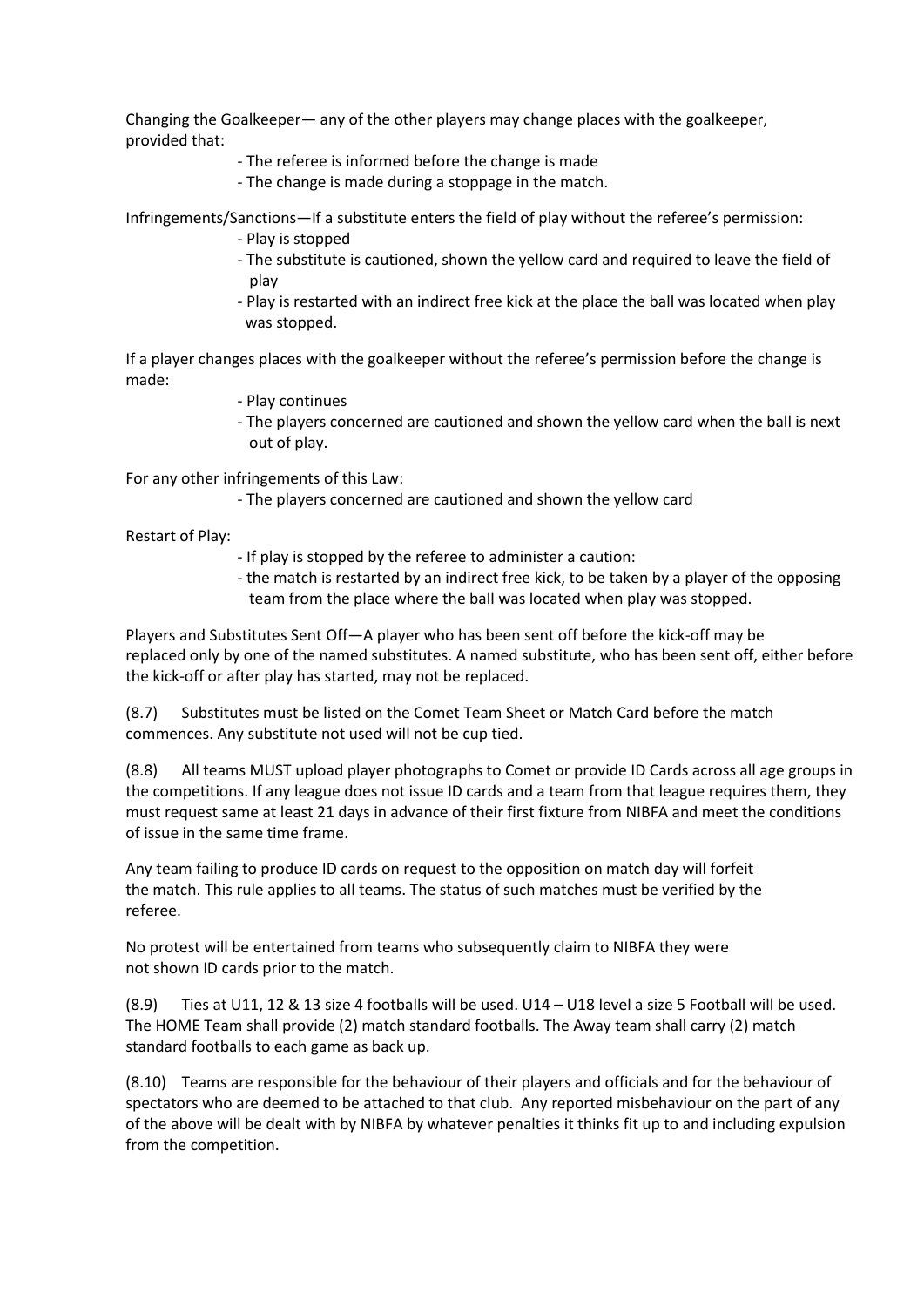(8.11) Matches involving male and female players may be played provided all the participating players comply with the Registration Procedures of the NIBFA. The following conditions are recommended:

a) NIBFA must be informed of a club's wish to involve male and female players in the same team.

b) Clubs wishing to play male and female players in the same team have both male and female committee members and appropriate parent /guardian present as good practice.

c) The club secretary of any club wishing to play male and female players in the same team will be responsible for informing their opponents and checking that separate changing facilities are available when arranging any match. On arrival at the match venue, it is the club's responsibility to check that the facilities are suitable before players can change.

If no suitable facilities are available, it is the responsibility of the club wishing to play male and female players in the same team to make alternative arrangements.

Officials and players of opposite gender are not permitted to be in the dressing room or immediate surrounds when players or officials of the opposite gender are in the process of changing.

Club members, who receive injuries during any club activity, should only be treated by a qualified First Aider or a medically qualified person. It is the responsibility of any club with members of the opposite gender to aim to have the following in place:

1. A first aider of each gender

2. A medically qualified person who is registered with the UK Central Council of the GMC or similar authorised medical body. This person to identify himself or herself to the match official before the match commences.

3. Any such person must prior to commencement of the match identify to the match referee any personal relationship with any player/s and exceptionally would then be allowed to treat any such injured player.

4. If points 1, 2 and 3 are not met and if the first aider is of the opposite gender to the club member being treated, they must be accompanied when the first aid is administered, by a club official of the same gender as the club member being treated.

The above conditions are recommended to be in place for the duration of all club activities.

(8.12) Clubs who wish to video games for their own performance analysis purposes should also request permission to do so from their opposition at least 24 hours before the game concerned. This is in relation to good safeguarding practice. In any event agreement must be sought prior to kick off. Any such video content must be released to the Disciplinary Committee should they request same. NIBFA reserve the right to video record any nominated game of their choice but will always advise the teams selected in advance.

#### 9. **MONITORS**

NIBFA reserve the right to appoint monitors to any game who will have the power to check player and official IDs and to report on any misconduct or matters affecting NIBFA games.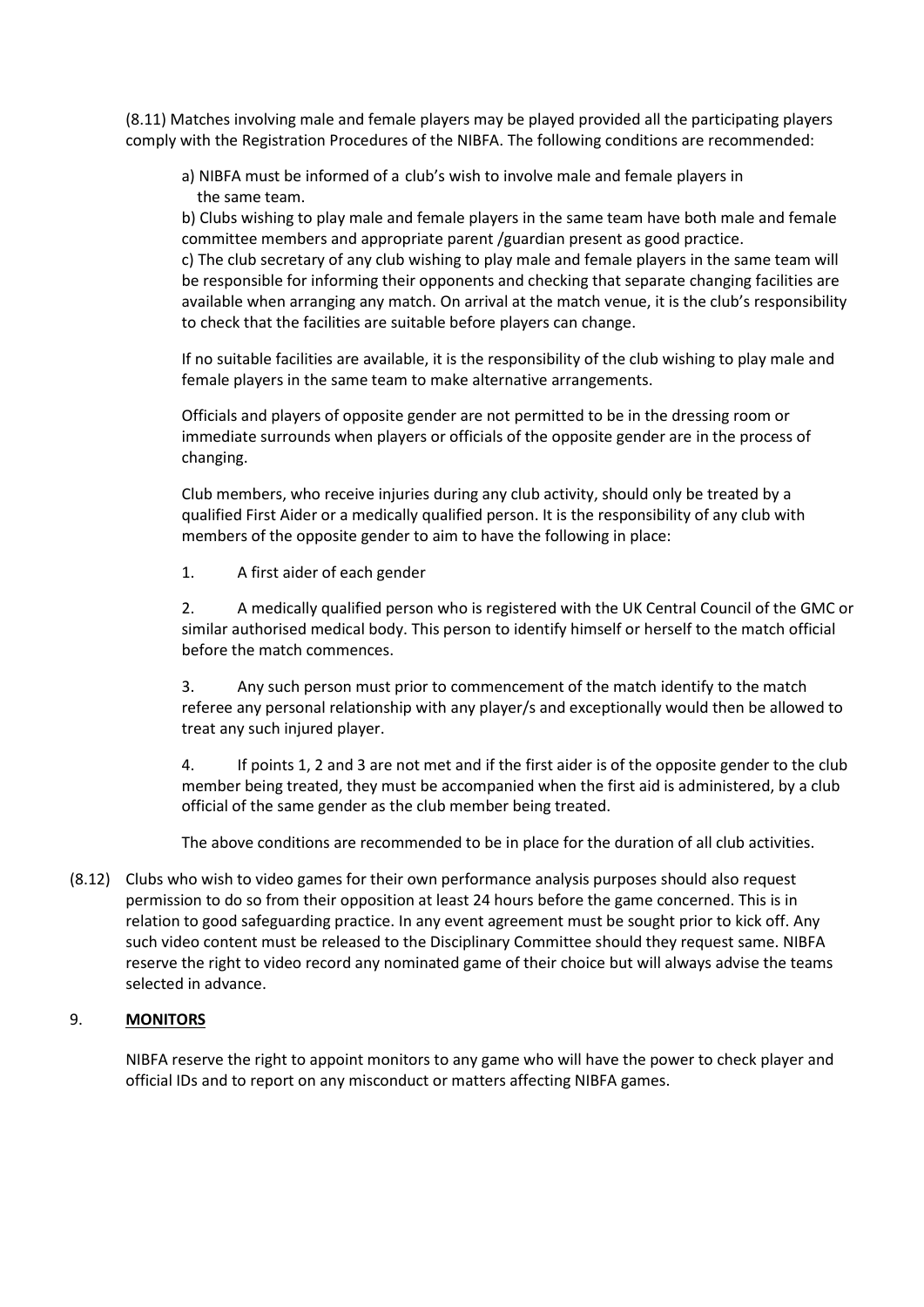#### 10. **UNFINISHED GAMES**

- (a) Results for matches that are abandoned because of inclement weather having played a minimum of 80% of the scheduled time of the match will stand.
- (b) The status of matches that are abandoned because of inclement weather having played less than 80% of the scheduled time will be decided by NIBFA.
- (c) The status of all other matches that are abandoned or unfinished shall be determined by NIBFA with reference to Disciplinary Code Rule 19

#### 11. **MATCH POSTPONEMENTS**

- (a) Where venues have been appointed by a League in conjunction with a local authority it will be the final decision of the local authority as to the fitness of the ground for play.
- (b) In cases where the Home Team has a registered venue not owned or controlled by local authority it will be the decision of the Home Team grounds man or other club appointee responsible for grounds maintenance in the first instance to decide on the fitness of the ground for play or failing such then the decision of the referee will be final.
- (c) The home Club must immediately inform their league, referee, visiting club and NIBFA if a postponement is necessary, in default of which the Home Club may at the discretion of NIBFA be required to pay half of the referee's match fee and the travelling expenses, in whole or part of the Visiting Club.
- (d) The reason for the non-fulfilment of any fixture shall be investigated by NIBFA

#### 12. **MATCH PRIORITY**

Competitions of the NIBFA shall have precedence over member League competitions.

#### 13. **REPRESENTATIVE GAMES**

- (a) NIBFA shall have the power to select player/s from any Team, to represent the association. Such representation shall be on a voluntary basis and no penalty for non-participation shall ensue.
- (b) A team may apply for a postponement of a fixture should two or more players including a goalkeeper be selected to play for any NIBFA or IFA Representative team.

#### 14. **TROPHIES**

Trophies for NIBFA Competitions shall be presented to the respective winners. The maximum number of medals that will be issued to any teams in any competition will be limited to 20 unless the actual number of players registered is less than twenty (20).

#### 15. **MISCELLANEOUS PROVISIONS**

- (a) Any Club intending to forfeit a game must give notice to the Secretary of the opposing Club and NIBFA prior to the date of the tie. NIBFA will impose whatever penalties it thinks fit up to and including disqualification from the competition for the following year.
- (b) NIBFA shall fix the venue for the semi-final and final tie and have direct control of games, receipts and donations from funds raised in connection therewith.
- (c) No player shall play for more than one Club in a cup or plate competition during any one season and this rule shall also apply irrespective of any transfer made in season.
- (d) All cup-ties will be played to a finish at the first time of asking.
- (e) Players who wear glasses will only be permitted on the field of play if approved prescription safety glasses are in place for the duration of the match.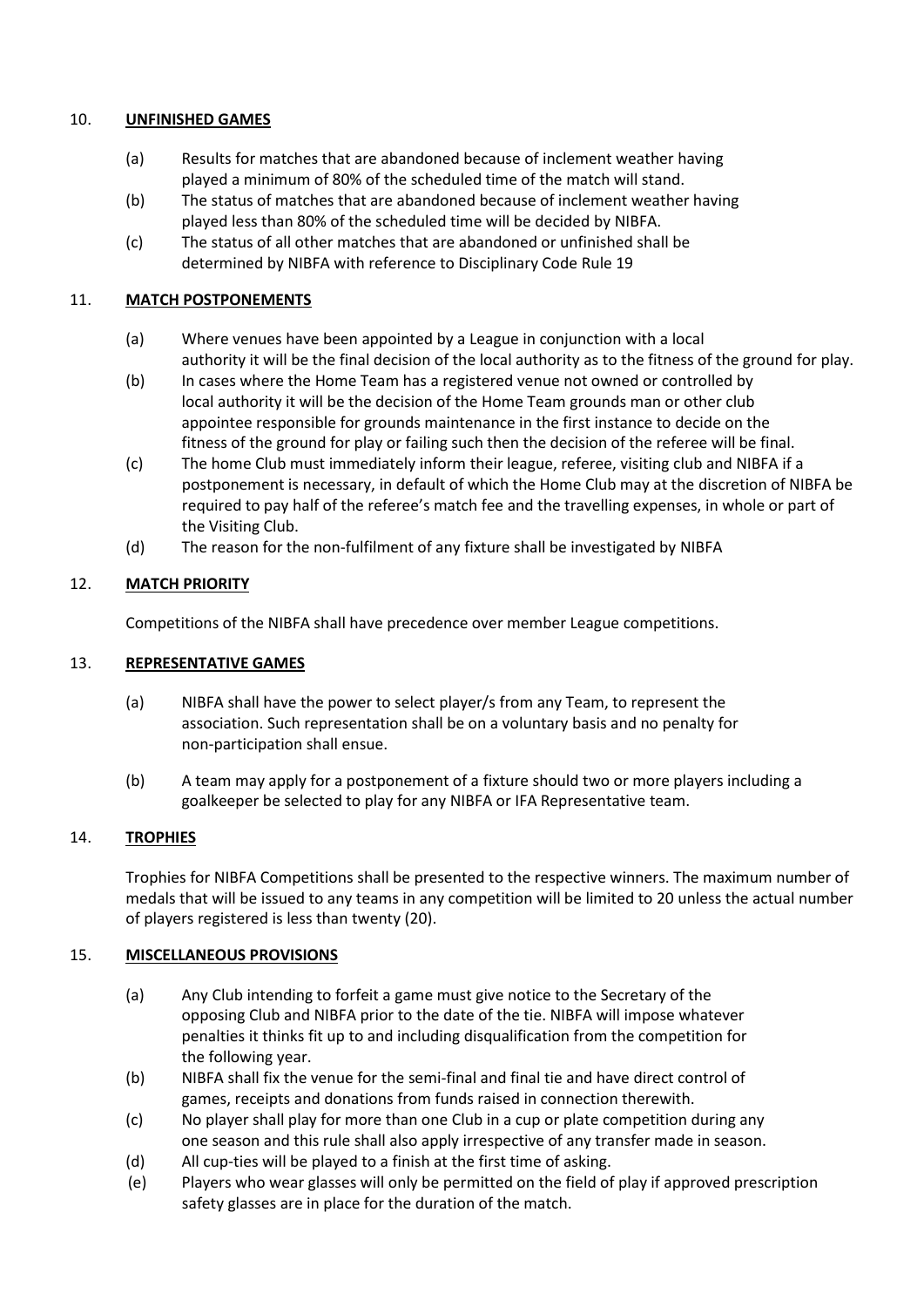(f) Clubs in default of their financial obligations to a league or NIBFA for more than 30 days after an invoice for same from a league or NIBFA may be suspended/eliminated from the competition after assessment of the debt with the relevant league or NIBFA.

#### 16 **BREACH OF NIBFA RULES**

Any breach of NIBFA rules may render the player, official or Club liable to censure, fine or suspension or a combination of such penalties as NIBFA deem fit to impose.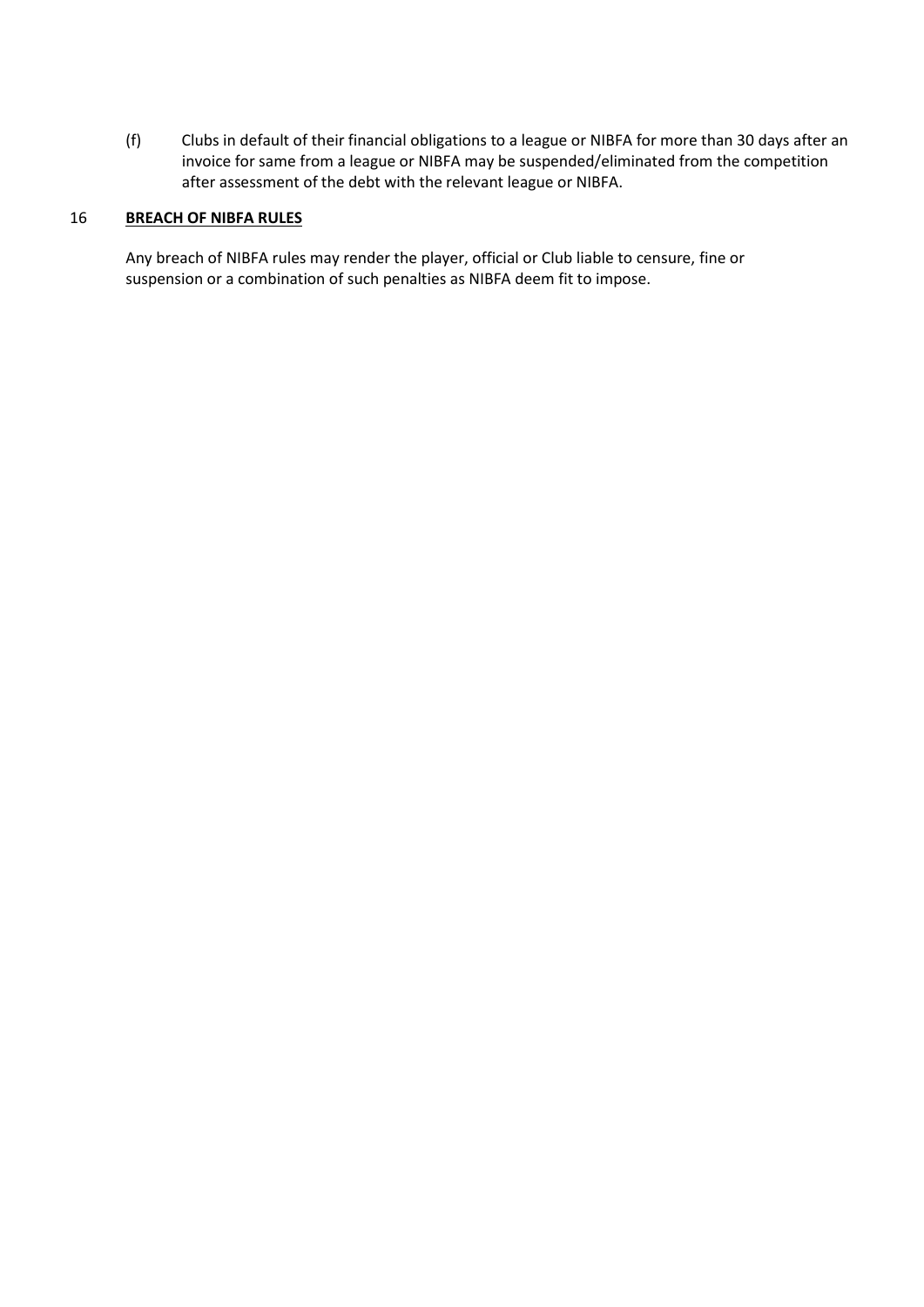### **SECTION 3 NIBFA CUP & PLATE - DISCIPLINARY RULES**

#### **RULE 1: ADOPTION & ENFORCEMENT**

1.1. The Irish Football Association (IFA) Disciplinary Committee (the Committee) approved this adaptation of the IFA Disciplinary Code, adjusted to recognise the role and governance of Youth Football on 20<sup>th</sup> June 2022 the approved adaptation was incorporated into the constitution and rules of the Northern Ireland Boys' Football Association (NIBFA) and its member leagues on 21<sup>st</sup> June 2022

1.2. This code is effective from  $(1<sup>st</sup>$  July 2022 ) and applies to all football under the jurisdiction of the Northern Ireland Boys' Football Association

1.3 Save where expressly set out to the contrary, words and phrases as defined in the Rules of the Northern Ireland Boys' Football Association and the IFA Articles of Association shall have the same meaning in this code.

1.4 The following are subject to this code:

- 1. Northern Ireland Boys' Football Association, its member leagues and clubs
- 2. Officials
- 3. Players
- 4. Match officials disciplinary matters will be referred to the IFA Disciplinary Committee
- 5. Anyone with an authorisation from the NIBFA and its member leagues, about a match, competition or other event organised by the NIBFA and its member leagues.

1.5 Each person or entity who is or is deemed subject to this code is required to cooperate with a League, NIBFA and or IFA investigation or disciplinary proceedings. Each club is further required to identify to the Association a Club Disciplinary Officer (who may hold another office within the Club, such as Club Secretary) responsible for investigating and taking appropriate action in relation to disciplinary matters and the conduct of its members. The Club Disciplinary Officer will be the principal point of contact between the Disciplinary Panel and the Club in respect of all disciplinary matters. The Club must inform the NIBFA upon affiliation of the name, telephone number and email address of the Club Disciplinary Officer at the commencement of the season. If NIBFA is not notified of a Disciplinary Officer, any communications will be sent via the Club Secretary. Notifications via the Comet system will be sent to the appointed Club Manager. It is the responsibility of the Club Manager to ensure that the Club Disciplinary Officer is made aware of any matters relating to discipline.

1.6 The overriding objective of the Code is to maintain and promote fair play, protect the health and welfare of Players (and others involved in the Game), ensure that acts of indiscipline (on and off the field of play) or breaches of this code are dealt with expeditiously and fairly and that the image and reputation of association football and the Northern Ireland Boys' Football Association are not adversely affected.

1.7 Disciplinary hearings shall be conducted in a fair and just manner and in accordance with the fundamental principles of natural justice. Procedural and technical considerations shall take second place to the overriding objective of being just and fair to the parties. Proceedings, findings, or decisions of the Disciplinary Panel shall not be invalidated by reason of any procedural defect, irregularity, omission, or technicality unless such defect, irregularity, omission, or technicality raises a material doubt as to the reliability of the proceedings, findings, or decisions.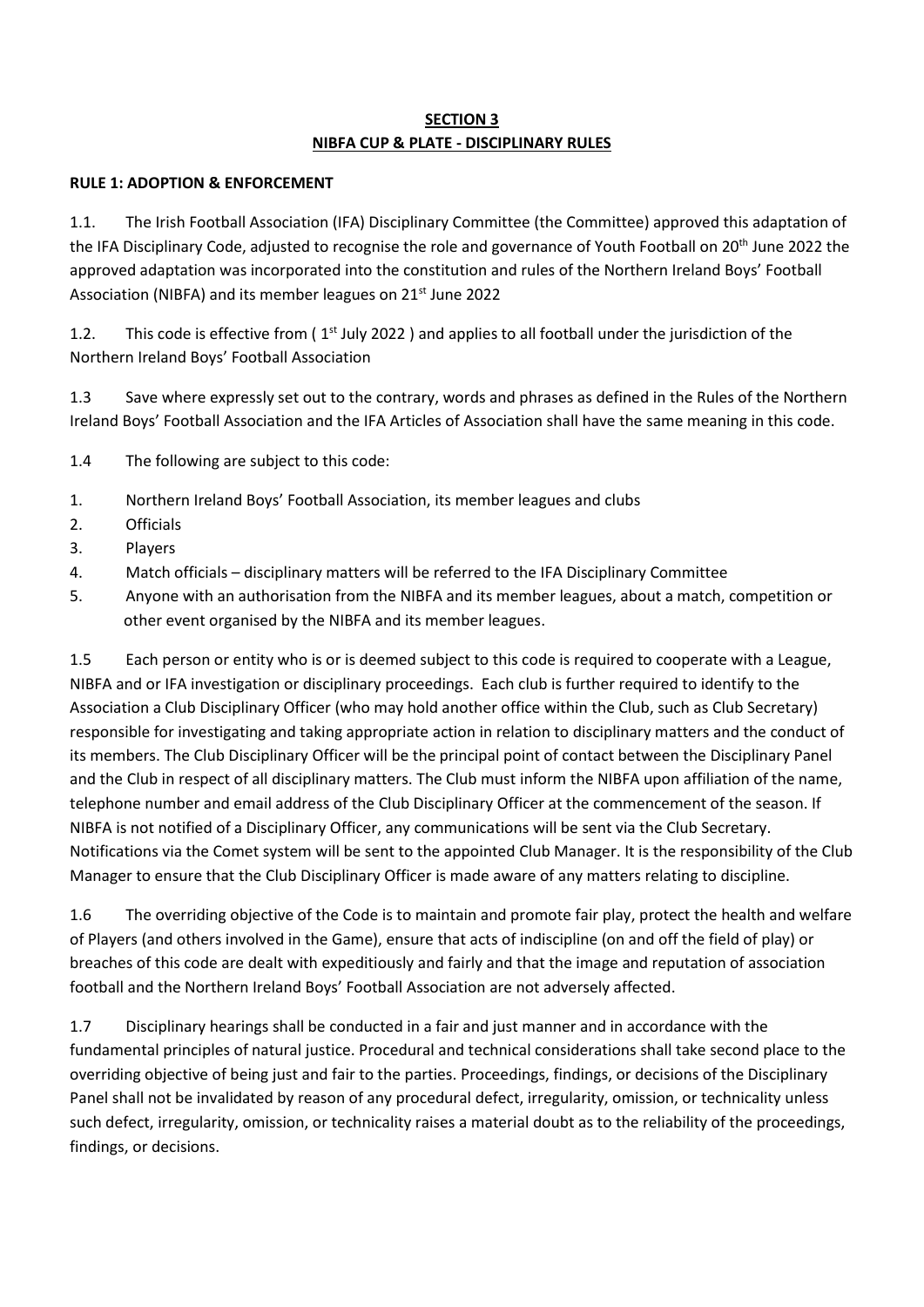- 1.8 In the event that a particular incident takes place for which there is no provision in this Code including (but not limited to) procedure, jurisdiction or sanction then the Disciplinary Panel may take such action that it considers appropriate in the circumstances in accordance with general principles of natural justice and fairness.
- 1.9 Without prejudice to the overriding objective set out in clause 1.6, the Committee shall have the power: -
	- 1. to sanction serious disciplinary infringements which have escaped a match official's attention.
	- 2. to extend the duration of a match suspension or any other penalty incurred automatically by an expulsion.
	- 4. to impose sanctions including.
		- A fine
		- A suspension
		- An interim suspension
		- A transfer ban
		- Playing a match without spectators
		- Playing a match on neutral territory
		- Ban on playing in a particular stadium
		- Ban from dressing room and/or substitutes' bench.
		- Ban on taking part in any football related activity.
		- Annulment of the result of a match.
		- Expulsion from a competition.
		- Defeat by forfeit.
		- Deduction of points.
		- Demotion to a lower division where member leagues can facilitate this.
		- Ban on spectators attending a match.
		- Ban prohibiting someone from entering the confines of one or several stadiums ("Stadium Ban");
		- Replay of a match.
		- A reprimand being an official written pronouncement of disapproval sent to the perpetrator of an infringement of the Code.
- 1.10 The Disciplinary Panel may recognise the disciplinary sanctions of any other sporting body. Any person suspended or banned by any other sporting body may be suspended or banned concurrently by the Disciplinary Panel.
- 1.11 The Disciplinary Panel shall always strive to act consistently; however, they shall not have a doctrine of binding precedent, it is not formally bound by prior decisions of the Panel. Each case will be looked at and determined on its own merits.
- 1.12 If several offences are carried out by an individual simultaneously, the Panel shall base the fine on what it considers to be the most serious offence committed and depending on the circumstances, may increase the sanction by up to fifty per cent of the maximum sanction specified for that offence. The same applies if a person incurs several time sanctions of a similar nature (two or more match suspensions, two or more stadium bans etc) as the result of one or several offences.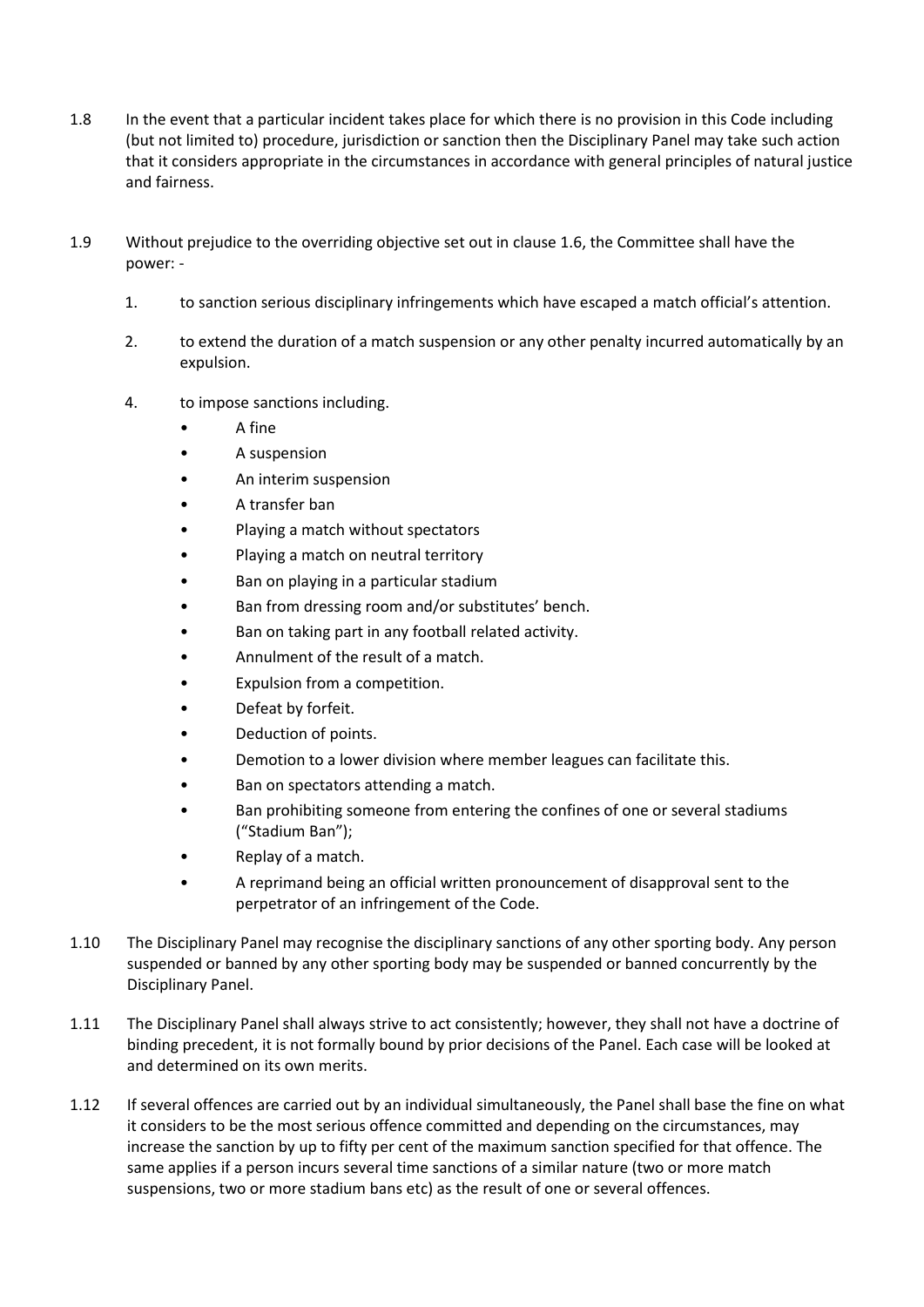1.13 Any clerical mistakes or accidental omissions in any written decision or correspondence on behalf of the Panel may be corrected by the Panel at any time.

#### **RULE 2: DEFINITIONS**

- 2.1. IFA: The Irish Football Association NIBFA: Northern Ireland Boys' Football Association
- 2.2 Player: A person whose name appears on the match card for the relevant match. This includes a Player/Manager and any player who is also an official.
- 2.3 Official: A person, with the exception of Players (See Rule 2.2 of the Code) aged **16** years or over who, whether registered with a member Club or not, acts on behalf of a member Club or is in the dressing room or enters the field of play on behalf of a member Club or in the absence of an official referee acts as a match official or assistant or is in a member Club's technical area or assists in the running of the member Club.
- 2.4 Match Official: The referee, assistant referees, 4th Official or any other person appointed by NIBFA or a member League in connection the administration of a match.
- 2.5 Match Official's Report: A report made individually or collectively by match officials and agreed by them, supplied where practicable, to the Committee and through the referee.
- 2.6 Designated Holiday: A public holiday or bank holiday in Northern Ireland.
- 2.7 Disciplinary Officer: A person appointed by a club who shall be responsible for investigating and taking appropriate action in relation to disciplinary matters and the conduct of its members. It is the responsibility of the Club to ensure disciplinary matters are maintained in the event of the Club Disciplinary Officer's absence by ensuring another individual or individuals deal with any such matters during that period of absence.
- 2.8 Disciplinary Panel: The panel convened to deal with all football related disciplinary matters.
- 2.9 Disciplinary Panel Secretary: The official appointed by the Northern Ireland Boys Football Association to service the Disciplinary Committee.
- 2.10 Disciplinary Department: the members of the NIBFA authorised to deal with certain routine disciplinary matters.
- 2.11 Appeals Panel: The panel appointed to deal with all appeals.
- 2.12 Associate Members; Refers to associate members of the Irish Football Association including Northern Ireland Boys' Football Association their affiliated leagues and clubs
- 2.13 Comet System: means the football management system adopted by the IFA for the administration of football in Northern Ireland.
- 2.14 IFA, NIBFA or League Website/Facebook: means the official Website/Facebook of IFA, NIBFA or League
- 2.15 Disciplinary Challenge: means a Mistaken Identity Challenge or a General Disciplinary Challenge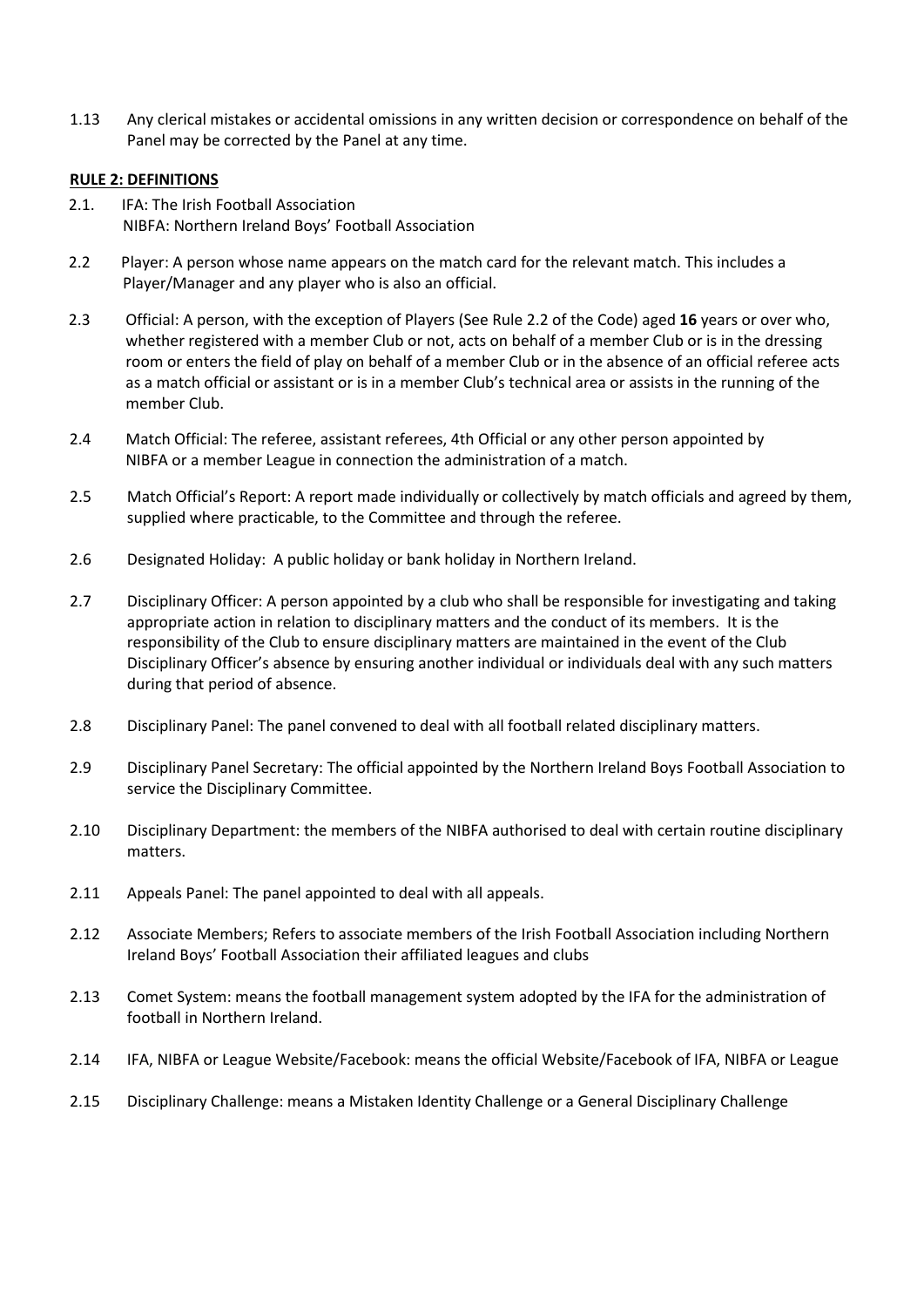#### **RULE 3: GENDER & NUMBER**

3.1. Terms within this Disciplinary Code referring to the players, officials or match officials are applicable to both genders. Any term in the singular applies to the plural and vice-versa.

#### **RULE 4: CULPABILITY**

4.1. Unless otherwise specified, infringements are punishable regardless of whether they have been committed deliberately or negligently.

#### **RULE 5: ACTS AMOUNTING TO ATTEMPT**

- 5.1 Attempts: If, with intent to do an act in breach of this Code, a person or entity who is subject to the provisions of the code, does an act which is more than just preparing to commit a breach, he shall be found to have breached the relevant section of the Code.
- 5.2 A person or entity who is subject to the provisions of the code, may be in breach of the Code by attempting to commit a breach of the Code (as described at Rule 5.1) even if it would have been impossible to complete the act in breach of the Code.
- 5.3 A person or entity who is subject to the provisions of the code, found to have attempted to breach the code pursuant to Rule 5.1 will be liable to the same sanction as where the breach of the Code is completed. The Committee may, but is not bound to, reduce the sanction where an attempt is proved. It will determine the extent of the mitigation as it sees fit.

#### **RULE 6: INVOLVEMENT/BREACH OF LEAGUE RULES**

- 6.1 Any breach of these rules may render the player, official or Club liable to censure, fine or suspension, or a combination of such penalties as it is deemed fit to impose.
- 6.2 The League and or NIBFA reserves the right to carry out investigations, make appropriate enquiries and invite comments from players, officials, or clubs as it sees fit in relation to any disciplinary matter.
- 6.3 Players, Officials or Clubs will have the right to be heard before any decision is passed on a disciplinary matter other than those relating to cautions and dismissals, except in the case of alleged mistaken identity for a player who is cautioned or dismissed in a match.

#### **RULE 7: FAILURE TO REPLY TO CORRESPONDENCE**

7.1 Any failure to reply, within the specified timescale, (without just or reasonable cause) to correspondence sent by the Committee, either by letter, email or via the Comet system in pursuance of its obligations under this Code, will render the person to whom such correspondence is sent to be in breach of this code and render such person liable to such penalties as the Committee shall deem fit to impose.

#### **RULE 8: FINES**

- 8.1 Clubs are liable for fines imposed on their players or officials. Subject to the Committee's discretion pursuant to the overriding objective, the fact that a person has left a club does not cancel out liability and therefore does not negate the responsibility of the club to pay a fine.
- 8.2 All fines, unless challenged or appealed against, must be paid within 14 days from the date of the letter or email imposing the fine unless a payment plan has been agreed with the club. Failure by a club to pay a fine within the specified timeframe may result in the club being fined an additional £25 and suspended from all affiliated football with immediate effect from the point of notification in the case of a Designated Holiday, the time limit for paying the fine will expire the following day.
- 8.3 Should a suspension be imposed on a club due to failure by that club to pay a fine, the suspension will remain in effect until the Monday following receipt of payment.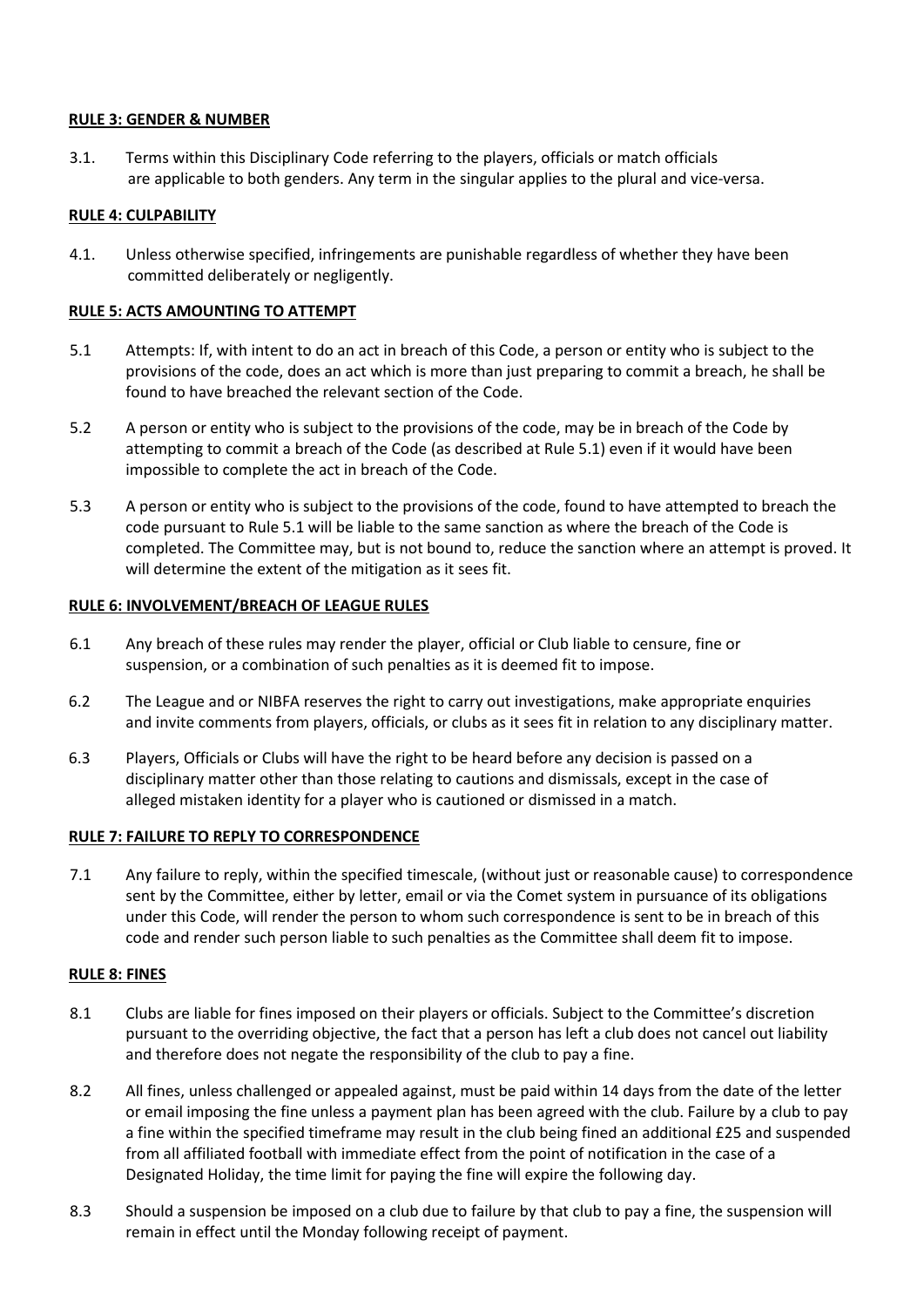8.4 Disciplinary Reports must be submitted by Match Officials via the Comet System within 24 hours of the commencement of the match taking place. Where an appointed official fails to turn up disciplinary reports should be submitted *by the agreed official in charge within 24 hours of the match taking place by email t[o nibfa.discipline@irishfa.com](mailto:nibfa.discipline@irishfa.com)*

#### **RULE 9: CAUTION & DISMISSAL FINES**

- 9.1. Each disciplinary report, involving a caution shall incur a fine of £3 for each offence. A dismissal shall incur a fine of £3 for each offence.
- 9.2. Failure to self-report a dismissal (as per Rule 11.D Section 2 of These Rules) of a player or official to NIBFA within 24 hours of such dismissal will incur a fine of £5 for each offence.

*All dismissals and cautions must be noted on the match card/Comet. In addition, all dismissals must be self-reported 24 hours of the match by, email to [nibfa.discipline@irishfa.com](mailto:nibfa.discipline@irishfa.com) and include full detail of the offence, name of player/official and if a player, the shirt number, details of the league, age group, competition and the teams playing. The information should also include the date, time, venue.* 

- 9.3. Clubs will be charged monthly throughout the playing season for their accrued cautions and dismissals and payment is due within 14 days of issuing the account.
- 9.4. No refunds of cautions and dismissal fines or part thereof shall be made except where a caution or dismissal has been proven to be wrongfully applied. In this regard the decision of the NIBFA is final.

#### **RULE 10: WARNING**

10.1 A warning is a reminder of the substance of a disciplinary rule allied with the threat of a sanction in the event of a further infringement.

#### **RULE 11: REPRIMAND**

11.1 A reprimand is a pronouncement of disapproval by the Committee. Where the Committee determines to issue a reprimand, it shall be communicated to the person or entity who has breached the Code in writing or, at the option of the Committee, by email.

#### **RULE 12: RETURN OF AWARDS**

12.1 When a person is required to return an award, the person shall return the benefits which that person has received as part of winning that award.

#### **RULE 13: CAUTIONS FOR PLAYERS AND OFFICIALS**

- 13.1 A caution is a warning from the referee to a player or official during a match to sanction minor infringements (See Law 12 of the Laws of the Game).
- 13.2 A player or official who receives 2 cautions during the same match will incur a dismissal and, consequently, an automatic suspension from the next match. The 2 cautions that incurred the dismissal will not be included in any total as outlined in clauses 13.3, 13.4 or 13.5 of this Code.
- 13.3 A player or official who accumulates (5) cautions in the same playing season will be suspended for 1 match i.e. the next match following the receipt of the 5<sup>th</sup> caution.
- 13.4 A player or official who accumulates (10) cautions in the same playing season will be suspended for 2 matches i.e. the next two matches following receipt of the  $(10<sup>th</sup>)$  caution.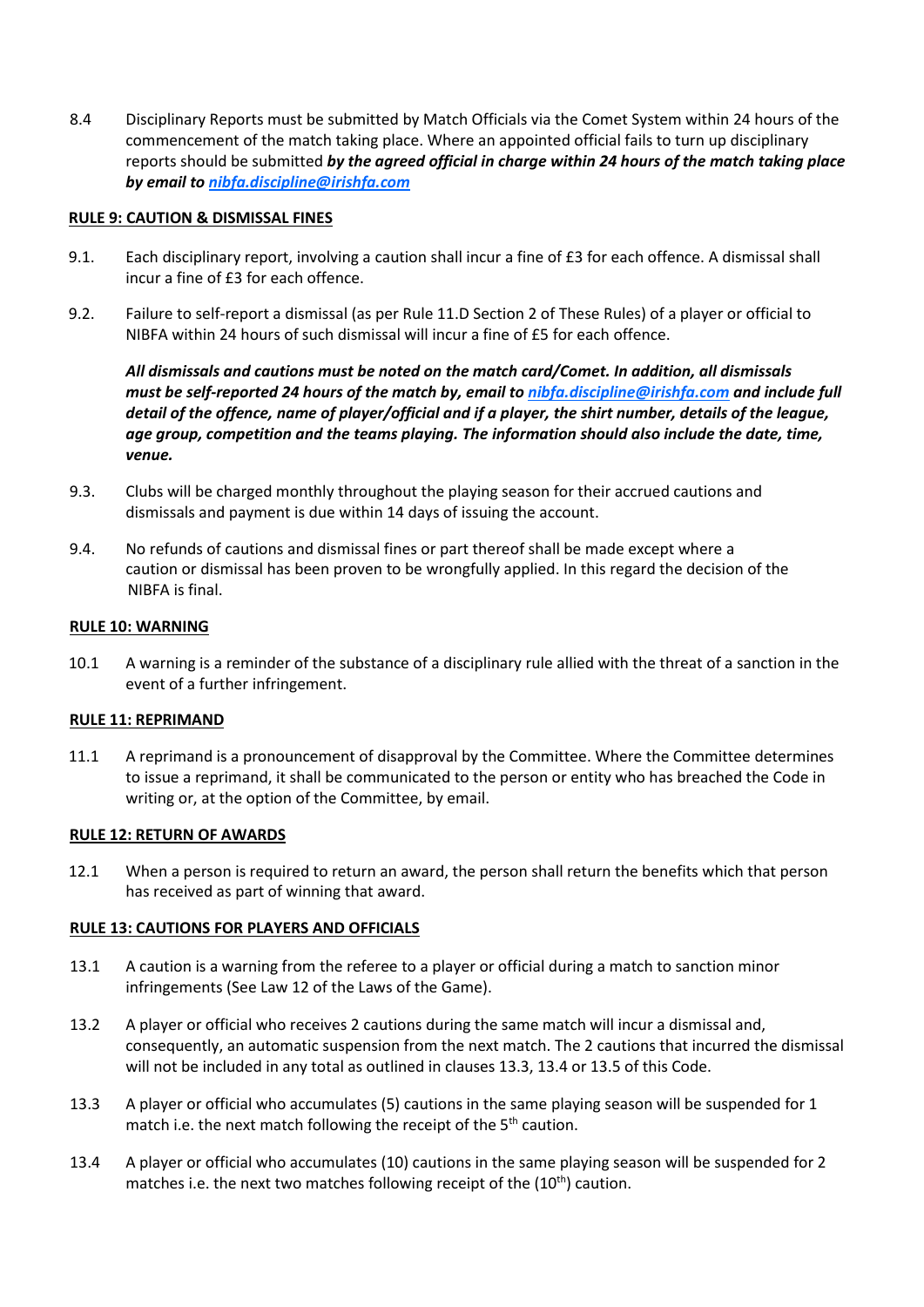- 13.5 For every further 5 cautions a player or official accumulates in the same playing season a 3-match suspension.
- 13.6 In the case of a player manager, all cautions received (either as a player or a manager) will accumulate.
- 13.7 A player who is cautioned after the final whistle and before he leaves the field of play will be dealt with as a field offence. (See Clause 13.1 of this Code)
- 13.8 An official who is cautioned after the final whistle and before he leaves the technical area, and its immediate surrounds will be dealt with as a field offence. (See Clause 13.1 of this Code)
- 13.9 In respect of an official, if an offence has occurred and the offender cannot be identified, the senior coach who is present in the technical area at the time will receive the caution as the person responsible for the other team officials.
- 13.10 Cautions received during one season are cancelled at the conclusion of that season and are not carried over to the next season.
- 13.11 If an abandoned match is to be replayed, any caution issued during that match shall be annulled. If the match is not to be replayed, the cautions received during the match shall stand.
- 13.12 Cautions issued in a match that is subsequently forfeited shall not be annulled.

#### **RULE 14: DISMISSALS FOR PLAYERS AND OFFICIALS**

- 14.1 A dismissal is the order given by the referee to someone to leave, at any time before, during or after the game, the field of play and its surroundings, including the technical area and the substitute's bench as outlined in Law 5 of the Laws of the Game.
- 14.2 Dismissal takes the form of a red card for players and officials. The red card is regarded as direct if it sanctions serious unsporting behaviour as defined by Law 12 of the Laws of the Game. It is regarded as indirect if it is the result of an accumulation of two yellow cards.
- 14.3 An official who has been sent off may give instructions to the person replacing him on the substitutes' bench. The official shall, however, ensure that he does not disturb the spectators or disrupt the flow of play.
- 14.4 A dismissal for a player or official automatically incurs a suspension from the subsequent match even if imposed in a match that is later abandoned, annulled and/or forfeited. The Panel may extend the duration of the suspension.

#### **Player sanctions**

- 14.5 A player who is dismissed from the field of play and its surroundings, including the technical area and the substitutes bench for any offence (other than for receiving a 2nd caution) having previously received a caution in the same match will have the caution upheld.
- 14.6 A player who is dismissed from the field of play and its surroundings, including the technical area and the substitutes bench for using offensive, insulting or abusive language and/or gestures will be suspended for an additional 1 match.
- 14.7 A player who is dismissed from the field of play and its surroundings, including the technical area and the substitutes bench for serious foul play or for violent conduct will be suspended for an additional 2 matches.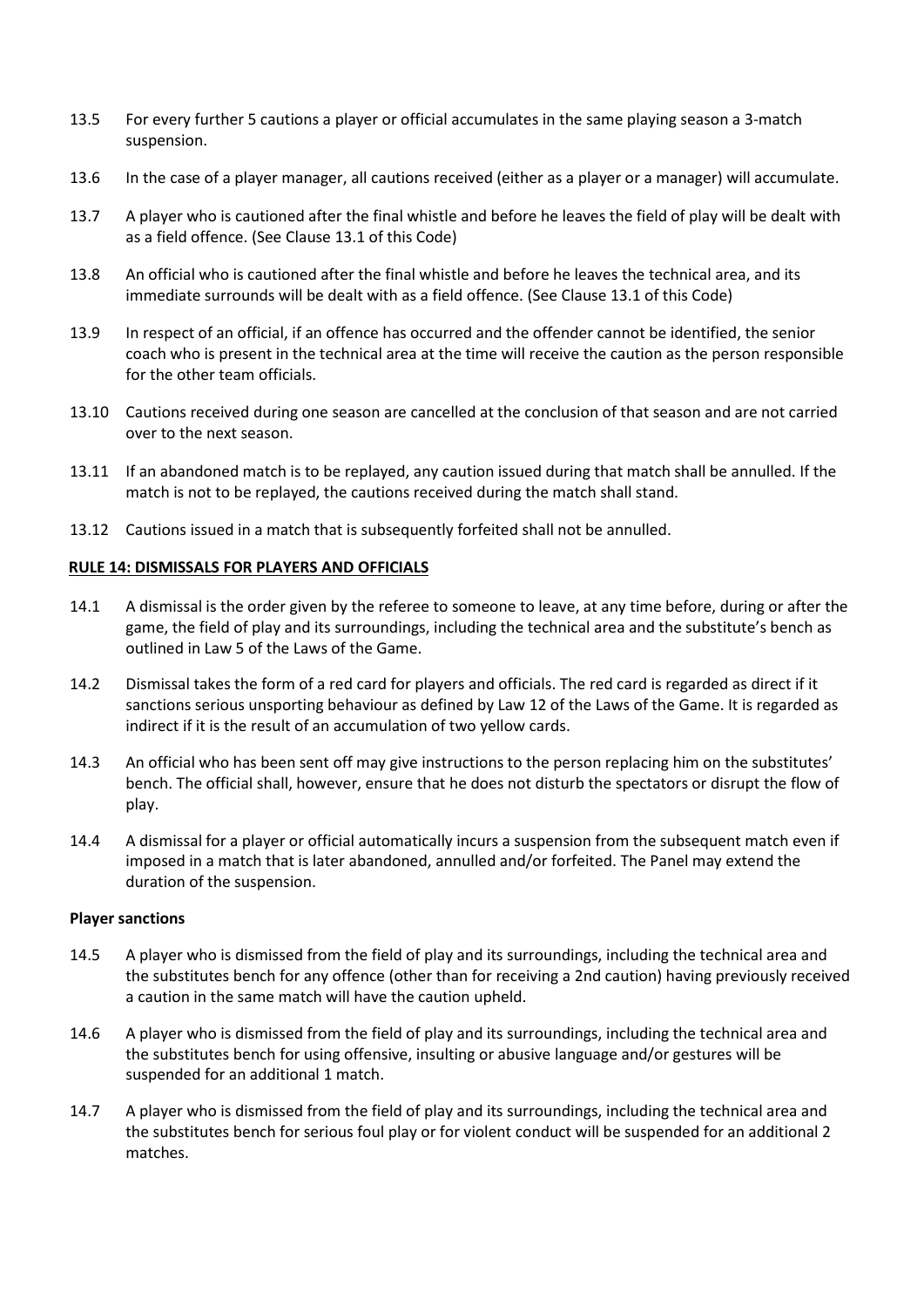- 14.8 A player who is dismissed from the field of play and its surroundings, including the technical area and the substitutes bench for biting, head-butting or for spitting at an opponent or any other person other than a match official will be suspended for an additional 6 matches.
- 14.9 A player who is dismissed from the field of play and its surroundings, including the technical area and the substitutes bench for assaulting (e.g. elbowing, punching, kicking etc) a match official will be suspended for a minimum of 15 matches.
- 14.10 A player who is dismissed from the field of play and its surroundings, including the technical area and the substitutes bench for spitting at a match official will be suspended for a minimum of 12 months.
- 14.11 A player who is dismissed from the field of play and its surroundings after the final whistle and before he leaves the field of play will be dealt with as a field offence. (See 14.1 of this Code).

#### **Official sanctions**

- 14.12 An official who is dismissed from the technical area and its immediate surrounds for any offence (other than for receiving a 2nd caution) having previously received a caution in the same match will have the caution upheld.
- 14.13 An official who is dismissed from the technical area and its immediate surrounds for delaying the restart of play by the opposing team (e.g., holding onto the ball, kicking the ball away, obstructing the movement of a player etc) will be suspended for an additional 1 match.
- 14.14 An official who is dismissed from the technical area and its immediate surrounds for deliberately leaving the technical area to show a) dissent towards or remonstrate with a match official, b) act in a provocative or inflammatory manner or c) enter the opposing technical area in an aggressive or confrontational manner will be suspended for an additional 1 match.
- 14.15 An official who is dismissed from the technical area and its immediate surrounds for deliberately throwing/ kicking an object onto the field of play will be suspended for an additional 2 matches.
- 14.16 An official who is dismissed from the technical area and its immediate surrounds for entering the field of play to a) confront a match official (including at half time and full time), b) interfere with play, an opposing player or match official with be suspended for an additional 2 matches.
- 14.17 An official who is dismissed from the technical area and its immediate surrounds for physical or aggressive behaviour (including spitting or biting) towards an opposing player, substitute, team official, match official, spectator or any other person (e.g. ball boy/girl, security or competition official etc) will be suspended for an additional 6 matches.
- 14.18 An official who is dismissed from the technical area and its immediate surrounds for use of offensive, insulting, or abusive language and/ or gestures will be suspended for an additional 1 match.
- 14.19 An official who is dismissed from the technical area and its immediate surrounds for using unauthorised electronic or communication equipment and/or behaving in an inappropriate manner as the result of using electronic or communication equipment will be suspended for an additional 1 match.
- 14.20 An official who is dismissed from the technical area and its immediate surrounds for violent conduct will be suspended for an additional 2 matches.
- 14.21 An official who is dismissed after the final whistle and before he leaves the technical area, and its immediate surrounds will be dealt with as a field offence. (See 14.1 of this Code)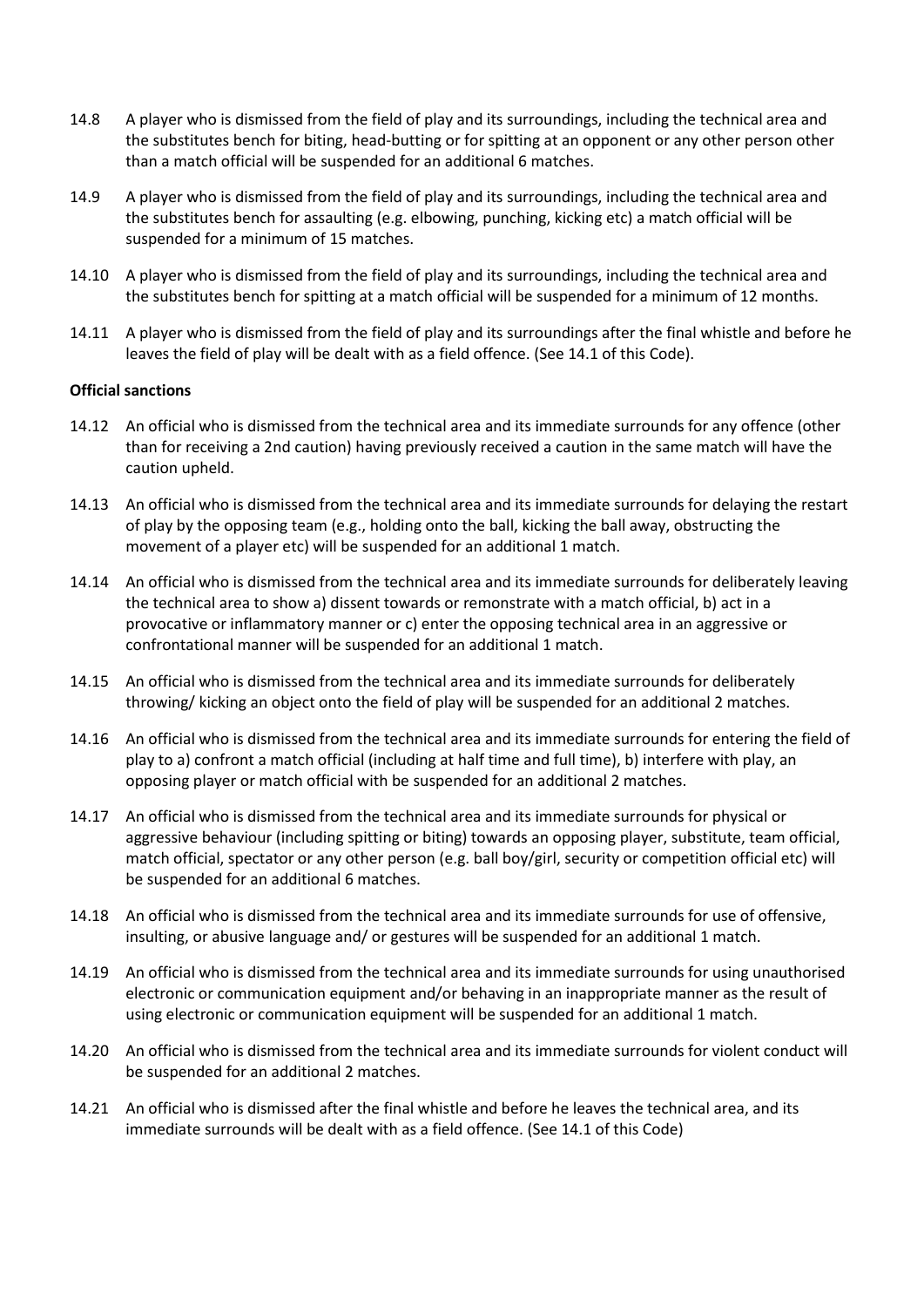#### **RULE 15: SUSPENSION**

- 15.1 All suspensions must be served with the team at which the player or official received the suspension and must be served consecutively with any other suspensions that may have been issued. Any automatic suspension pursuant to Rule 14 must be served prior to any other notified suspension. No formal notices will be issued for any automatic 1 match suspension in respect of a dismissal. On request, special dispensation may be given to a player or official if the club (of which his team forms a part) folds during the serving of his suspension or if the team he received his suspension with does not commence their competitive season until after the last day of August in any season. Special dispensation may also be applied in the case of an official who is involved in a coaching capacity in both a men's and women's club and who concludes the season with an outstanding suspension. Special dispensation may also be given in exceptional circumstances which shall be at the sole discretion of the Panel. Should the Panel consider any application for dispensation to be of a frivolous nature or merely to release a player or official from suspension to enable them to participate in a match, they shall have power to deal with the player and official and or club as it deems appropriate.
- 15.2 A player who receives cautions for more than one team within his club (i.e. 1st team, 2nd team, youth team, etc.) will have his cautions aggregated and must serve any suspension he may receive from the accumulation of cautions with the most senior team he has played for within the Club when he received a caution.
- 15.3 Suspensions shall cover all domestic league and cup matches until such time as the team at which the player or official received the suspension has completed the required number of matches to enable the suspension to be served. A suspension (or part thereof) which has been imposed on a player or official will not be considered to have been served by a match that is abandoned, cancelled, or forfeited. Unless the cause of the abandonment, cancellation or forfeiture of the aforementioned match has been determined prior to the player or official's next game and it is found that the team to which the player or official belongs is not responsible for the facts that led to abandonment, cancellation or forfeit of the match. A suspension from playing in a domestic league or cup match shall preclude the person so suspended from being present in or at the field of play and the areas immediately surrounding the same. The Panel shall have the power to determine where those areas are.
- 15.4 If a suspension is combined with a fine, the suspension may, at the discretion of the Panel, be prolonged until the fine has been paid in full.
- 15.5 Clubs shall be wholly responsible for ensuring that suspensions are served. It is each club's responsibility to ensure the eligibility of their players for any match.
- 15.6 Any period of suspension arising from the accumulation of cautions or additional suspensions in respect of a dismissal will commence from the date of communication from the Disciplinary Department/ Comet System.
- 15.7 Any period of suspension arising from the acceptance of a sanction offer made via a Disciplinary Charge to a player, official, club or league will commence on the Monday following the date of the Disciplinary Charge letter (such date will be confirmed in said letter) sent to the player, official, club or league concerned in writing, by email or via the Comet system. If a sanction offer is not accepted, a Disciplinary Challenge may be submitted as outlined in Article 35.3.
- 15.8 Suspensions imposed by the Panel following a Disciplinary Hearing will be imposed from the Monday after the date of the Disciplinary Hearing. Suspensions imposed by the Panel in circumstances when no Disciplinary Hearing has taken place will be imposed from the Monday after the date on which the decision was made by the Panel. Details of the suspension will be communicated in writing, by email or via the Comet system.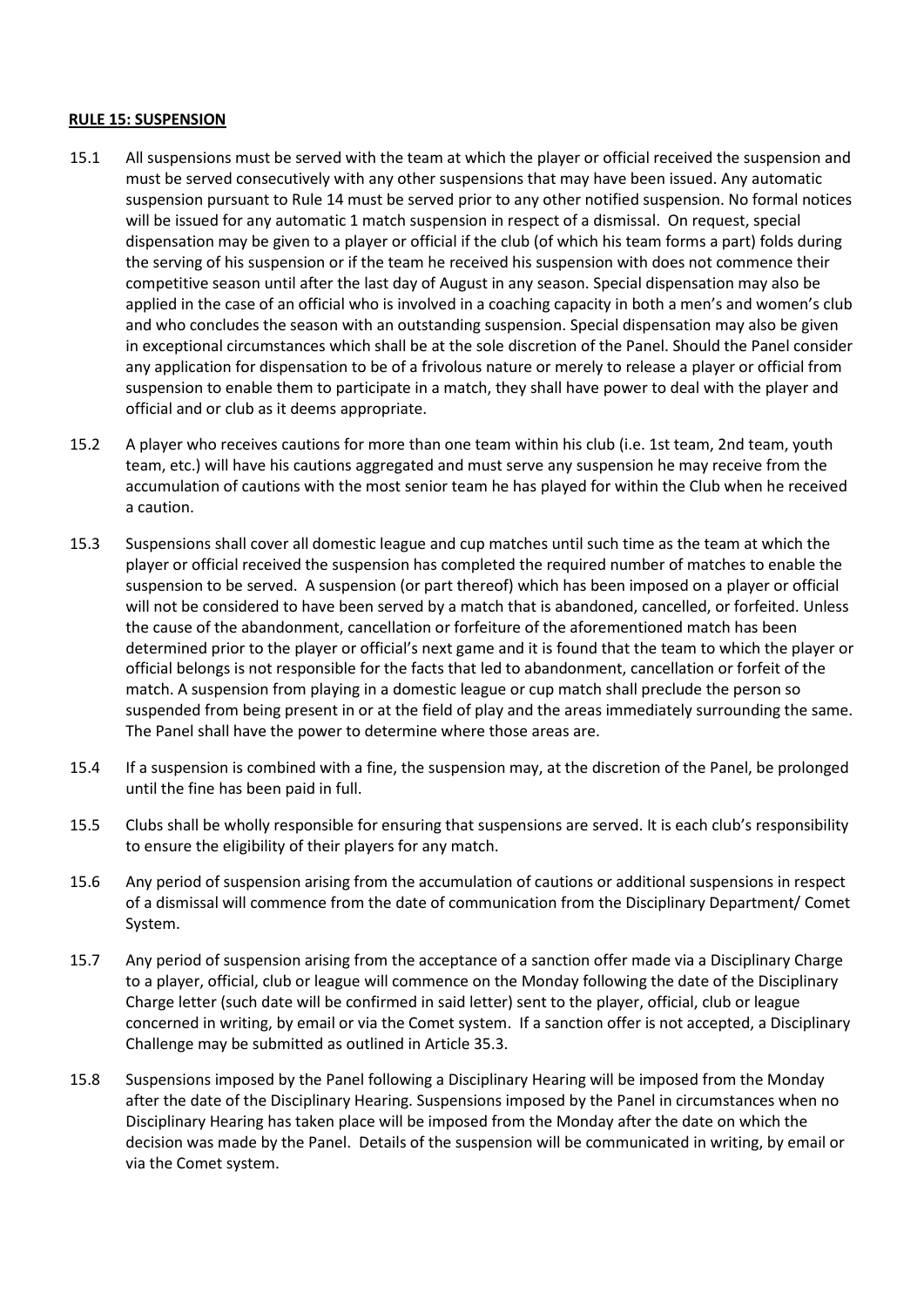- 15.9 During a standard suspension, a player or official is not permitted to enter the dressing room area, the player's tunnel, the technical area, the substitute's bench, the area immediately surrounding the field of play or the playing surface at any match played under the jurisdiction of NIBFA or the IFA until the expiry of the suspension. The terms of the suspension apply from one hour prior to the scheduled time of kickoff of a match and until 5 minutes following the referee having signalled the end of the match.
- 15.10 During a touchline suspension, an official is not permitted to enter the technical area, the substitute's bench, the area immediately surrounding the field of play or the playing surface at any match under the jurisdiction of the NIBFA or the IFA until the expiry of the suspension. The terms of the suspension apply from one hour prior to the scheduled time of kick-off of a match and until 5 minutes following the referee having signalled the end of the match. A touchline suspension may only be imposed on individuals deemed as officials by the Panel.
- 15.11 On request, an official who is suspended for a cup final in which his club are involved following his 1st or 2nd sanction in the current playing season may be permitted to lead his club onto the pitch prior to the match and to return to the pitch for the post-match presentation.
- 15.12 A player who is not eligible to participate in a particular match due to the competition rules may not use that match to serve the suspension or part thereof.
- 15.13 Any period of suspension which remains outstanding at the end of the playing season must be served at the commencement of the next playing season.
- 15.14 A player, official, match official, club or league serving any suspension is suspended from all affiliated football including all levels of Senior football.
- 15.15 No sanction prescribed in this Code shall prevent the Panel from determining that a person may be referred to the IFA and subsequently banned from taking part in any kind of affiliated football-related activity, as determined by the IFA Disciplinary Committee, where it is deemed reasonable and proportionate to do so.
- 15.16 A team or club suspended from recruiting players in any season or part thereof may **not** use age eligible players from a team within the club in an age group above, or players from an age group below, in any match, in any competition, that have been signed by after the date of the implementation of the sanction until the conclusion of the sanction. They may however draw on players from an age group below only that are already registered to the club.
- 15.17 In the event of a suspension being imposed (except for any 1 match automatic suspension in respect of a dismissal) the player's or official's Club will be advised of the details of the suspension. Suspensions will be published weekly on the league website (Enter League website address) which Clubs are obliged to check for their information. It is each club's responsibility to ensure the eligibility of their players for any match.

#### **RULE 16: INTERIM SUSPENSION & PARTIAL SUSPENSION Interim**

16.1 The Committee shall have the power by way of unanimous vote, to issue an Interim Suspension against any person against whom an allegation of misconduct has been made and is being investigated or against someone who has been convicted of a criminal offence. The imposition of an interim suspension order shall be notified to any such person in writing, signed by the Disciplinary Panel Chairman, Vice-Chairman or Disciplinary Department. Details of the suspension will be communicated in writing, by email or via the Comet system.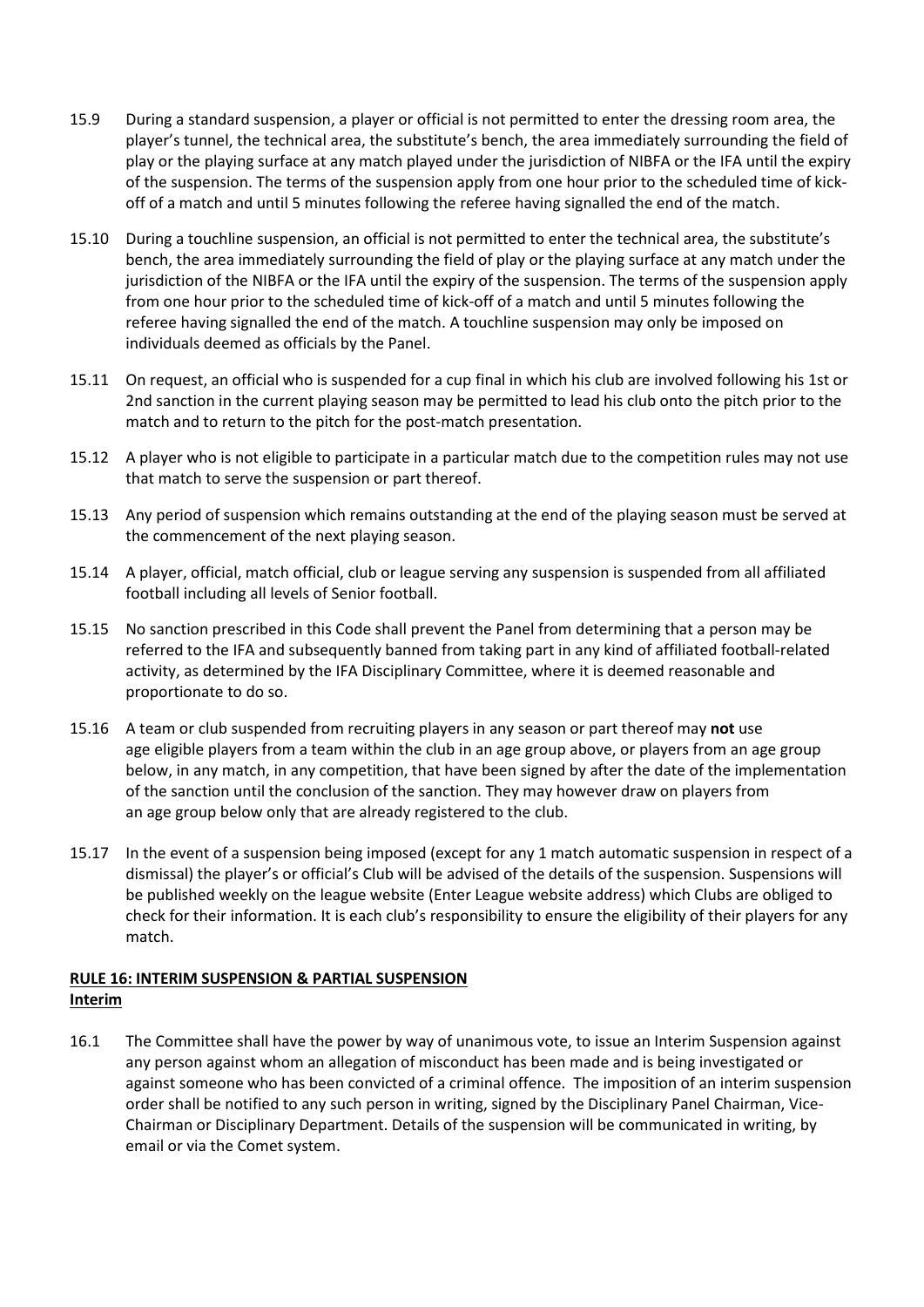- 16.2 Following the imposition of a suspension, the person suspended shall have the right of appeal within 14 days of notification of the decision to the Panel at a hearing to be convened as soon as is reasonably practicable. The procedure for the disciplinary hearing shall be determined by the Chairman of the Panel.
- 16.3 The interim suspension shall automatically cease:
- 16.4 When the matter has been dealt with at a disciplinary hearing; or
- 16.5 When the allegation is withdrawn, and no further disciplinary action is taken; or
- 16.6 After 120 days from its issue, unless the Panel determines that it is in the interests of the NIBFA or the IFA that it should be extended for a further period or periods of not more than 120 days.

#### **Partial**

- 16.7 The Panel in imposing a match suspension, a ban on access to dressing rooms and/or the substitutes bench, a ban on taking part in any affiliated football-related activity, the obligation to play a match without spectators, the obligation to play a match on neutral ground, or a ban on playing in a certain stadium, may examine whether it is possible to suspend the implementation of the sanction partially. The imposition of a partial suspension order shall be notified to any such person in writing, signed by the Disciplinary Panel Chairman, Vice- Chairman or Disciplinary Department. Details of the suspension will be communicated in writing, by email or via Comet system.
- 16.8 Partial suspension is permissible only if the duration of the sanction does not exceed six matches or six months and if the relevant circumstances allow it, the previous record of the person sanctioned.
- 16.9 The Committee shall decide which part of the sanction may be suspended. In any case, half of the sanction is definite.
- 16.10 By suspending implementation of the sanction, the Panel, at their own discretion, subjects the person sanctioned to a probationary period of anything from six months to two years.
- 16.11 If the person benefiting from a suspended sanction commits another infringement during the probationary period, the suspension is automatically revoked, and the sanction applied; it is added to the sanction pronounced for the new infringement.

#### **RULE 17: DISCIPLINARY CHARGE**

17.1 The Panel may charge a player, official, club and/or league and/or refer the matter to The IFA Disciplinary Committee who may also charge a player, official, match official club and/or league pursuant to Article 17 of the IFA Articles of Association or with any matter deemed to be in breach of the spirit of this Code.

> *Article 17 of the IFA Articles of Association: General Discipline*

- *1. Where any person or body has breached or caused or contributed to the breach of any of the Articles of Association of the Irish Football Association that brings the game of Association Football into disrepute, that person or body shall be liable to expulsion, suspension, fine and/or other such penalty or sanction as the IFA Board think fit.*
- *2. The IFA Board may delegate these powers to the IFA Disciplinary Committee.*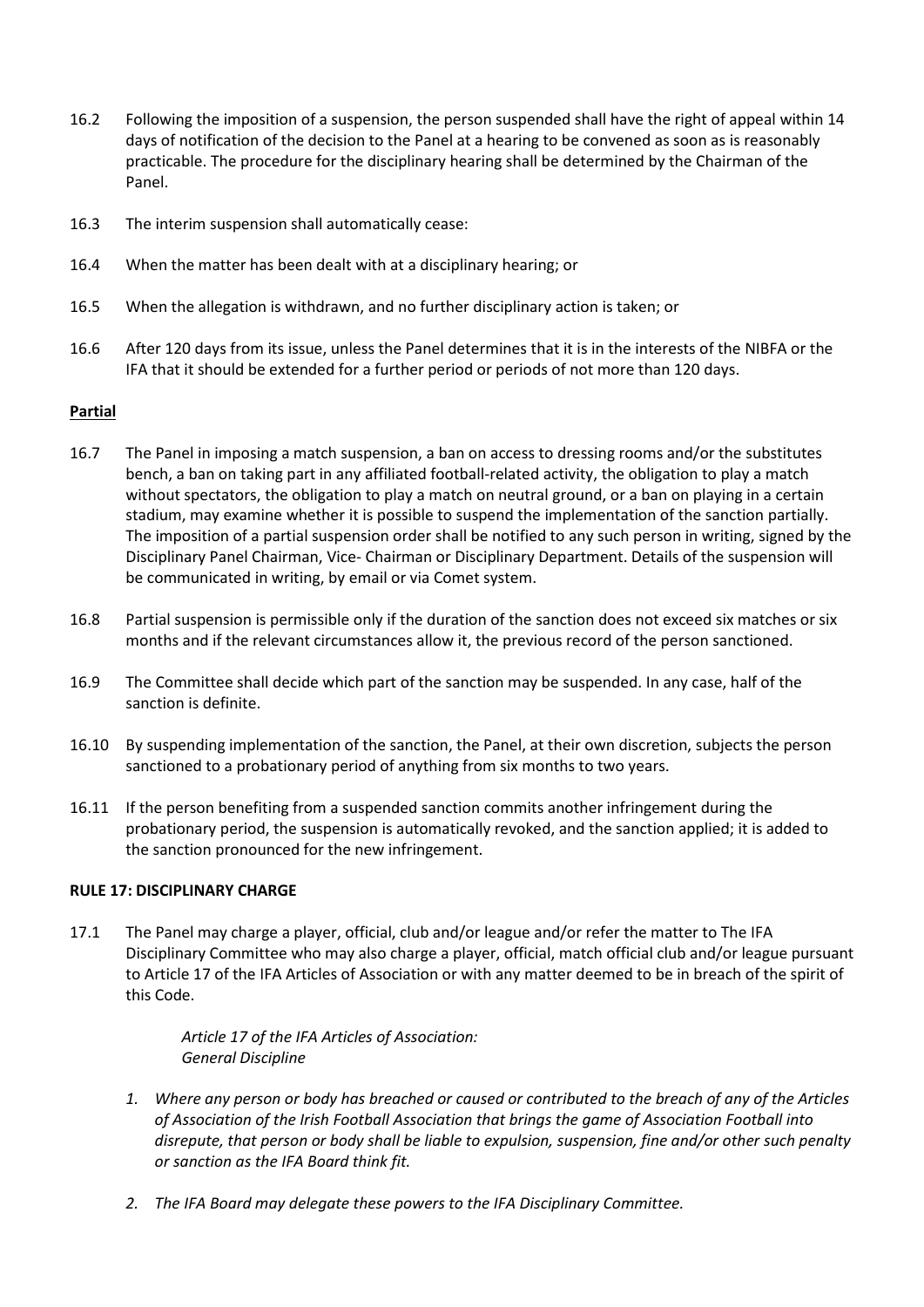- *3. The IFA Board or the IFA Disciplinary Committee acting on behalf of the Board, shall be the sole judge (and shall be unfettered in its judgement) as to what brings the game of Association Football into disrepute and what constitutes loyalty, integrity, and sportsmanship*.
- 17.2 A charge may be accompanied by a sanction offer that would apply to the offence which is detailed in each Rule. Any sanction offer will be determined based on the facts and circumstances of the incident. Where the Panel is satisfied that the particular facts and circumstances of the incident necessitate a hearing, no sanction offer will be made in the charge letter.
- 17.3 A charge under this Rule should be issued within 21 days from the time the incident is reported to the Secretary of the Disciplinary Panel or as may be extended by the Panel in its absolute discretion. The charge will be accompanied by all relevant evidence, documents, and written submissions (including where appropriate the match official's report) that are available to the Disciplinary Panel at the time that the charge is issued. In any event the player, official, club and/ or league should be notified within 21 days of the incident being reported to the Secretary of the Panel of the nature of any incident under investigation.
- 17.4 Where a charge is issued the player, official, club and/or league who is charged may accept or deny the charge.
- 17.5 Where a player, official, club and/ or league accepts the charge, and a sanction has been offered the relevant party may accept the sanction; in those circumstances a hearing will not be required. Where the player, official, club and/or league club rejects the sanction they should make representations as to the sanction in writing or at an oral hearing at the discretion of the committee if it is deemed that written submissions would not suffice.
- 17.6 Where a player, official, club and/or league notifies the panel that they deny the charge the relevant party is required to submit a Disciplinary Challenge as directed in Rule 35 of this Code.
- 17.7 In any circumstances where a sanction has been proposed by the Panel at the point of charge and within the relevant period the player, official, club and/or league notifies the Panel that they do not accept the sanction offer, the Panel shall not be bound by the proposed sanction. However, at the point of charge the Panel must have advised clubs of all potential charges being brought against them.
- 17.8 At all times the Panel shall have the discretion to require the player, official, club and/or league who is the subject of a charge to attend a hearing.
- 17.9 In determining the appropriate sanction in any case, including at a hearing, the Panel will consider the circumstances of the infringement, the conduct of the player, official and/or club within the previous 3 seasons and any other matter which appears to the Panel to be relevant pursuant to the overriding objective.
- 17.10 For the purpose of determining the appropriate charge and sanction at the point of charge the facts contained in the Match Official's reports will be presumed to be accurate.
- 17.11 Infringements committed during a match may no longer be prosecuted after a lapse of two years. As a rule, other infringements may not be prosecuted after a lapse of ten years.
- 17.13 Prosecution for corruption is not subject to a limitation period.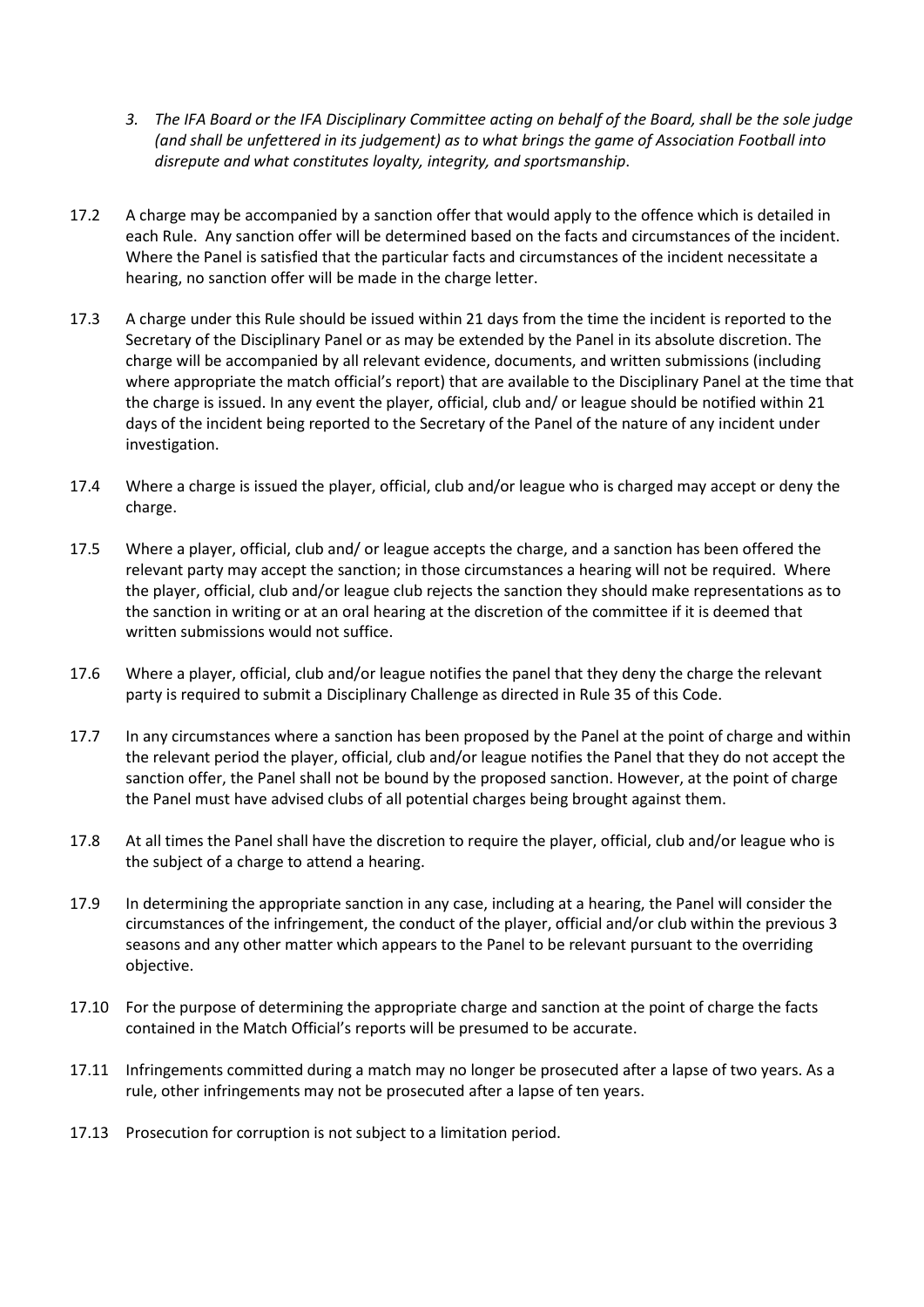#### **RULE 18: MISCONDUCT BY PLAYERS or OFFICIALS (Outside Law 12 of the Laws of the Game)**

- 18.1 Any player or official who is dismissed will automatically incur a suspension from the subsequent match even if imposed in a match that is later abandoned, annulled and/or forfeited. Any automatic suspension will be in addition to suspensions imposed under Rule 18.
- 18.2 Where a player or official is found to be guilty of any of the charges specified in clauses 18.3 to 18.9 (inclusive) it is recommended that such player or official will be sanctioned in the terms set out in Article 18.3 to Article 18.9 (inclusive) and where a player or official is found to be guilty of any of the charges specified in clauses 18.10 to 18.19 (inclusive) such player or official will be sanctioned in the terms set out in clauses 18.10 to 18.19 (inclusive).
- 18.3 A player who is reported for the 1<sup>st</sup> occasion for misconduct will be sanctioned with a minimum 1 match standard suspension and a £25 fine imposed on the player's club.
- 18.4 A player who is reported for the  $2^{nd}$  occasion in the playing season for misconduct will be sanctioned with a minimum 2 match standard suspension and a £50 fine imposed on the player's club.
- 18.5 A player who is reported for a 3<sup>rd</sup> or subsequent occasion in the playing season for misconduct will be sanctioned with a minimum 4 match standard suspension and a £100 fine imposed on the player's club.
- 18.6 If part of the report relates to cautions or dismissals of players or officials, that part will be dealt with in accordance with Rules 13 and 14 of this Disciplinary Code.
- 18.7 An official who is reported for the  $1<sup>st</sup>$  occasion in the playing season for misconduct will be sanctioned with a minimum 1 match touchline suspension and a £25 fine imposed on the official's club
- 18.8 An official who is reported for the 2<sup>nd</sup> occasion in the playing season for misconduct will be sanctioned with a minimum 2 match touchline suspension and a £50 fine imposed on the official's club
- 18.9 An official who is reported for a  $3<sup>rd</sup>$  or subsequent occasion in the playing season for misconduct will be sanctioned with a minimum 4 match standard suspension and a £100 fine imposed on the official's club.
- 18.10 A player or official who is reported for unsporting conduct towards an opponent or any other person other than a match official will be sanctioned with a minimum 1 match standard suspension and a £25 fine imposed on their club.
- 18.11 A player or official who is reported for deliberately receiving a yellow or red card (to be suspended for an upcoming match and to ultimately have a clean record) will be sanctioned with a minimum 1 match standard suspension and £25 imposed on their club.
- 18.12 A player or official who acts with obvious intent to cause a match official to make an incorrect decision or supporting his error of judgement and thereby causing him to make an incorrect decision will be sanctioned with a minimum 2 match standard suspension and £25 imposed on their club.
- 18.13 A player or official who is reported for assault (elbowing, punching, and kicking etc) or battery of an opponent or any other person other than a match official will be sanctioned with a minimum 3 match standard suspension and a £100 fine imposed on their club.
- 18.14 A player or official who is reported for biting, head-butting, or spitting at an opponent or any other person other than a match official will be sanctioned with a minimum 6 match standard suspension and a £100 fine imposed on their club.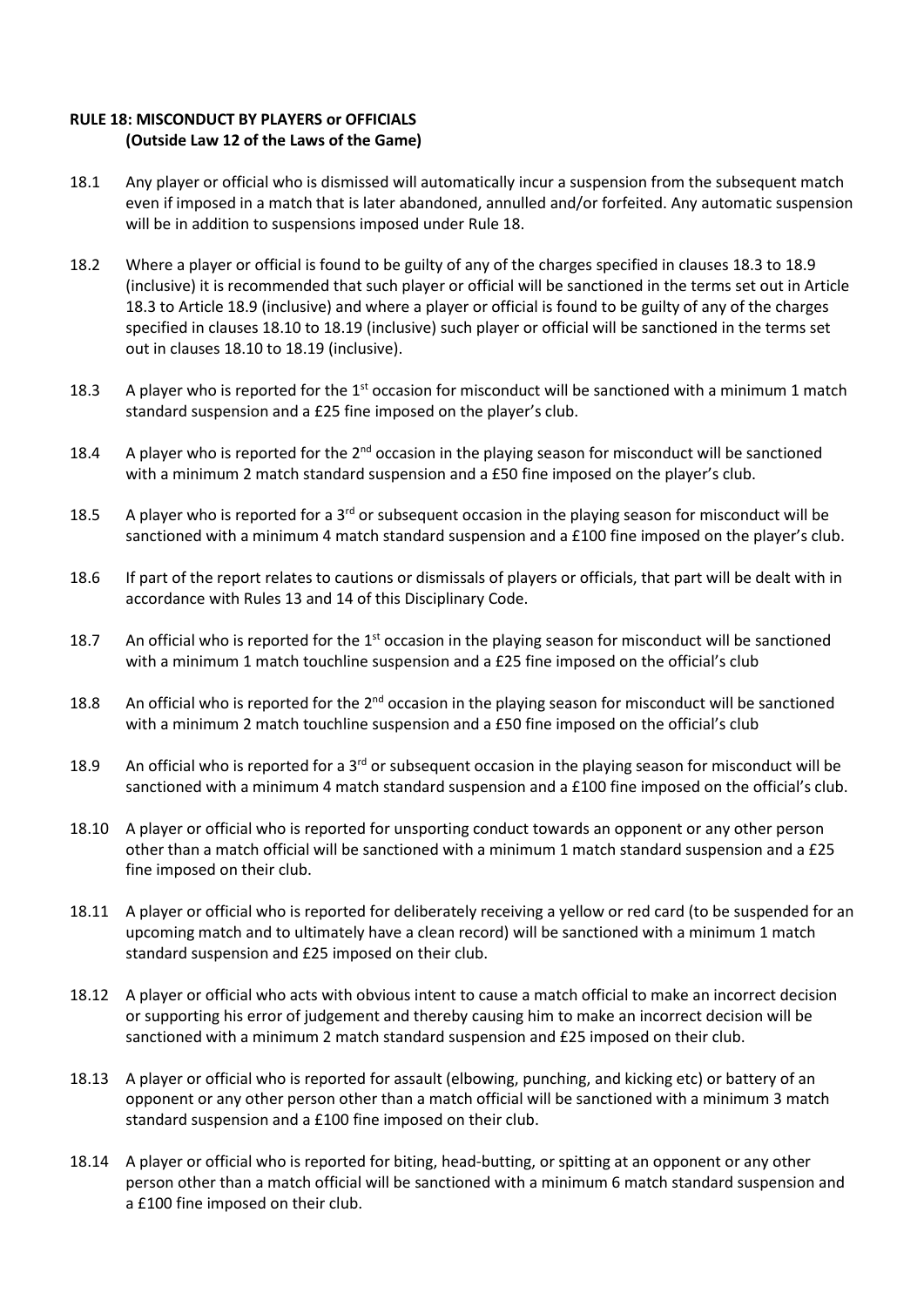- 18.15 A player or official who is reported for unsporting conduct towards a match official will be sanctioned with a minimum 4 match standard suspension and a £50 fine imposed on their club.
- 18.16 A player or official who is reported for assaulting (elbowing, punching, kicking etc) a match official will be sanctioned with a minimum 15 match standard suspension and a £100 fine imposed on their club.
- 18.17 An official who is reported for biting, head-butting, or spitting at a match official will be sanctioned with a minimum 12-month standard suspension and a £100 fine imposed on their club.
- 18.18 The sanctions described in clauses18.13, 18.14 and 18.15 may also apply in cases of misconduct against officials of affiliated leagues and clubs'
- 18.19 A match official who is reported for assaulting any person shall have the matter referred to and dealt with by an IFA Disciplinary Committee
- 18.20 A match official who is reported for misconduct or reported for unsporting conduct towards a player, official or any other person shall have the matter referred to and dealt with by an IFA Disciplinary Committee

#### **RULE 19: MEDIA & SOCIAL MEDIA COMMENTS/CONTENT**

- 19.1 A reprimand, suspension or fine may be issued to leagues, clubs, players, and officials in the case of inappropriate comments or content in the media or social media. Any case involving a match official will be dealt with by the IFA Disciplinary Committee.
- 19.2 If a player or official makes comments or posts content in the media or social media in which (a) they imply bias, question integrity and/or bring the game into disrepute or (b) are abusive, offensive and/or insulting and such comments are football related, they will be sanctioned with a minimum 1 match suspension and a minimum fine of £100 which will be imposed on their club.
- 19.3 If a match official makes comments or posts content in the media or social media the matter will be referred to and dealt with by an IFA Disciplinary Committee
- 19.4 The Panel may issue a sanction in the case of repeat offences by players or officials, in the case of match officials further refer the matter to an IFA Disciplinary Committee.

#### **RULE 20: INCITING HATRED AND VIOLENCE**

- 20.1 A player or official who publicly incites others to hatred or violence will be sanctioned with a suspension for no less than six months and with a minimum fine of £100 Player & £200 Official which will be imposed on their club.
- 20.2 In serious cases, when the infringement is committed using the mass media (such as the press, radio, or television) or if it takes place on a match day in or around a stadium, the minimum fine will be £250 which will be imposed on their club. A suspension for no less than six months will also be imposed.

#### **RULE 21: PROVOKING THE GENERAL PUBLIC**

21.1 A player or official who provokes the public during a match will be sanctioned with a minimum suspension of two matches and with a minimum fine of £100 Player & £200 Official which will be imposed on their club.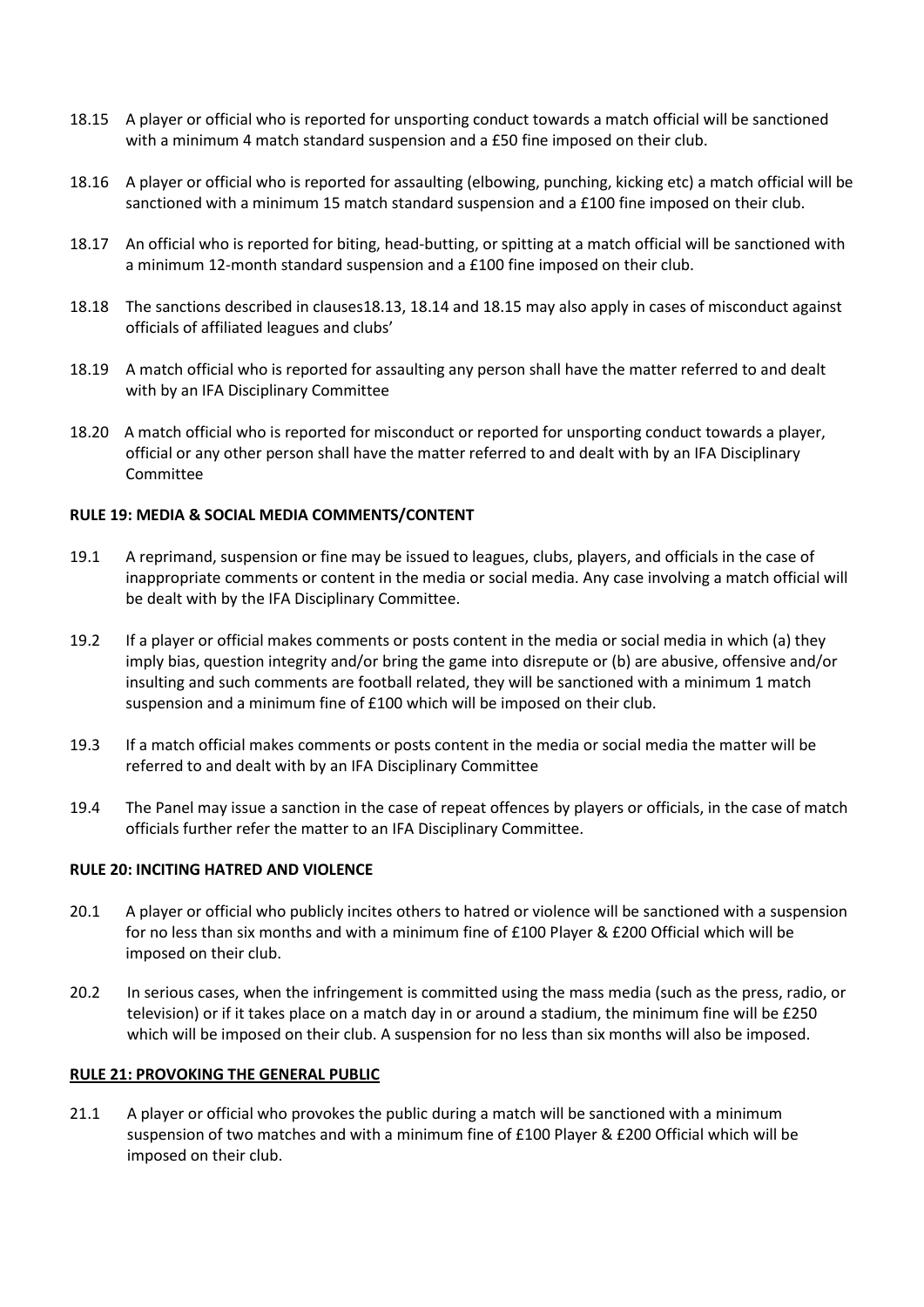#### **RULE 22: INELIGIBILITY THROUGH SUSPENSION**

- 22.1 If any player participates in a match whilst being suspended or if any player breaches the terms of his suspension his club will be sanctioned with a minimum fine of £200 Additionally, the Club will forfeit the match
- 22.2 A match suspension is regarded as no longer pending if a match is retroactively forfeited because a player took part in a match despite being ineligible. This also applies to the match suspension imposed on the player who took part in the match despite being ineligible.
- 22.3 If any official who participates in a match whilst being suspended or if the official breaches the terms of his suspension his club will be sanctioned with a minimum fine of £250
- 22.4 The timeframe for payment of a fine may be extended if a club can produce to the Panel evidence of severe financial hardship. A payment plan may be agreed with the Panel as referred to at 8.2

#### **RULE 23 ABANDONMENT**

23.1 If a club is found to have caused the abandonment of a match it will be sanctioned with a minimum fine of £200. The competition organiser will decide on the outcome of the match following the outcome of any disciplinary inquiry into the abandonment.

#### **RULE 24: BRAWL**

- 24.1 A brawl is defined as three or more people who participate in serious Violent Conduct. Anyone who participates in a brawl will be sanctioned with a suspension of at least six matches.
- 24.2 Anyone who tried merely to prevent a fight, shield others, or separate those involved in a brawl is not subject to punishment.

#### **RULE 25: UNIDENTIFIED AGRESSORS**

25.1 If, in the case of violence by players, officials or supporters it is not possible to identify the perpetrator(s), The Panel may penalise the Club to which the aggressors are deemed to belong.

#### **RULE 26: TEAM MISCONDUCT**

26.1 Disciplinary measures may be imposed on clubs where a team fails to conduct itself properly. A fine may be imposed where several players or officials from the same team threaten or harass match officials or other persons. Further sanctions may be imposed in the case of serious offences

#### **RULE 27: DISCRIMINATION**

27.1 Anyone who offends the dignity of a person or group of persons through contemptuous, discriminatory or denigratory words or actions concerning race, colour, language, religion, or origin shall be suspended for at least five matches. Furthermore, a stadium ban and a fine shall be imposed. Where the perpetrator is a player a minimum fine of £100 will be imposed on their club. Clubs may also be required to engage with appropriate training to address the matter at hand.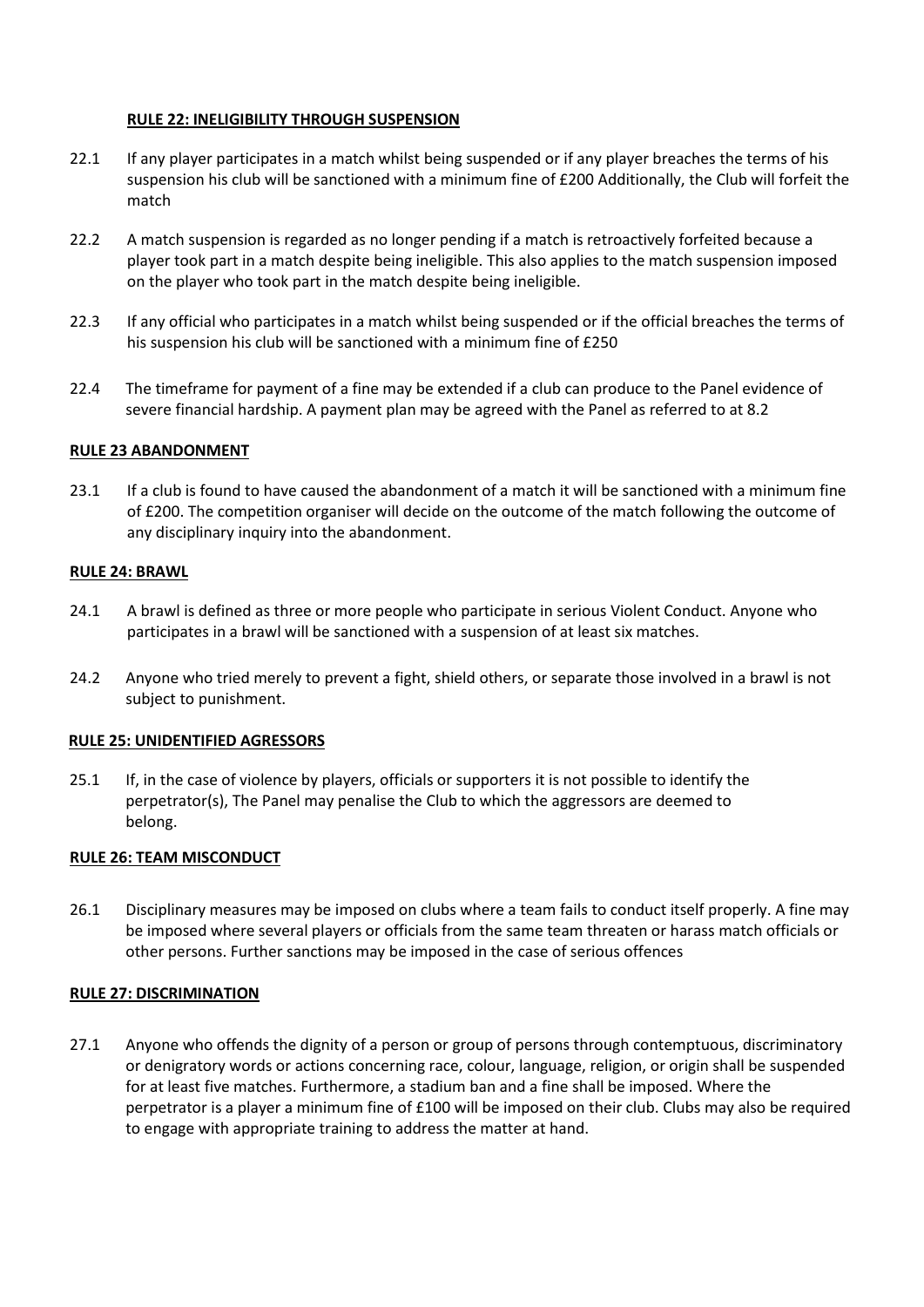- 27.2 Anyone who offends the dignity of a person or group of persons through contemptuous, discriminatory or denigratory words or actions concerning disability, gender or sexual orientation shall be suspended for a minimum of five matches. Furthermore, a stadium ban and a fine shall be imposed. Where the perpetrator is a player a minimum fine of £100 will be imposed on their club. Clubs may also be required to engage with appropriate training to address the matter at hand.
- 27.3 In determining whether the dignity of a person or group of persons has been offended, the Panel will be entitled to draw reasonable inferences there is no requirement to identify an individual who was offended at the time the comment was made or published. In finding a matter to be proved, it will open to the Panel to conclude that by their very nature, the comments made offend the dignity of a person or group of persons. If an individual is identified as a direct addressee of potential discriminatory behaviour, he or she may be invited by the panel to make an oral or written victim impact statement.
- 27.4 Where several persons (officials and/ or player) from the same Club or association simultaneously breach clauses 27.1 or 27.2 or there are other aggravating circumstances, the team concerned may be deducted three points for a first offence and six points for a second offence; a further offence may result in relegation to a lower division where a member league can accommodate this. In the case of matches in which no points are awarded, the team may be disqualified from the competition.
- 27.5 Where supporters of a team breach clause 27.1 or clause 27.2 at a match, a minimum fine of £200 shall be imposed on their club, regardless of the question of culpable conduct or culpable oversight unless the club proves to the Panel that exceptional circumstances exist in which case the fine may be reduced. In determining the appropriate sanction, the Panel will be entitled to consider actions taken by the club to prevent such behaviour occurring in addition to previous occurrences of such behaviour which have at any time come to the attention of the Panel. Nothing contained in this paragraph shall interfere with the Committee's power to impose any of the sanctions outlined in paragraph 1.9 of this Code.
- 27.6 The Panel will be guided by the terms of Rule 33 of this Code in determining whether supporters have acted in a manner in contravention of this Rule.
- 27.7 The offences and fines referred to in these clauses are not exhaustive and the Panel is empowered to levy additional sanctions after considering the seriousness of the offences. Without prejudice to the generality of this, these additional sanctions could include an order to play a match behind closed doors, playing a match with a limited number of spectators, the forfeit of a match, a point's deduction or disqualification from the competition.
- 27.8 Unless there are exceptional circumstances, if a match is abandoned by the referee because of racist and/or discriminatory conduct, the match shall be declared forfeited.

#### **RULE 28: THREATS**

28.1 A player or official who intimidates a match official with serious threats will be sanctioned with a minimum suspension for a player 6 matches, an official 10 matches and with a minimum fine of £100 for a player and £150 for an official which will be imposed on their club.

#### **Rule 29: COERCION or UNDUE INFLUENCE**

29.1 A player or official who uses violence or threats to pressurise a match official into taking certain action or to hinder him in any other way from acting freely will be sanctioned with a minimum suspension for 4 matches and with a minimum fine of £100 for a player or £150 for an official which will be imposed on their club.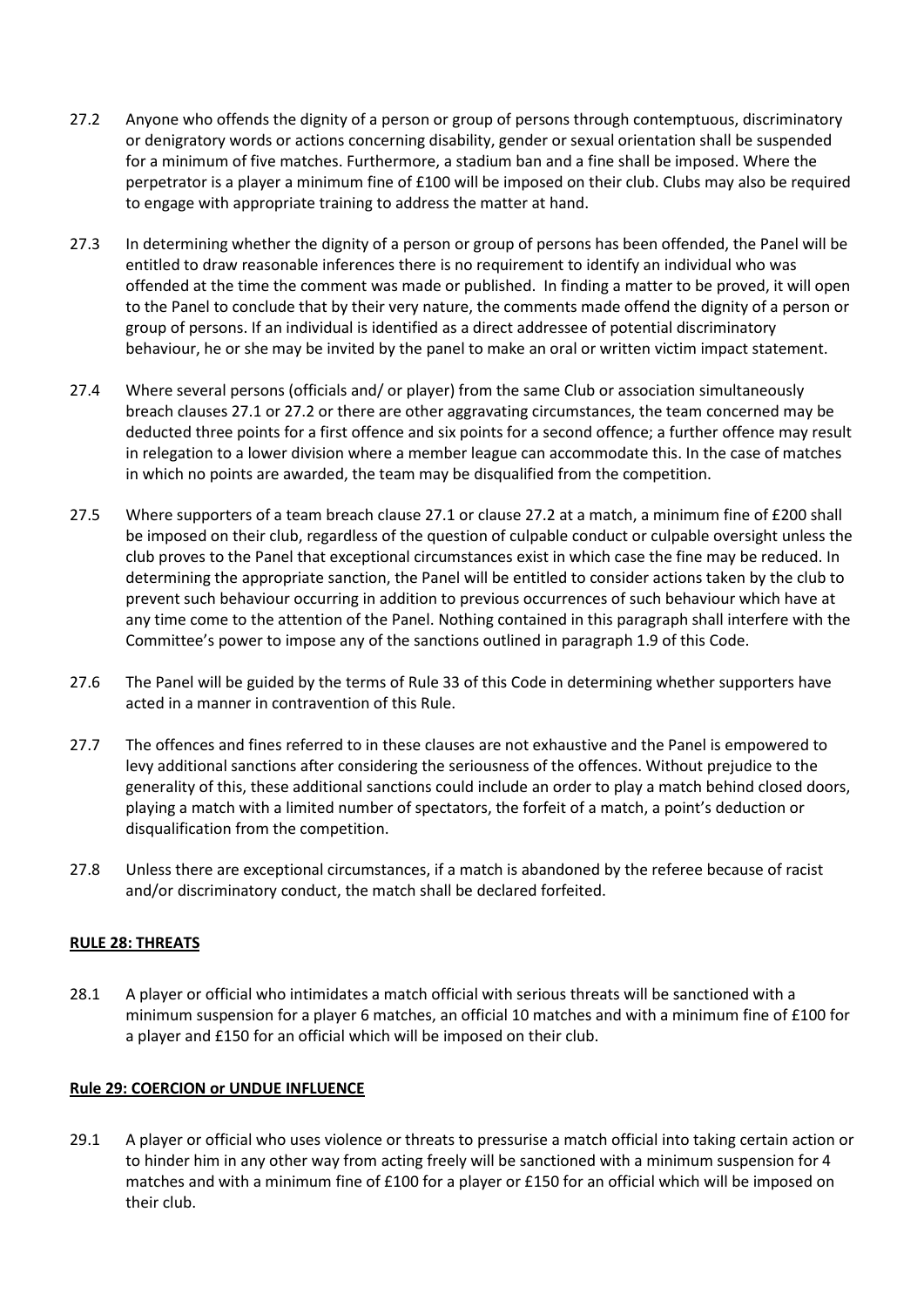29.2 A player or official who unduly seeks to influence or pressurise a match official to review match footage before submitting a Disciplinary Challenge pursuant to Article 35 will be sanctioned with a minimum suspension of four matches and a minimum fine of £100 for a player or £150 for an official which will be imposed on their club.

#### **RULE 30: FORGERY and FALSIFICATION**

- 30.1 Anyone who, in football-related activities, forges a document, falsifies an authentic document, or uses a forged or falsified document may be sanctioned with a fine as determined by the Disciplinary Panel.
- 30.2 If the perpetrator is a player, that player in addition to any other sanction imposed by the Panel, may be suspended for at least six matches.
- 30.3 If the perpetrator is an official, a player's agent or an intermediary, that official, player's agent or intermediary may in addition to any other sanction imposed by the panel be subject to a ban on taking part in any football- related activity for a period of at least 12 months.
- 30.4 If the perpetrator is an association or a club, that association or club may in addition to any other sanction imposed by the Panel, be subject to an expulsion from a competition or a fine
- 30.5 A club may be held liable for an infringement as defined in at 30.1 committed by one of its officials and/or players. In such a case, an expulsion from a competition and/or a transfer ban may be pronounced in addition to a fine for the club concerned.

#### **RULE 31: LIABILITY FOR SPECTATOR CONDUCT**

- 31.1 The home club is liable for any improper conduct among spectators, regardless of the question of culpable conduct or culpable oversight and depending on the circumstances, may be fined. Further sanctions outlined in Article 1.9 of this code may be imposed in the case of serious disturbances.
- 31.2 The visiting club is liable for improper conduct among its own group of spectators, regardless of the question of culpable conduct or culpable oversight and depending on the circumstances, may be fined. Further sanctions outlined in Article 1.9 of this Code may be imposed. Spectators occupying the away sector of a ground are regarded as the visiting club's supporters, unless proven by the club to the contrary.
- 31.3 Improper conduct includes, but is not limited to, violence towards persons or objects, letting off incendiary devices or causing explosions, throwing missiles, the use of laser pens**,** displaying insulting slogans in any form, uttering insulting word(s) or sound(s), using offensive gestures or invading the pitch.
- 31.4 The liability described in clauses 33.1 and 33.2 also includes matches played on neutral grounds, especially during the semi-final or final of a competition. Should a semi-final or final of a competition be played at the stadium of one of the competing clubs, the club playing at their own stadium will be considered the home club.33.5 The Panel may determine that repeated infringements of rules 33.1 and 33.2 will attract further sanctions.

#### **RULE 32: DISCIPLINARY CHALLENGES**

#### 32.1 **Mistaken Identity Challenge**

In the case of a purported mistaken identity where a player or official is cautioned or dismissed in a match or reported as being cautioned or dismissed in a match, a player, official or club may submit a Mistaken Identity Challenge. The Mistaken Identity Challenge must be in the prescribed form and submitted via the Comet system or Email within four days and followed up in writing on Club Headed Paper within seven days after the date of communication from the Disciplinary Department/ Comet System.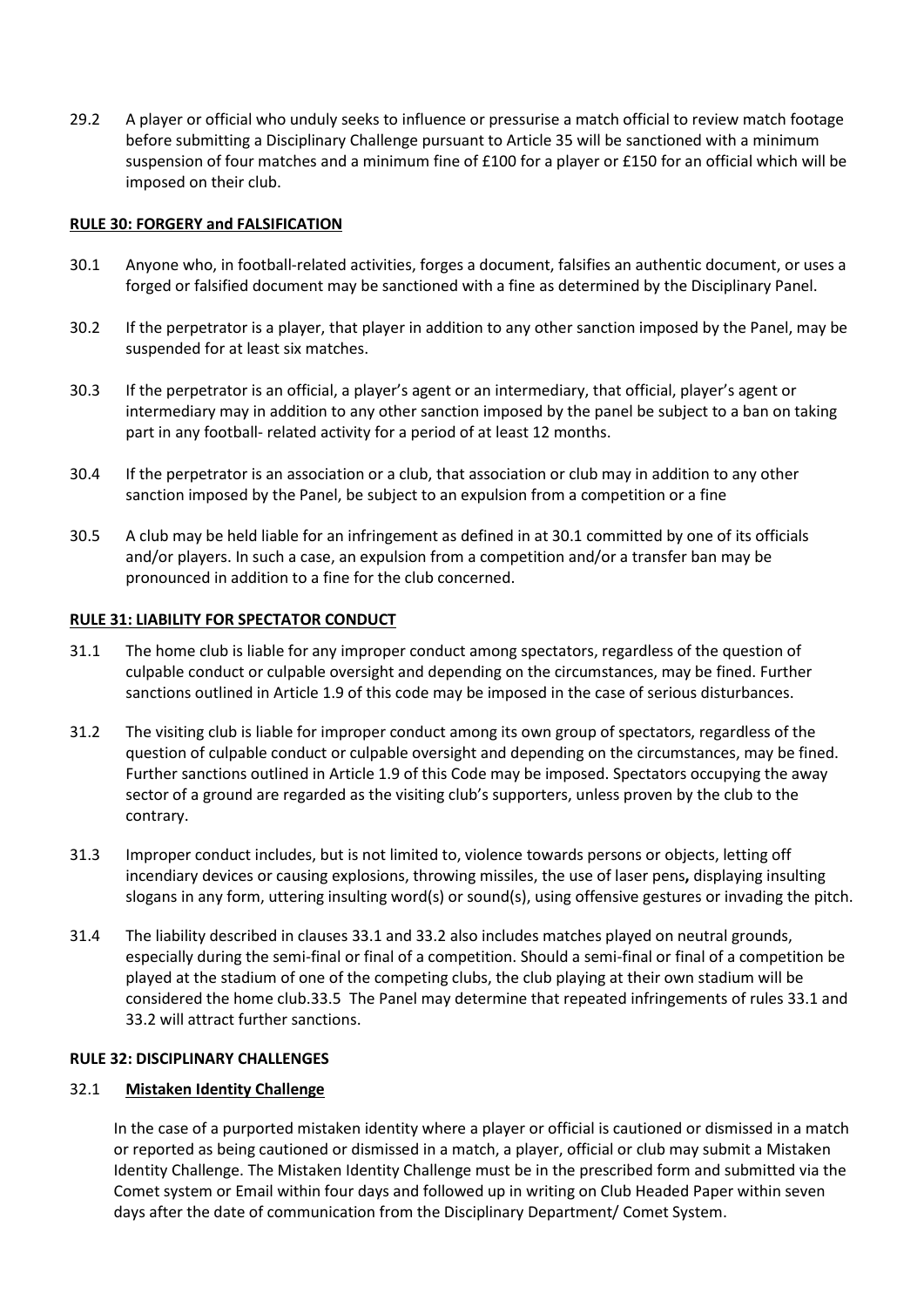In the case where the deadline for submission of the Mistaken Identity Challenge expires on a Designated Holiday the period specified above will be extended to the day immediately following the said Designated Holiday. Where a Mistaken Identity Challenge is submitted in these circumstances the Panel will deal with each Mistaken Identity Challenge as it considers appropriate in the circumstances. In any event the club should make available to the Panel evidence that a mistaken identity has been established. At any hearing, the Panel will require the attendance of both the player reported as having been cautioned or dismissed by a match official and the player, the club allege ought to have been cautioned or dismissed.

The player whom it is said ought to have been cautioned or dismissed should be on notice that the Panel may, if proven that mistaken identity has occurred, act in relation to that player at the hearing and therefore be provided with all relevant documentation in the possession of the club.

Where a player, official or club wish to submit a Mistaken Identity Challenge a deposit of £100 must accompany the written submission being made by the club no later than seven days after the date of communication from the Disciplinary Department/ Comet System. This sum shall be returnable only where a Mistaken Identity Challenge is either successful or not heard. The Panel reserves the right to retain the deposit where the club is found to have caused the mistaken identity.

#### **35.2 General Disciplinary Challenge**

A player, official, or club may submit a General Disciplinary Challenge in the case of any Disciplinary Charge having been issued against him or it by the pursuant to Rule 17 of this Code. The General Disciplinary Challenge must be made in the prescribed form and submitted via the Comet system or Email on Club Headed Paper within four days after the date the Disciplinary Charge has been issued by the Disciplinary Department/Comet System to the person or club concerned. In the case where the deadline for submission of the General Disciplinary Challenge expires on a Designated Holiday the time specified above will be extended to the day immediately following the said Designated Holiday.

A deposit of £100 must accompany the written submission being made by the club on Club Headed Paper no later than seven days after the date the Disciplinary Charge has been issued where the Disciplinary Charge or sanction is challenged. This sum shall be returnable only where the General Disciplinary Challenge is either successful or not heard.

In lodging a General Disciplinary Challenge, the player, official, or club must state fully in writing the grounds for the challenge and provide the Committee with copies of all evidence, documents, and written submissions which the player, official and or club intends to rely on along with the reply to the Disciplinary Charge within the timeframe required. Additional evidence may also be considered by the Panel provided that such evidence is submitted as soon as reasonably practicable.

#### **35.3 Provisions in relation to all Disciplinary Challenges**

On receipt of a Disciplinary Challenge and providing that the player, official or club have received written notification from the Panel that the Disciplinary Challenge is in order, any sanction (including for the avoidance of doubt any automatic suspension) offered or issued will be suspended pending the determination of the Disciplinary Challenge.

Any suspensions that may be the subject of a Disciplinary Challenge shall not be suspended until the Disciplinary Challenge has been lodged as directed and in accordance with this Rule (including the payment of the appropriate deposit) and the player, official or club concerned have received written notification from the Panel that the Disciplinary Challenge is in order. When a player or official facing a suspension participates at a match without such written notification from the Panel, the Panel will issue the appropriate charge against the player, or official or for participating in a match whilst being ineligible.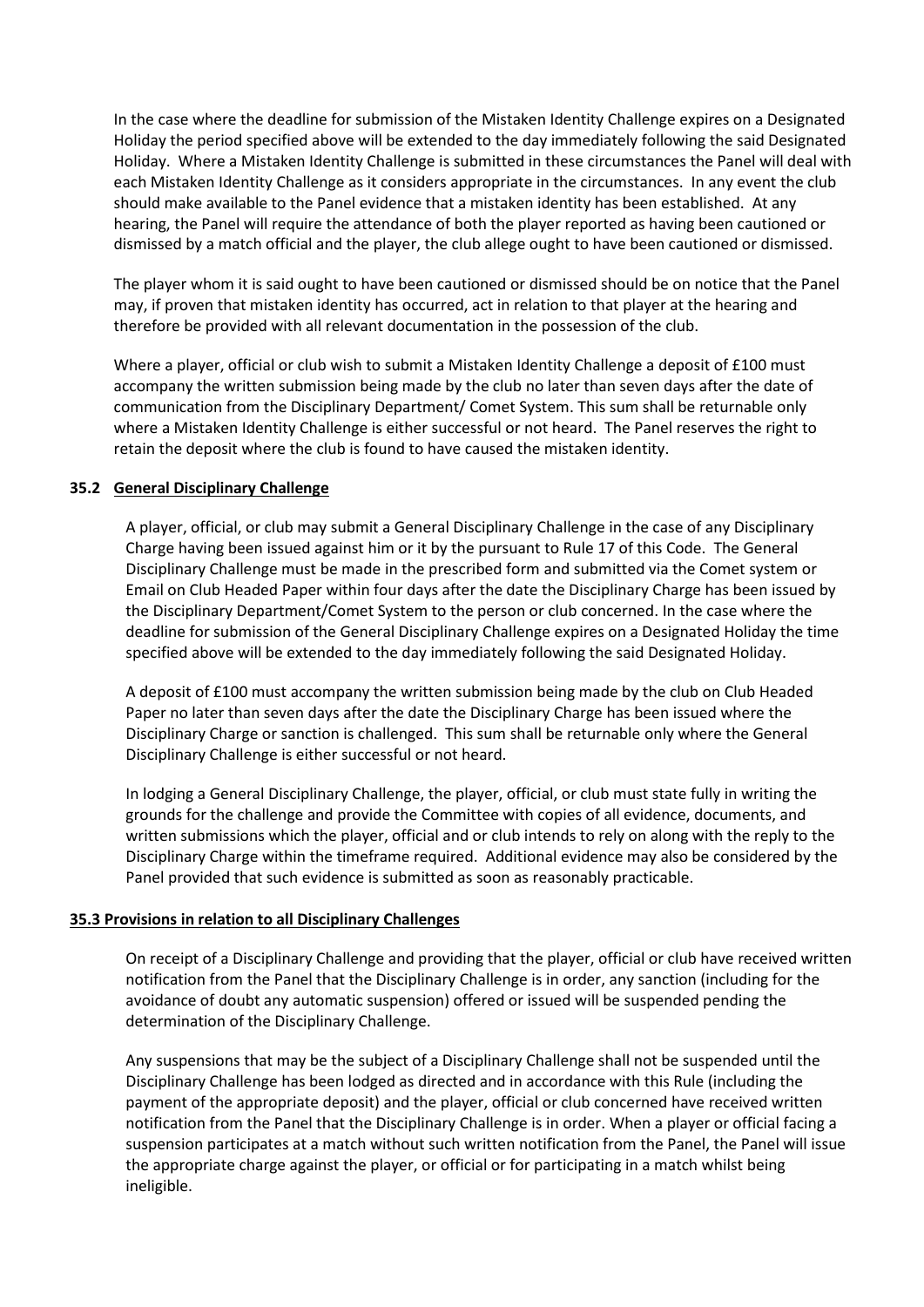Disciplinary Challenges must meet the requirements of this Rule to be considered by the Panel.

No Disciplinary Challenges will be heard against cautions or dismissals except in the case of a Mistaken Identity Challenge (cautions and dismissals)

If the Disciplinary Challenge is unsuccessful, the player, official and or his club may be held liable in all, or in part of the expenses of the Disciplinary Challenge procedure. Should the Panel consider any Disciplinary Challenge to be of a frivolous nature or merely to release a player or official or match official from suspension to enable them to participate or officiate in a match it shall have the power to deal with the player or the official and/or club as it deems appropriate.

In the case that a sanction has been issued, a Disciplinary Challenge may be withdrawn by a player, official or club prior to any hearing provided the suspension timeframe (detailed in Rule 15.7 of this Code) has not passed. Should a player, official or a club wish to withdraw a Disciplinary Challenge they must notify the Disciplinary Panel Secretary of such withdrawal in writing. Upon receipt of such notification, the Disciplinary Challenge will be deemed to be abandoned and the sanction offer against which the player, official or club had challenged will be imposed from the following Monday, subject to the overriding objective. The player or official's club may be held liable in all or in part for the expenses of the Disciplinary Challenge procedure.

All Disciplinary Challenges must be submitted with the relevant disciplinary authority of the NIBFA Affiliated League which issued the sanction or charge in question.

The Disciplinary Committee reserves the right to deal with any issues that arise outside of the referee's attention.

#### **RULE 36: HEARINGS**

36.1.1 The Disciplinary Panel shall have the power to conduct a hearing in the following circumstances:

When a player, official, match official or club lodges a Disciplinary Challenge (ie. A Mistaken Identity Challenge or a General Disciplinary Challenge)

When the Panel otherwise deems appropriate to do so pursuant to the over-riding objective.

- 36.2 The Panel shall have the power to direct the attendance of any player, official, or representatives of any club to attend at a hearing convened pursuant to this Rule. The Panel shall notify any person directed to attend of the date, time, and place of the hearing if their attendance is required. It shall be the duty of the persons whose attendance is directed to inform the Panel immediately of any difficulty in attending a hearing. The Panel will be guided by the requirement to have the matters dealt with in accordance with the overriding objective. In the event of a person or club whose attendance has been directed does not attend, the Panel will be entitled to draw any inference it deems appropriate by their failure to attend when reasonable notice has been provided and/or to issue a charge against that person or club pursuant to Rule 36.11.
- 36.3 Should a referee fail to attend a hearing without just or reasonable cause, the Panel has the discretion to report the Individual to the referee's committee to take whatever action they feel appropriate in the circumstances.
- 36.4 The Panel shall have the power to direct that any person required to attend, produce documentation or items which in the opinion of the Panel would assist them in their determination of any issue at the hearing. In the case of a match official, it will be incumbent upon the match official to provide a full and comprehensive match report, in every case which requires a hearing, no later than seven days before the hearing.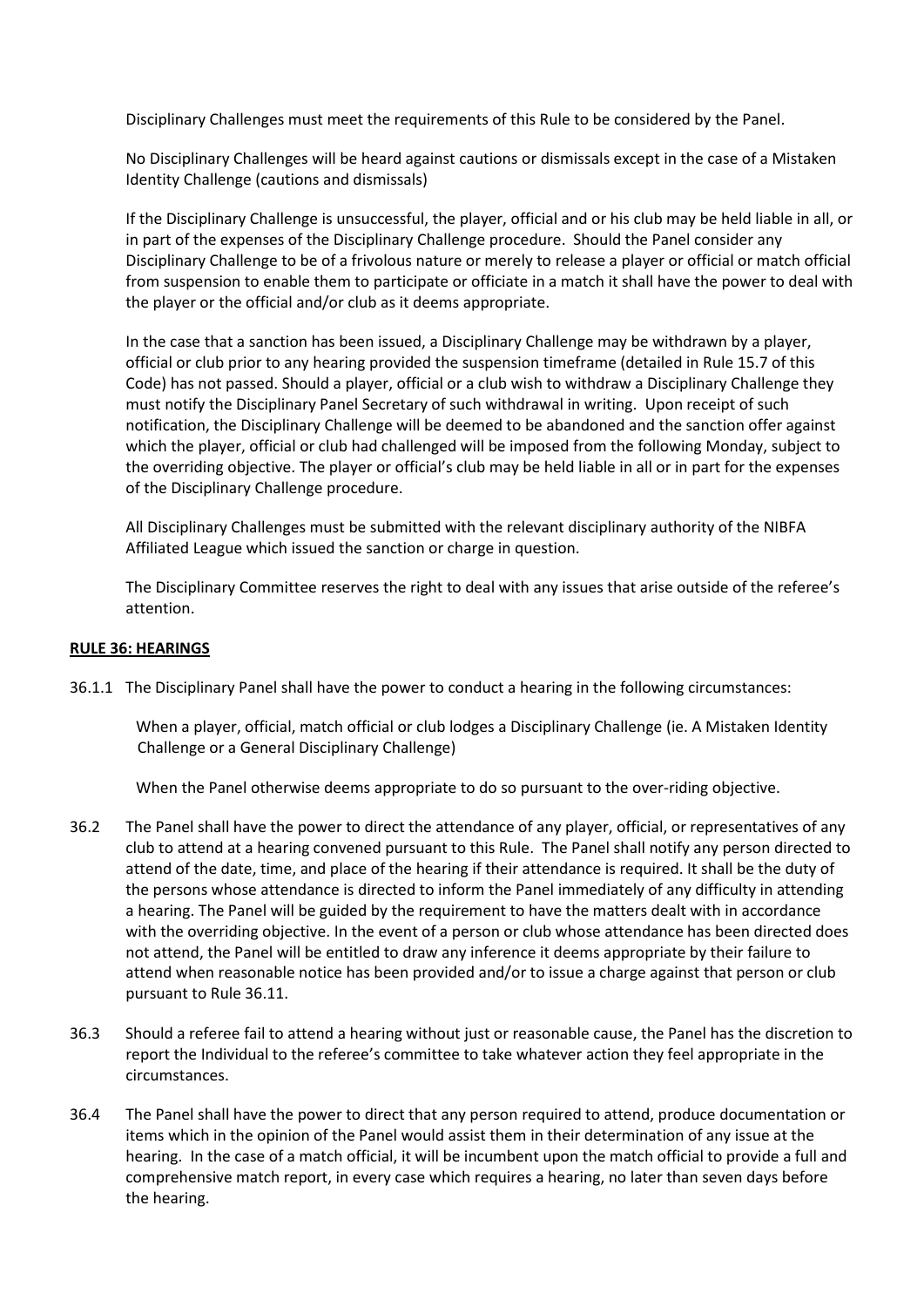The Panel will be entitled to draw any inference it deems appropriate by the failure of any person or club to produce any such documentation or item, or if the documentation or item is materially incomplete, when reasonable notice to produce the same has been provided, or when in the opinion of the Panel it would have been obvious to the relevant party that such material should have been produced to assist the Panel with its deliberations. Furthermore, the Panel may issue a charge against that person or club pursuant to Rule 35.4 arising from a player, official, or club's failure to produce any documentation or item when reasonable notice to do so has been provided and in the case of a match official's failure to produce documentation to refer the matter on to the IFA Disciplinary Committee

- 36.5 It shall be the duty of anybody or anyone facing any complaint to notify the Panel no less than 48 hours before a hearing of the attendance of any person (including representatives) attending the hearing together with the details of any witness they may wish to call. A club is responsible for ensuring that its players or officials attend a hearing. Failure to notify the Disciplinary Panel will entitle the Panel to exclude any person from the hearing.
- 36.6 The Panel shall be entitled to deal with any hearing if a person or club, including those who are the subject of any charge fails to attend the hearing, if satisfied that it is pursuant to the overriding objective to do so.
- 36.7 In advance of the hearing, any person or club appearing before the Disciplinary Panel to answer any charge must be given copies of any documentation relevant to the facts of the charge which is already in the possession of the Panel and upon which the Panel may rely. Where documentation is received for the first time during any hearing, the Panel will determine, following enquiry of any person or club answering a charge, whether in the interests of fairness time should be afforded to any party to consider such documentation.
- 36.8 If before a hearing it becomes apparent to the Panel that the case will involve specialist (including medical) evidence, or has elements which are unusual or difficult, the Panel may direct that such evidence be served in such a manner that the hearing of the case may be properly and fairly conducted.
- 36.9 The Panel shall be entitled to rely upon audio or video footage, including but not limited to television evidence when considering any case before it. The Panel should, where practicable, identify to any person or club charged of the existence of such footage it intends to rely upon and where the material is not publicly available invite the person or club charged to attend a viewing in advance of any hearing to be afforded an opportunity to inspect this material. The existence of such material having been identified, it will be incumbent upon the person or club charged to decide through the Secretary to the Panel to inspect the material. Where a person or club who is the subject of a charge intends to rely on such material, it will be the responsibility of that person or club to provide copies of the footage which the Panel can view no later than 48 hours in advance of the hearing.
- 36.10 The Panel shall be entitled to rely upon any evidence or material which it deems capable of being relevant to the issues before the Panel giving such weight as it deems fit to the evidence, dependent upon its source and its content. It will be for the Panel to determine what evidence it hears and considers.
- 36.11 Where it appears to the Panel that a player, official, or club has acted in a manner intended to frustrate the process of conducting an effective hearing, the Panel shall have the power to charge that person or club pursuant to Rule 37.13 and in the case of a match official refer the matter to the IFA Disciplinary Committee.
- 36.12 If the circumstances so require, the Panel may arrange for a hearing to be conducted by video conference or any other similar method.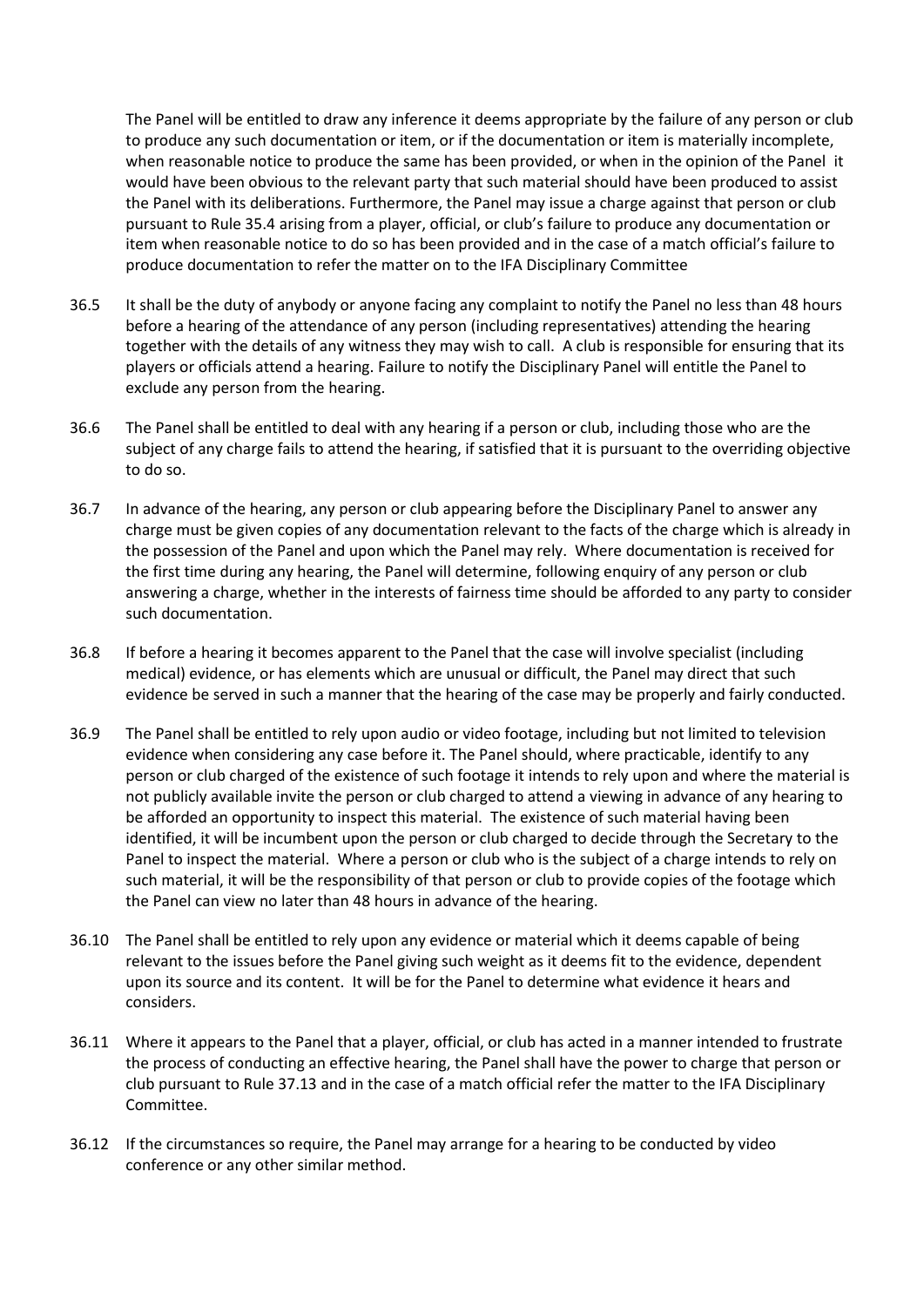#### **RULE 37: PROCEDURES FOR THE CONDUCTING OF HEARINGS**

#### **Principles**

- 37.1 Hearings before the Disciplinary Panel are disciplinary proceedings; the Panel is not a court of law. The Panel shall endeavour, where possible, to abide by the provisions under this Rule; however, it shall retain an overriding discretion to act in accordance with the overriding objective.
- 37.2 The burden of proof regarding disciplinary infringements rests on the Affiliated Member League. It is for the Affiliated Member League through the process set out in this Code to present evidence to the Panel and establish a case against a person or club charged. Where it appears to the Panel that the Affiliated Member League has failed to discharge that burden, the Panel shall be entitled to discontinue charge proceedings. In cases of mistaken identity pursuant to Rule 35.1, whilst the burden of proof is on the Affiliated Member League, the Panel will be entitled to assume that the relevant match official's identification was correct and best placed to act as they did until such time as evidence is produced by the person or club challenging the decision to displace that assumption.
- 37.3 The standard of proof in all disciplinary cases is on the balance of probabilities. For the avoidance of doubt, there is no sliding scale.
- 37.4 The NIBFA Disciplinary Panel will be drawn from a reserve of members of the affiliated leagues. The quorum for the Panel is 3 members, one of whom shall have a legal background. The Panel shall have the power to appoint Sub-Committees as they see fit to deal with all disciplinary matters including hearings. Each Sub-Committee shall comprise of no fewer than 3 members, one of whom should be from a legal background.
- 37.5 During the course of any hearing, all submissions and questioning must be directed through the appointed Chairman of the Panel. During any hearing, the Chairman of the Panel shall, in his discretion, direct the parties on how proceedings are to be conducted.
- 37.6 Where a hearing is convened, all members of the Panel must avoid a situation in which they or any Club that they represent or are associated with has, or may have, a direct or indirect interest that conflicts, or possibly may conflict, with the interests of the Panel or the overriding objective. No member of the Panel shall be entitled to vote on any matter directly related to or involving the Club that they so represent or are associated with. Members of the Panel must declare any such conflict of interest to the Panel as soon as they become aware of it. It shall be incumbent upon any person or club appearing at a hearing before the Panel to identify at the outset of proceedings whether they believe any such conflict of interest arises. If required, the Chairman of the Panel will determine whether a conflict of interest has arisen and take what steps are necessary to ensure that a fair hearing results pursuant to the overriding objective.
- 37.7 Any person or club charged in proceedings and appearing before the Panel who is of the opinion that they have not been given reasonable notice of the charges or the evidence to be relied upon during any hearing shall be entitled to invite the Panel to consider whether an adjournment should be granted. The Panel will determine whether any adjournment is required pursuant to the overriding objective.
- 37.8 Where notice has been given of a hearing to any person or club charged pursuant to Rule 17 the Panel shall have the power to proceed to a hearing in the absence of the person or club charged if they fail to attend at the date and time notified without providing a reasonable excuse. Where the Panel find that the attendance of any person or club charged or required to attend is necessary to properly determine any issue before them, the Panel shall have the power to suspend any such person or club until such time as they appear before the Panel, in which event every reasonable attempt will be made to agree with the person the date for a further hearing.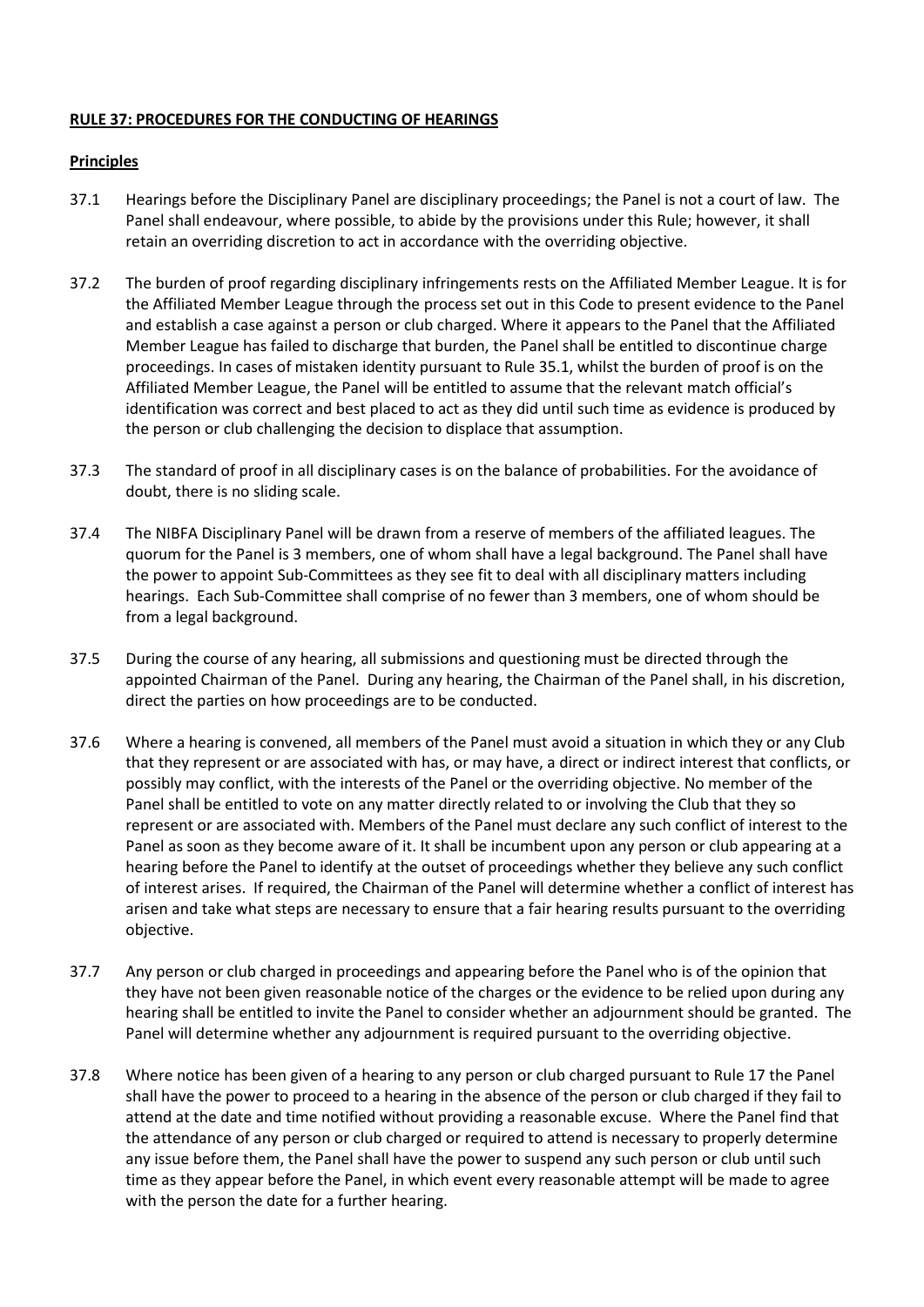- 37.9 Any player, official, club or league charged will be entitled to be represented at a hearing by a nominee or representative providing notice of the attendance of such persons (including the name, contact details and profession of such a person) has been given to the Panel no later than 48 hours before the hearing. If such notice has not been given, it shall be at the discretion of the Panel to refuse such a person entry to the hearing.
- 37.10 The player, official and/or representatives of the club or league charged shall be admitted to the hearing, together with the relevant match official(s) or other such person who submitted a report or evidence in relation to the charge(s) before the Panel, including evidence relied upon by the person or club charged. It shall be at the discretion of the Panel to refuse any such person entry to the hearing where there has been inadequate notice as directed in this Code.
- 37.11 The Panel shall have the power to require the attendance at the hearing of any witness who can give relevant evidence on the issues before the Panel. In any case where a witness required by the Panel to attend the hearing refuses or fails to attend, the Panel shall be entitled to take account of any written evidence available from that witness and determine what weight can be attributed to that evidence in the absence of their attendance.
- 37.12 Persons or clubs charged shall be entitled at a hearing to call relevant evidence from any person. Clubs must give notice in writing or by email to the Panel of the name and contact details of any such witness together with details of the nature of any such evidence, including a written account of that person's evidence no later than 48 hours before any hearing. The Panel shall determine whether such evidence is relevant for the purpose of any hearing and direct whether such evidence may be relied upon pursuant to the overriding objective.

#### **Contempt of the Disciplinary Code**

37.13 Where it appears to the Panel that, during any charge procedure, hearing, or in the aftermath of any such procedure or hearing, any party has sought to deliberately mislead the Panel or endeavoured by any means to frustrate the due process of proceedings pursuant to this Code, the Panel shall be entitled to charge any such persons with being in Contempt of the Disciplinary Code. In such circumstances, the Panel will determine whether to deal with such matters summarily as they arise or whether to adjourn pursuant to the overriding objective. The Panel shall have the power to sanction any party found to have been in breach of these provisions by way of suspension or fine.

#### **Proceedings at Hearings**

- 37.14 At the commencement of a hearing, the Chairman shall confirm the identities of the persons admitted to the hearing and introduce the Panel members.
- 37.15 Before hearing evidence, the Panel shall satisfy itself that the player, official and/or club is aware of the reasons for their presence at the hearing and the nature of the allegations made against them.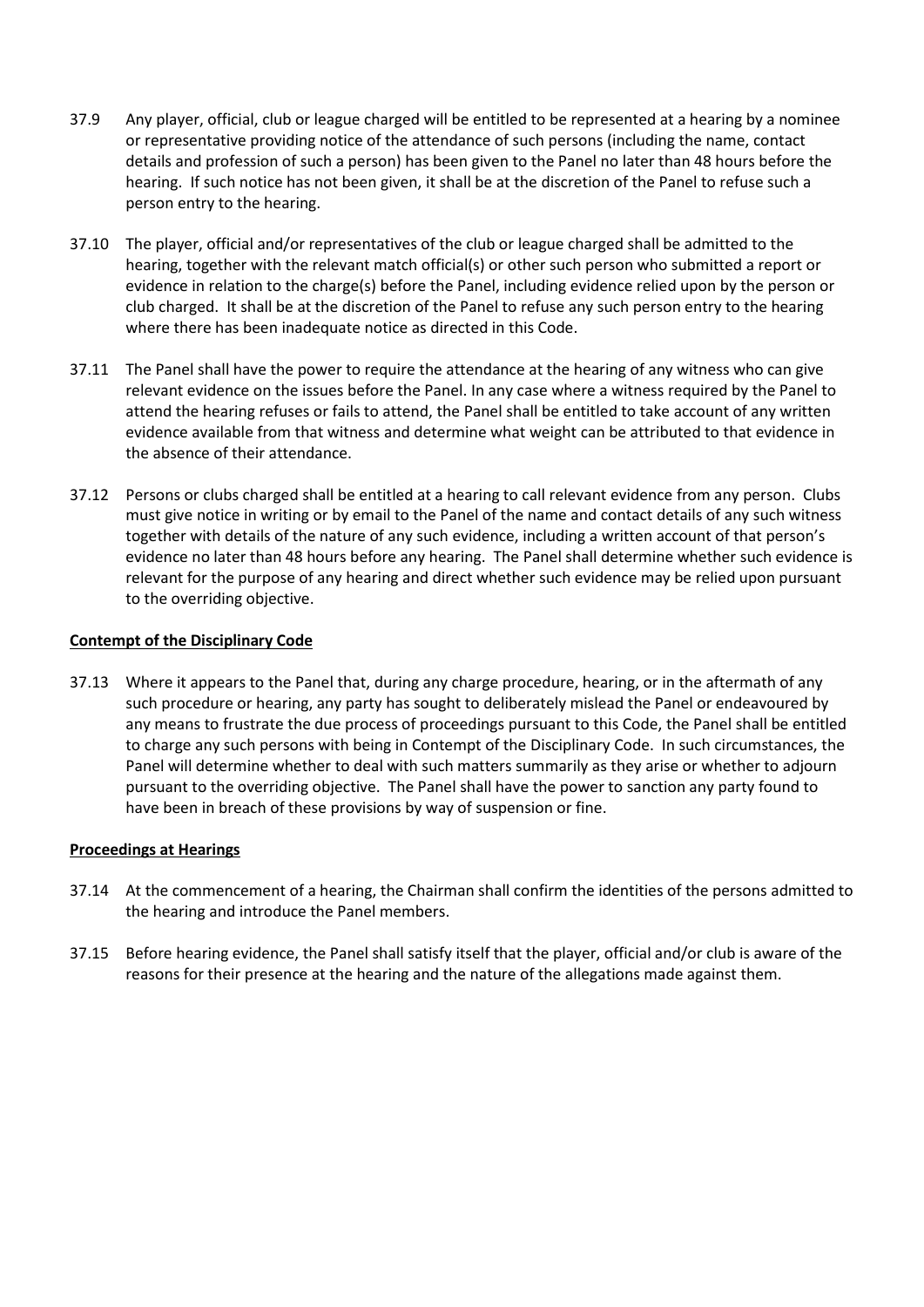37.16 The Panel (only) shall have the power to appoint a Case Presenter to assist the Panel at a hearing when it is deemed appropriate to do so. Such a person must be legally qualified and shall be appointed by the Chairman of the Panel. The case presenter shall have the role of outlining the case, presenting the evidence defined at paragraph 37.18 to the Committee and, at the discretion of the Chairman of the Panel, challenging, the evidence as defined at paragraph 37.19. The Case Presenter will be excluded from any aspect of a hearing which does not involve the presentation of evidence, submissions on the facts or the Panel determination. In cases where a Case Presenter is appointed, supplementary questions from the Panel shall only be asked by the Chairman of the Panel. As a person appointed by the Panel, the Case Presenter shall be treated by all parties involved in the hearing with the same degree of respect to be afforded any member of the Panel. The Chairman may disengage or direct the Case Presenter as appropriate pursuant to the overriding objective. Any person charged in relation to a case where a Case Presenter is to be used shall be notified of this no later than seven days before the Hearing.

#### **Sanction Only Hearings**

37.17 Where in advance of a hearing, the person or club charged has indicated that they accept the charge(s) alleged but wish to make representations in respect of the appropriate sanction, the person or club charged or the representative (but not both) may, at the discretion of the Panel be invited to attend a hearing to make relevant representations to the Panel; the Panel shall be guided by Rule 37.23 in terms of the receipt of such representations. Where the person or club charged wishes to call evidence in these circumstances, the Panel will be guided by the principles set out at Rules 37.18 - 37.23. All deliberations and decisions of the Panel shall be guided by Rules 37.24 - 37.30 of this Code. The Panel has the right to hold a hearing in any circumstance that it feels necessary, regardless of whether the person or club charged wishes to make representations in terms of sanction. Parties are encouraged to attend in order that the matter may be dealt with in accordance with the principles overriding objective set out in clause 1.6.

#### **Charge & Sanction Hearings**

- 37.18 The Panel shall first hear and/or consider the evidence available to the Panel including (but not limited to) the evidence upon which a charge has been issued. The player, official, club or league charged, or their representative (but not both) shall be given the opportunity through the Chairman to challenge any such evidence. The Chairman of the Panel shall have discretion to restrict questioning pursuant to the overriding objective.
- 37.19 The Panel shall then hear and/or consider any relevant evidence called on behalf of the player, official, club or league charged. The Panel and/or any person appointed by the Panel for the purpose of presenting a charge to the Panel shall be entitled, through the Chairman of the Panel to challenge any such evidence.
- 37.20 The Panel may draw such inferences as it considers appropriate from the failure of any person concerned with any charge to give evidence in accordance with this Code or to answer a question put to them during a hearing. Nothing in this article should be regarded as conflicting with the presumption of innocence in favour of the person or club charged and the burden of proof upon the Affiliated Member League to prove a charge is made out.
- 37.21 The Panel shall be entitled to consider any relevant disciplinary record of any person or Club as part of the evidence in the case. However, the Panel must not come to any finding of fact which is founded singularly or significantly on any previous adverse disciplinary finding. Previous disciplinary findings must not be used to bolster the evidence against a person or club charged when the other evidence is weak or tenuous.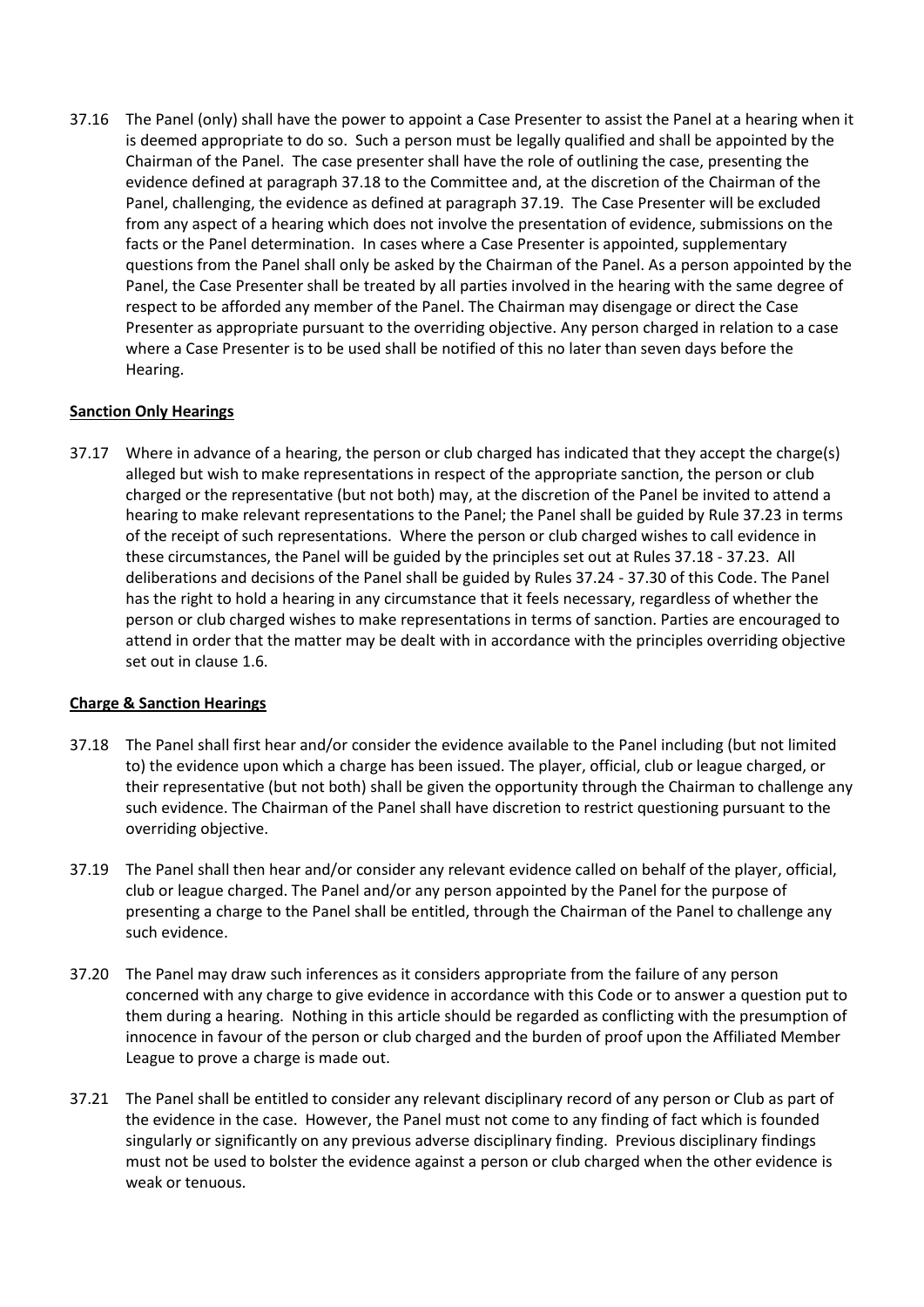- 37.22 The Panel shall be entitled to receive and consider all relevant evidence including (but not limited to) oral evidence, written statements, television, and radio evidence, extracts from social media and other internet- based material. Where a witness purports to give relevant evidence, that person should attend to give live oral evidence. Any statement or letter submitted in the name of any person will be deemed to be from the purported author of such material unless proven to the contrary and can be used against that person by the Panel for any other relevant purpose including separate disciplinary proceedings. Where evidence is not first hand, such evidence will be given such weight as the Panel deems fit.
- 37.23 At the discretion of the Chairman, following the conclusion of the evidence at a hearing, the player, official, club or league and/or their representative(s) (but not both) shall be given the opportunity to supplement any written submission to the Committee and make limited representations on the evidence before the Panel and in respect of the sanction which would be imposed were the charge to be proved. The Chairman of the Panel shall have a discretion to restrict any representations including placing a time limit upon them.

#### **Deliberations**

- 37.24 Having heard the evidence and any submissions, the Chairman shall invite all persons other than the members of the Panel to retire whilst the Panel considers its decision in private.
- 37.25 When coming to their determination, the Panel shall do so only on the evidence which has been called, referred to or presented before the Panel at the hearing. At the Chairman's discretion, following retirement the Panel may recall the parties to deal with any issue concerning their deliberations.
- 37.26 The Panel shall come to its determination in respect of the charge and any sanction based on a straightforward majority. Where required, the Panel shall have a casting vote.

#### **Decisions**

- 37.27 Following their deliberations, the person or club charged and/or their representatives shall be invited to return before the Panel for the delivery of the Panel Committee's determination. The Disciplinary Panel pass their decisions entirely independently; in particular, they shall not receive instructions from any other body. The person or club charged shall be informed of the Panel determination, that is to say:
	- What charge(s), if any, have been proved
	- What charge(s), if any, have not been proved
	- If proved, what core findings of fact the Panel have reached in coming to their determination on the charge
	- What sanction has been imposed in respect of any charge proved
	- What factors have been considered in determining any sanction imposed.
- 37.28 Any person or club against whom, following a hearing, a charge has been proved, shall be notified by the Panel that confirmation of the decision will be given in writing by email to the email address previously provided during the charging procedure. They shall be reminded of their right of appeal both at the conclusion of the hearing and subsequently in writing and must comply with the following conditions pertaining to an appeal.
	- (a) Disciplinary appeals shall be heard by a disciplinary appeals panel. Each disciplinary appeal panel will be appointed by NIBFA.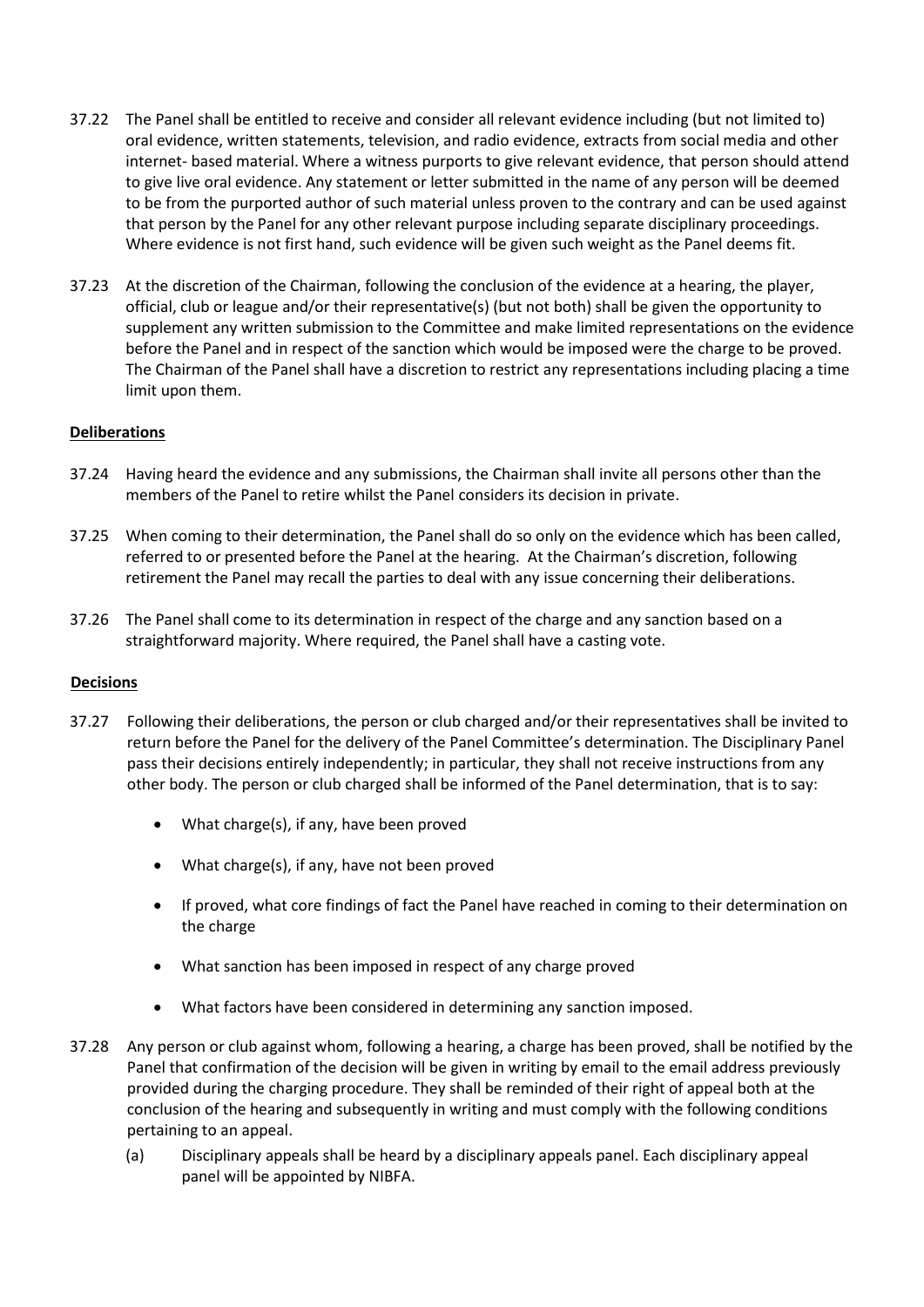(b) Clubs in default of their financial obligations to a League more than 28 days from when they fall due

shall forfeit the right to submit a disciplinary appeal.

- (c) A player, official or Club shall have no right of appeal against cautions or dismissals except in the case of alleged mistaken identity for a player who is cautioned or dismissed in a match.
- (d) Subject to the conditions at (b) & (c), a Club may submit a Disciplinary Appeal to the Disciplinary Appeals Panel in the case of any penalty issued by NIBFA on behalf of any affiliated member league or club.
- (e) Any Disciplinary Appeal on behalf of a player official or Club as per conditions at (d) must be lodged by that Club's Registered Secretary and will only be accepted for consideration by the Disciplinary Appeals Panel if lodged by that official or Club's Registered Secretary on official Club headed paper.

#### **RULE 38: DISCIPLINARY APPEALS PROCEDURE**

- 38.1 A Disciplinary Appeal must be made in writing on official Club headed paper and sent by Special Delivery Post within five days of the date on which notification of the decision or penalty being appealed against was sent by NIBFA.
- 38.2 Disciplinary Appeals must be addressed to the Disciplinary Appeals Panel and sent to the address on the notification as sent per 38.1
- 38.3. The Disciplinary Appeal being lodged must include the following payment and documentation:
	- (a) A payment in the sum of £50 for a player or £100 in the case of an official or Club, which is refundable in the case of a successful appeal.
	- (b) A copy of the decision or penalty being appealed against.
	- (c) Confirmation of the date upon which notification of such decision or penalty was received by the appellant.
	- (d) All additional documentation, submissions, and details of evidence upon which the appellant intends to rely at the Disciplinary Appeal Hearing.
- 38.4.1 It will be at the discretion of the Disciplinary Appeals Panel as to whether any further documentation or evidence, not so lodged as per clause 38.3, shall be considered at the Disciplinary Appeal Hearing.
- 38.4.2 All Disciplinary Appeal Hearings shall commence within a reasonable period from receipt of the Disciplinary Appeal. The NIBFA Disciplinary Secretary or his agent shall inform all parties to the Disciplinary Appeal of the venue, date, and time of the Disciplinary Appeal Hearing.
- 38.4.3 The Disciplinary Appeals Panel can issue directions to the parties in respect of the hearing prior to proceedings commencing.
- 38.4.4 All parties involved in the Disciplinary Appeal must, at least three days before the hearing, confirm in writing, by post, fax or email to the name and relationship to the party, of all persons who will be attending the Disciplinary Appeal Hearing on their behalf, or at their request. The Disciplinary Appeals Panel shall have discretion to permit the attendance of any persons not confirmed within the stated deadlines.
- 38.4.5 Any party involved in the Disciplinary Appeal, which fails to attend a Disciplinary Appeal Hearing if requested to do so may be subject to disciplinary action. The case may be heard in their absence.
- 38.4.6 In cases of urgency, The Disciplinary Appeals Panel may amend the time limits indicated above to facilitate an expedited Disciplinary Appeals process.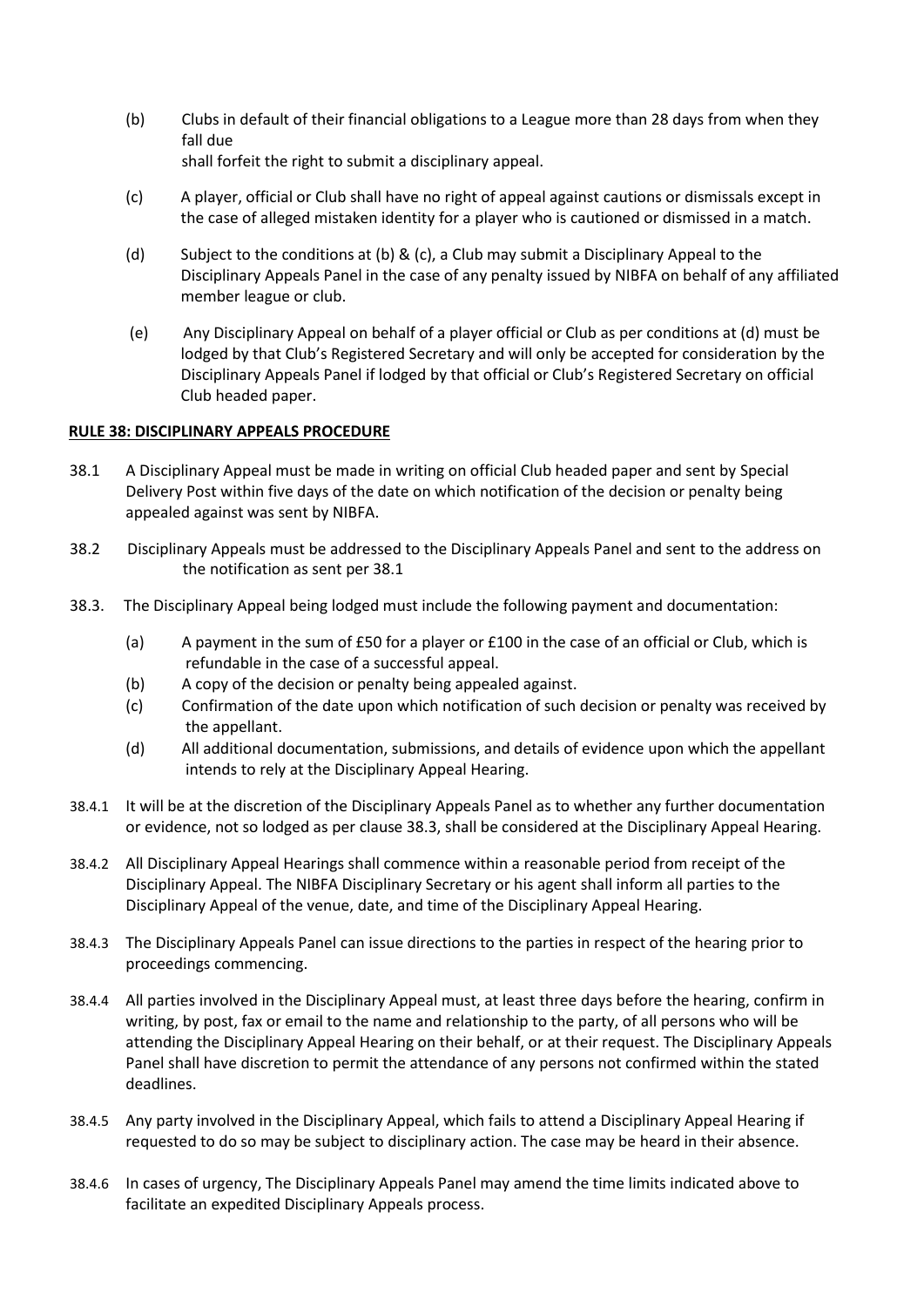- 38.4.7 Upon receipt of a Disciplinary Appeal, the decision or penalty being appealed shall be set aside pending the outcome of the Disciplinary Appeal Hearing.
- 38.4.8 Should the Disciplinary Appeals Panel consider a Disciplinary Appeal to be of a frivolous nature or merely to release a player or official from suspension to enable them to participate in a match, they shall have the power to penalise the player, official and or Club as it deems appropriate.

#### **RULE 39: EVIDENCE**

- 39.1 The Disciplinary Appeals Panel will have absolute discretion regarding evidence.
- 39.2. The following are admissible:
- 39.2.1 Reports from Match Officials,
- 39.2.2 Reports from Match Monitors and referee observers,
- 39.2.3 Declarations from the parties and witnesses, material evidence, expert opinions, and unedited audio or video recordings.
- 39.3 The Disciplinary Appeals Panel shall hear evidence from all witnesses it considers relevant to the case. It is a matter for the Disciplinary Appeals Panel to deem if a witness is relevant to the case in hand. The Disciplinary Appeals Panel may refuse to hear a witness or to take evidence that is not considered relevant or which would otherwise unnecessarily delay the proceedings.
- 39.4 The Disciplinary Appeals Panel shall make decisions based on the rules and the evidence before them.
- 39.5 The Disciplinary Appeals Panel may request a party or any other body to submit information or documentation.
- 39.6 Facts contained in Match Officials' or Match Monitors reports are presumed to be accurate
- 39.7 Evidence of the inaccuracy of the contents of Match Officials' or Match Monitors reports may be submitted for consideration by the Disciplinary Appeals Panel.

#### **RULE 40: PROCEDURES FOR THE CONDUCT OF DISCIPLINARY HEARINGS**

- 40.1 A member of the Disciplinary Appeals Panel is obliged to retire from the consideration of any case if it involves their Club.
- 40.2 The Appellant player, official or Club may be represented by a club official who shall be admitted to the hearing.
- 40.3 At the commencement of the Disciplinary Appeal Hearing, the Chairman of the Appeals Panel shall confirm the identities of the persons admitted to the hearing and introduce the Disciplinary Appeals Panel members. The Appellant player, official or Club will be required to give good reason for any objection to the composition of the Disciplinary Appeals Panel.
- 40.4 The Appellant player, official or Club and/or their representative shall be given the opportunity to comment upon and supplement his written submission to the Appeals Panel.
- 40.5 At any time, the Chairman, and through him, members of the Disciplinary Appeals Panel may ask questions of any of the parties. The Disciplinary Appeals Panel may draw such inferences as it considers appropriate from the failure of the person charged to give evidence or answer a question put to him.
- 40.6 Evidence from any witness called by the Appellant player, official, Club may be heard at the discretion of the panel.

#### **RULE 41: NOTIFICATION OF DECISION RELATING TO DISCIPLINARY APPEAL HEARING**

41.1 The Disciplinary Appeals Panel may issue an oral decision after the hearing and shall provide written notification of its decision to the Appellant player, official or Club within a reasonable period from the date of the Disciplinary Appeal Hearing.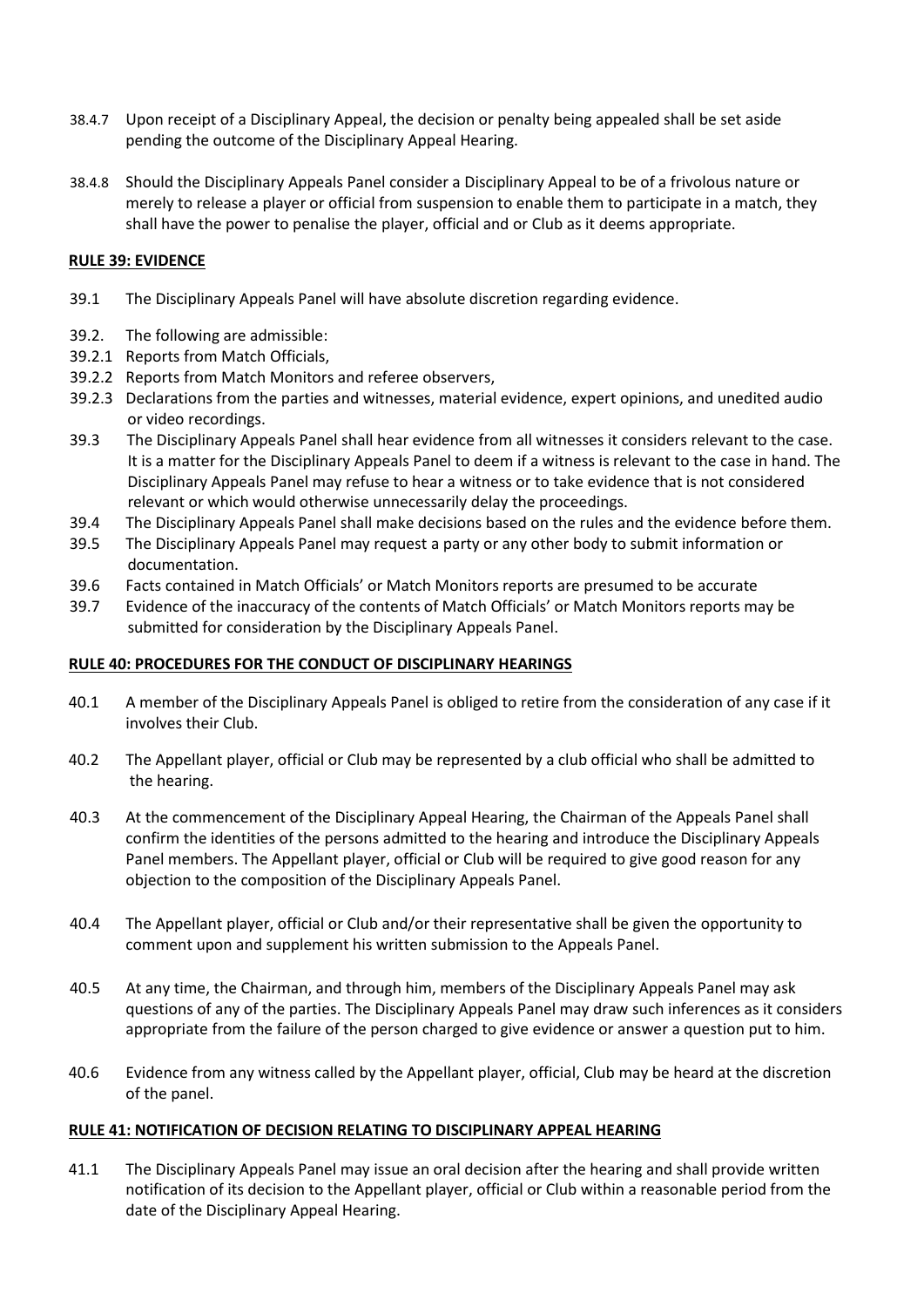- 41.2 Decisions and other documents intended for players or officials will be addressed to the listed Secretary of the Club concerned.
- 41.3 Decisions shall be formally communicated by way of ordinary letter post, fax and/or electronic mail.

### **RULE 42: FORM & CONTENT OF THE DECISION RELATING TO DISCIPLINARY APPEAL HEARING**

- 42.1. The decision shall be in writing and contain:
	- (a) The composition of the Disciplinary Appeals Panel.
	- (b) The names of the parties.
	- (c) The terms of the decision, including the date of coming into force.
	- (d) Notice of the channels for appeal;

#### **RULE 43: FAILURE TO RESPECT DECISIONS**

43.1 Anyone who fails to comply with a decision passed issued through the NIBFA Disciplinary process, (subsequent appeal decision) or IFA: will be fined for failing to comply with a decision will be granted a final deadline by the body issuing the final sanction in which to pay the amount due or to comply with the decision (Only for clubs:) will be warned and notified that, in the case of default or failure to comply with a decision within the period stipulated, points will be deducted or relegation to a lower division ordered where a member league can facilitate this. A transfer ban may also be pronounced.

43.2 If a club disregards the final time limit, NIBFA shall be request member leagues to implement the sanctions threatened.

43.3 If points are deducted, they shall be proportionate to the amount owed.

43.4 A ban on any football-related activity may also be imposed against natural persons.

#### **RULE 44: MISCONDUCT WHICH HAS COME TO THE ATTENTION OF THE COMMITTEE OTHER THAN BY MEANS OF A MATCH OFFICIALS REPORT**

44.1 A club submitting a complaint of misconduct about any player, official, match official or club must submit their complaint in writing dispatched by email on club headed paper to secretary of the league and *nibfa[.discipline@irishfa.com](mailto:discipline@irishfa.com)* within 14 days from the alleged misconduct coming to their attention. NIBFA will send a copy of the complaint to the club or person who is the subject of the complaint.

44.2 A deposit of £100 shall be lodged in accordance with 44.1 of this code, which shall be returnable only where it is determined that there is a case to answer.

44.3 In lodging a complaint the club must state fully in writing outlining their complaint and include copies of all evidence, documents, and written submissions which the Club intends to rely on to substantiate their complaint within the specified timeframe.

44.4 NIBFA, a Member League, or Committee members of same or department within the IFA submitting such a complaint of misconduct will not be required to adhere to the procedure detailed in 44.2 of this Code. However, such a claim must be submitted in writing with a full explanation of the claim within 14 days of the alleged misconduct coming to their attention. A copy of the complaint will be sent to the club or person who is the subject of the complaint.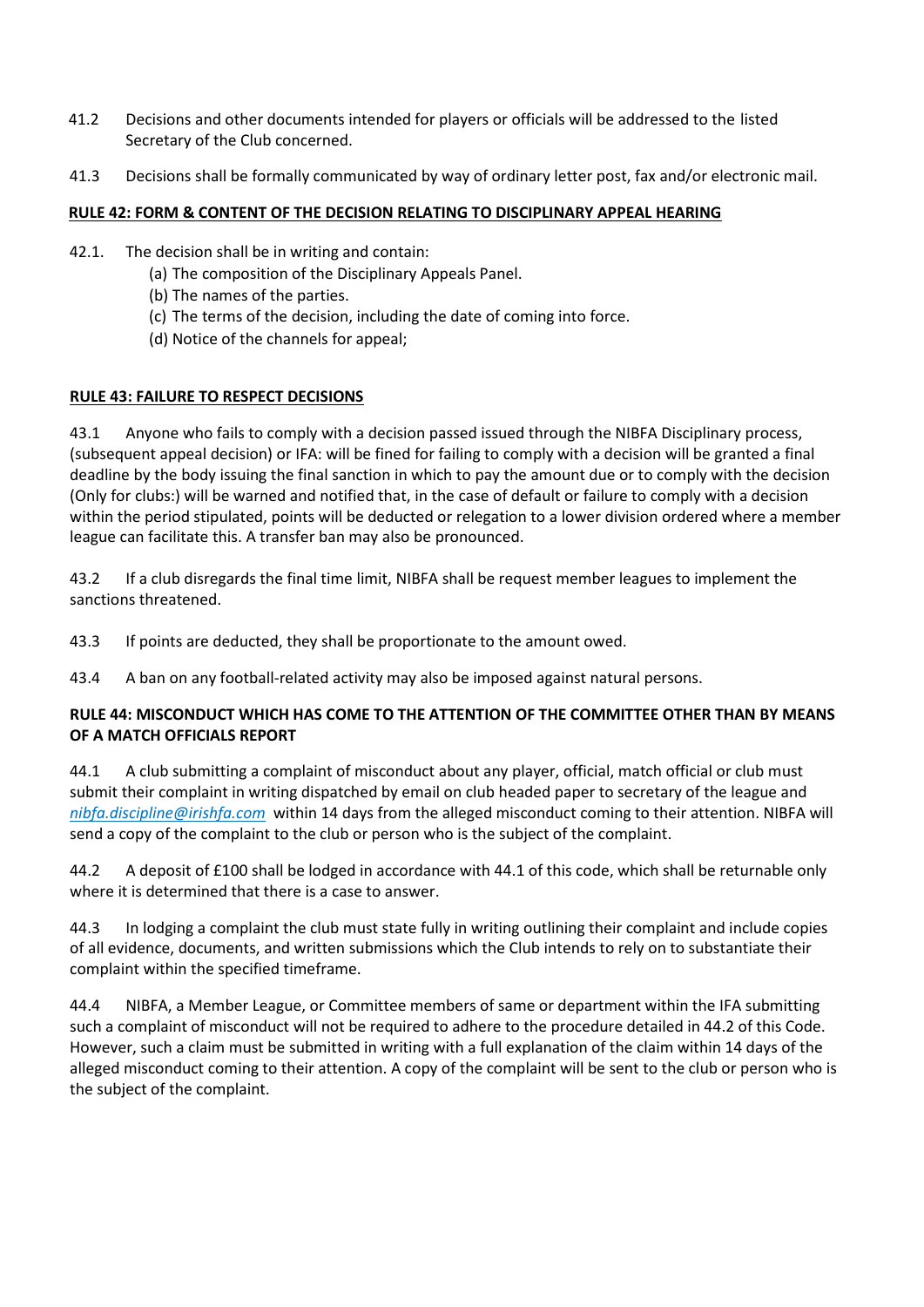- 44.5 A Match Official submitting such a complaint of misconduct will be required to adhere to the procedure detailed in Articles 44.1 and 44.2 of this Code. Such a claim must be submitted in writing with a full explanation of the claim within 14 days of the alleged misconduct coming to their attention. A copy will of the complaint will be sent to the club or person who is the subject of the complaint.
- 44.6 The Disciplinary Panel reserves the right to deal with cases of serious misconduct that arise outside of the referee's attention.
- 44.7 All complaints of misconduct from a club will require full co-operation from the claimant.

#### **RULE 45: MISCELLANEOUS OFFENCES**

45.1 Where a match official's report indicates that an offence has occurred which is not specified in this Disciplinary Code the Committee reserves the right to impose sanctions within the IFA Disciplinary Code.

#### **RULE 46: APPEAL TO IFA**

46.1. Disciplinary Appeals Panel decisions may be appealed to the Irish Football Association Appeals Committee in accordance with the Article 14 of the IFA Articles of Association.

#### **RULE 47: NIBFA DISCIPLINARY CODES**

- 47.1 The procedures described within the code may be adapted to suit the Northern Ireland Boys Football Association and its affiliated Youth Leagues noting that some powers can be administered by the NIBFA only. However, the fines & sanctions detailed in this code must be adopted for the purpose of harmonising disciplinary sanctions.
- 47.2 Northern Ireland Boys' Football Association and its affiliated Youth Leagues shall be entitled to choose their means of communication when notifying suspensions or charges.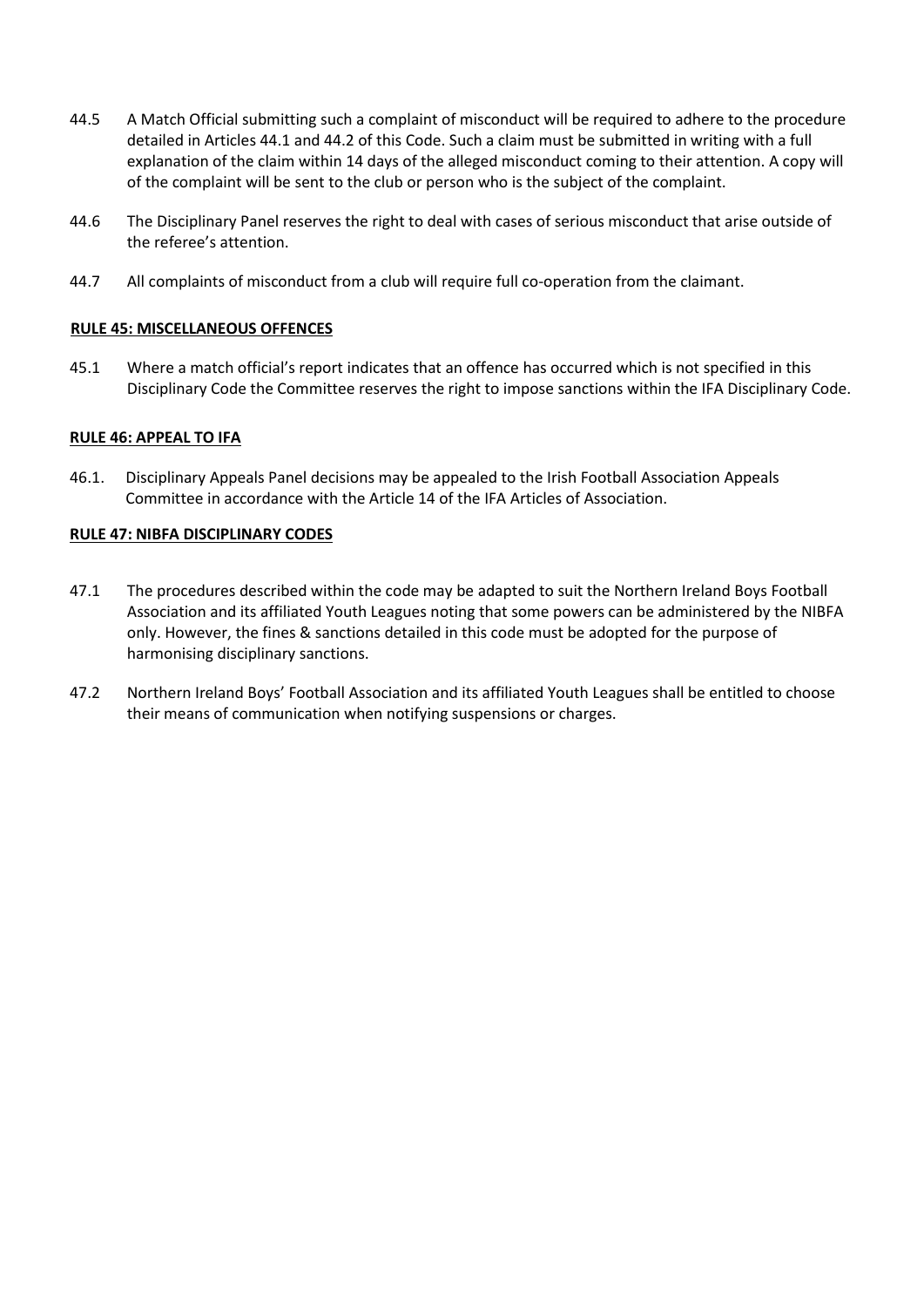#### **Appendix 1**

#### I**RISH FA SAFEGUARDING CHILDREN & YOUNG PEOPLE IN FOOTBALL**

#### **Appendix 1**

#### I**RISH FA SAFEGUARDING CHILDREN & YOUNG PEOPLE IN FOOTBALL**

Adopted by NIBFA on 21.06.2022 as the policy & procedures document for all affiliated leagues and clubs.

# **Contents**

**Section 1**  Introduction 1 Safeguarding Policy Statement Scope Equality Statement

**Section 2**  Childrens Rights 2 United Nations Convention on the Rights of the Child (1989) The Children's (NI) Order 1995

**Section 3**  Responsibility For Safeguarding In Football

**Section 4**  Safe Recruitment Vetting Checks Safeguarding training

**Section 5**  Responding to concerns, complaints or allegations

**Section 6**  What is Abuse?

**Section 7**  Codes of Conduct

**Section 8**  Anti-Bullying Policy

**Section 9**  Useful Contacts

**Summary**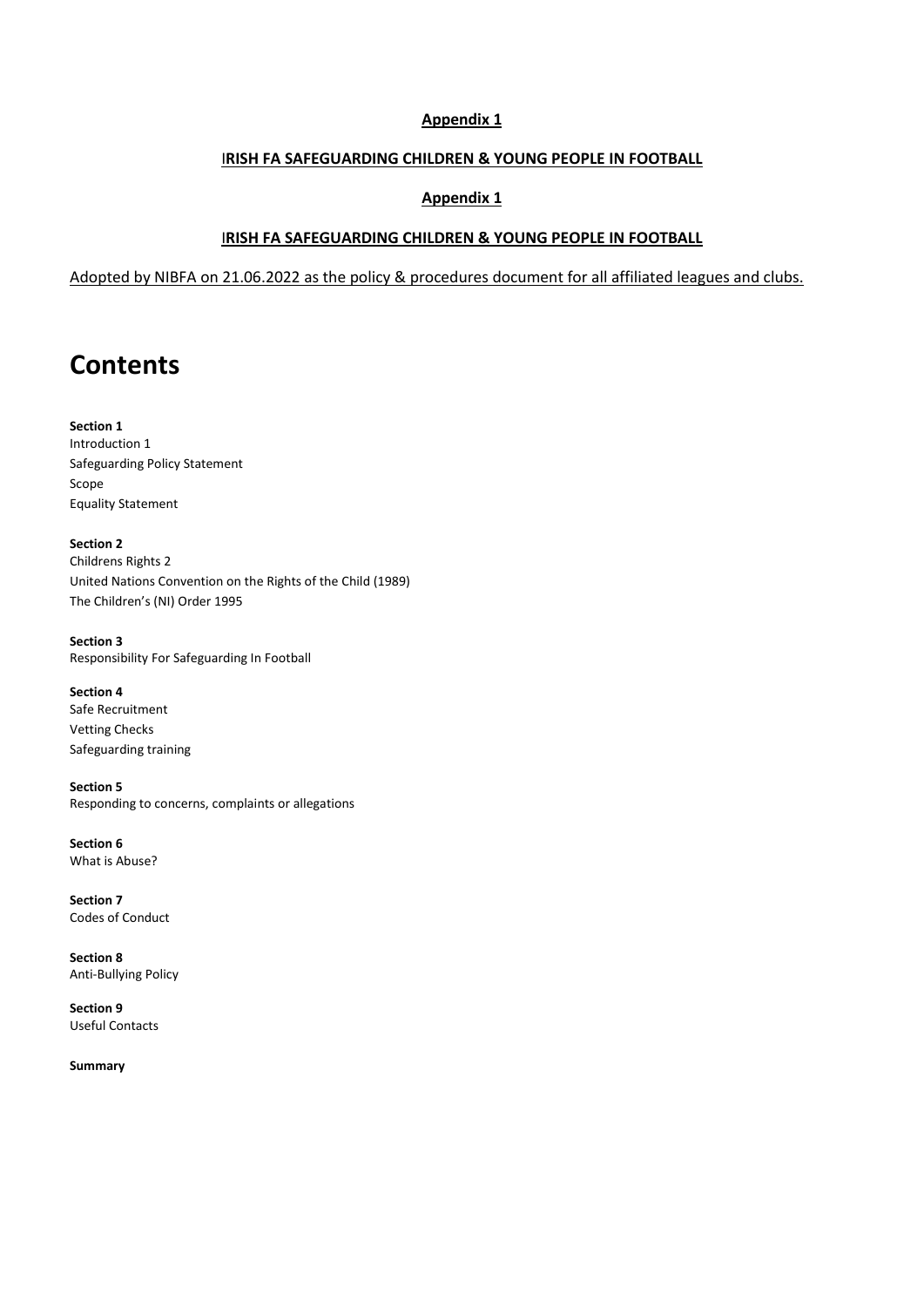# **Section 1** Introduction

## **Safeguarding Policy Statement**

The welfare of children and young people is paramount to our club. We endeavour to provide an environment which values and protects all children and young people. It is our policy promote good practice and ensure each young person is protected from inappropriate behaviour and all types of abuse while having a positive experience at our club.

#### **Our club endeavours to safeguard children and young people by adopting the standards set out by the Irish Football Association. To achieve this, we will:**

- 1) Appoint a Child Welfare Officer and communicate their contact details to all club members.
- 2) Adopt the Irish FA Safeguarding Children and Young People in Football Policy and Procedures in their entirety.
- 3) Ensure our coaches/volunteers engaged in Regulated Activity have completed appropriate vetting checks through the Irish FA as part of the club's safe recruitment process before commencing their role. Vetting checks will be updated every 3 years.
- 4) Ensure all coaches/volunteers working with or responsible for under 18's have attended the Irish FA Safeguarding Children and Young People in Football Workshop within 6 months of taking up their role. This should be updated every 3 years.
- 5) Have procedures for dealing with complaints or concerns regarding poor practice, abuse or neglect consistent with the Irish FA safeguarding policy.
- 6) Adhere to Irish FA Codes of Conduct and ensure these are communicated to all club coaches, players and parents.

#### **Scope**

This policy document covers all functions of our club and applies to all staff and/or volunteers, particularly those who engage in regulated activity with children and young people, club members and representatives.

#### **Equality statement**

Our club is committed to ensuring a fun and safe environment for all, regardless of religious belief, political opinion, racial group, age, marital status, sexual orientation, men and women generally, persons with a disability or persons without, and persons with dependents and persons without.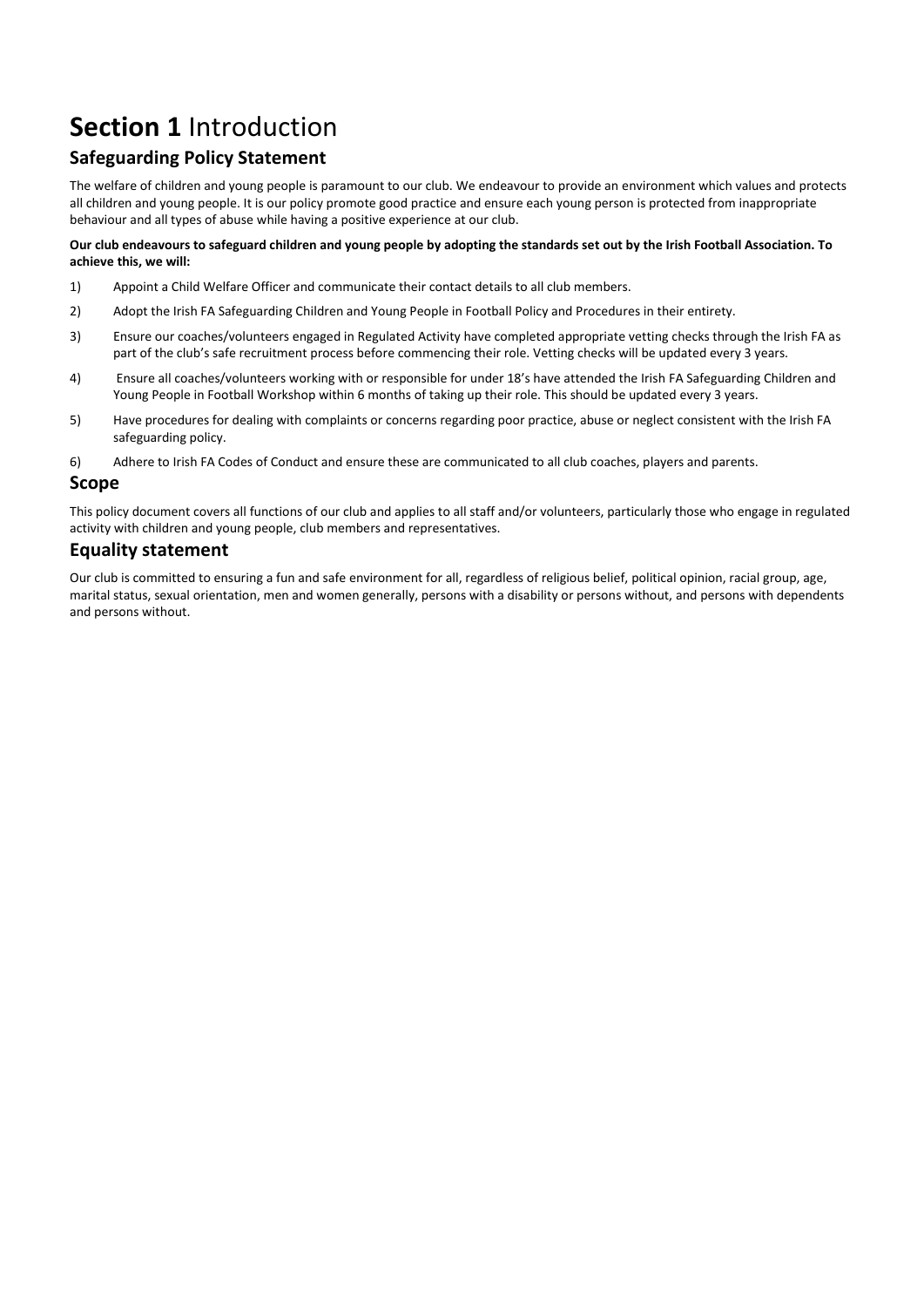# **Section 2** Children's Rights The United Nations Convention on the Rights of the Child (1989) (International Treaty) **What is the UN convention?**

The convention is a set of minimum standards – the bottom line – in protecting children's rights. It is a binding international treaty which the British government signed at the United Nations, committing itself to give children the rights and protections written in the convention.

### **Who is a child?**

In the convention 'a child' means anyone who is under 18 years of age.

### **What rights do children have?**

**There are many rights written into the convention which include, for example, rights relating to:** 

- children having a say in their education;
- protection of the environment in which children live;
- reasonable standards of living;
- protection from violence, abuse and exploitation;
- protection for children cared for away from home and for children with a disability;
- children being able to use their own language, enjoy their own culture and practice their own religion;
- reasonable standards of health and development;
- children suspected of committing a crime and children convicted of crimes.

**Each point in the convention is called an article. There are five articles that are especially important for Irish FA staff and volunteers to be aware of:** 

**Article 1:** No Discrimination

**Article 3:** Acting in The Child's Best Interests

**Article 6:** Making It Happen (the government has promised to make laws and change policies and procedures to give children these rights)

**Article 12:** The Child's Right to Express an Opinion

#### **Article 19:** Protection from Abuse and Neglect

#### **Are these all 'legal' rights?**

Since the UK government has signed the convention, no law or administrative action should contradict it. There is a committee at the United Nations which checks on whether governments are keeping their promises. Current legislation does not make all these rights available to children.

More information about children's rights in local law can be obtained from the Children's Law Centre, who can advise you or put you in touch with specialist groups with information relating to any issues.

### **The Children (NI) Order 1995**

**The Children (NI) Order 1995 is based on a clear and consistent set of five principles designed with the common aim of promoting the welfare of children and young people, they are;** 

- Paramountcy the welfare of the child and young person is paramount to this club
- **Parental / Guardian Responsibility** parents / guardians have responsibility for ensuring their child is safe and the young person's rights are protected rather than rights over them
- **Prevention** the club will put all good practice measures in place to reduce any potential risks of harm
- Partnership parents / guardians and statutory agencies will work together to prevent abuse and harm
- **Protection** the statutory agencies have a legal duty to investigate when a child or young person is at risk from harm or abuse. This club is committed to working in partnership with any statutory intervention to protect a child.

Children and young people have the right to be safe. Our staff and/or volunteers have a duty to ensure that this fundamental principle takes precedence over all other considerations.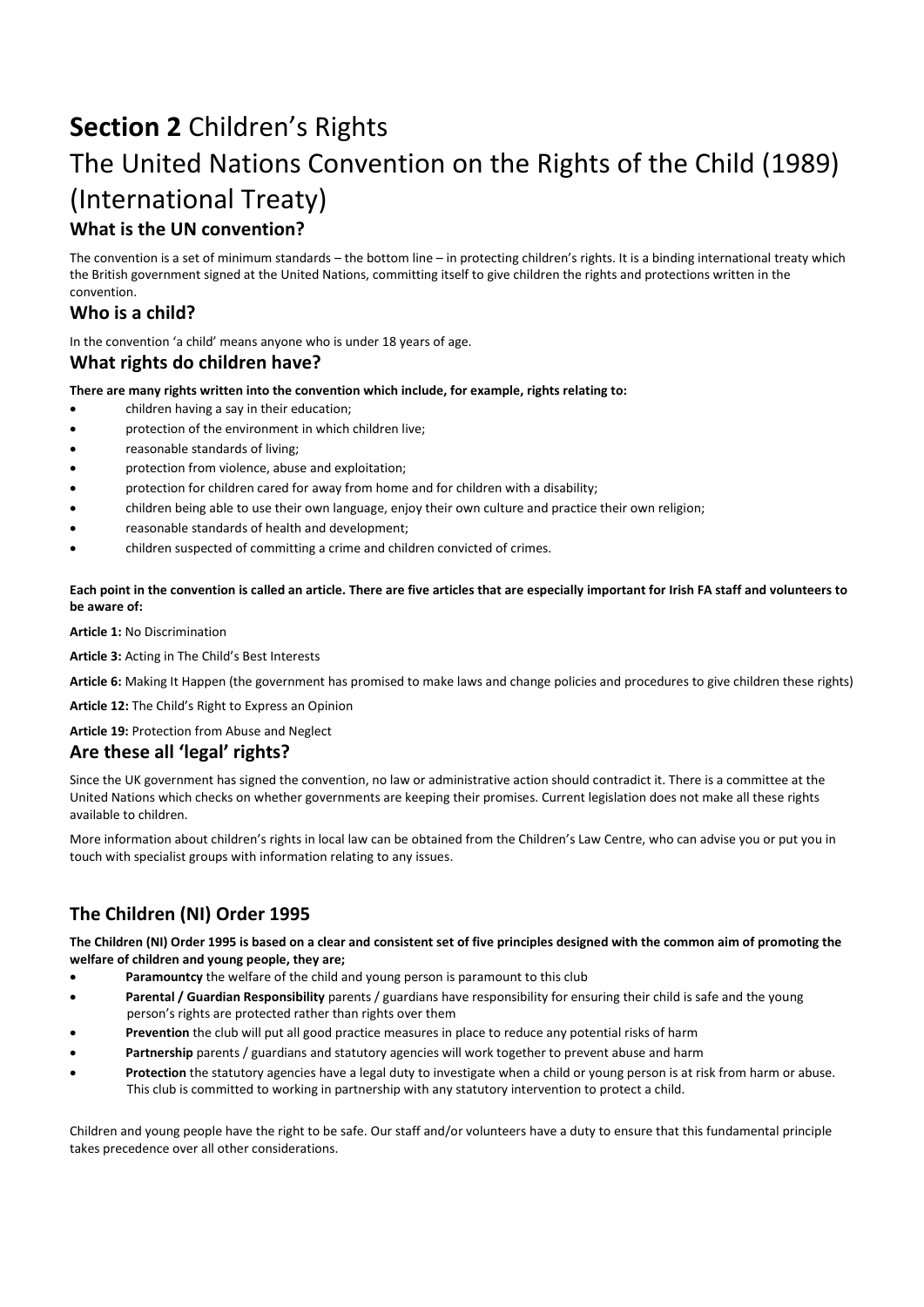# **Section 3** Responsibility for Safeguarding

Safeguarding Children and Young People in Football is a shared responsibility. Our club fully endorse the Irish FA's Safeguarding Children and Young People in Football Policy and Procedures found under the Foundation section at www.irishfa.com. We have appointed a Club Child Welfare Officer(s) who has been ratified by our club committee.

The club child welfare officer plays a fundamental role in the creation of a child-centred ethos that promotes the positive aspects of football. This can be achieved by communicating to every adult in the club that they have a duty of care to safeguard the welfare of children and young people and protect them from inappropriate behaviour and promote a culture of fun.

#### **The role and responsibilities of the child welfare officer includes the following:**

- Work with others in the club to create a positive child centred environment.
- Adopt the safe recruitment procedures outlined by the Irish FA to ensure all volunteers in Regulated Activity have completed appropriate vetting checks, administered by the Irish FA prior to taking up their role.
- Ensure all club volunteers have attended Irish FA Safeguarding Children and Young People in Football training in line with NIBFA, NIWFA, GDC, SSG affiliation requirements within 6 months of taking up their role.
- Be the first point of contact for any complaints relating to poor practice and/or safeguarding issues and maintain appropriate records of any complaints, actions or decisions taken.
- Disseminate relevant information throughout the club as and when necessary.
- Liaise with the Irish FA, clubs, leagues and any other relevant affiliated bodies to ensure any concerns are dealt with at the earliest opportunity.

As a club, we will ensure that the club welfare officer has:

- Completed the Irish FA Safeguarding Children and Young People in Football Course
- Completed the Irish FA Child Welfare Officer Course (within 6 months of being appointed)
- Completed a satisfactory Enhanced Disclosure Check through the Irish FA
- Agreed to take responsibility for their own development to maintain their knowledge and skills to fulfil the role

For additional information on the roles and responsibilities of the club child welfare officer see the Irish FA Safeguarding Policy and

Procedures or the Irish FA Safeguarding Children and Young People in Football App currently available at Google Play and iTunes.

# **Section 4** Safe Recruitment Procedures

Our club recognises its responsibility to ensure that all staff/volunteers providing football opportunities for children and young people are appropriately selected, supported and have the necessary safeguarding knowledge to help them in their roles. Our selection process includes but is not limited to:

- An application process
- Confirmation of any experience working with children
- Previous coaching experience
- A commitment to engage in additional training as required by the club
- Reference checking

### **Vetting Checks**

Our club is required to ensure that any volunteer who is engaged in regulated activity (welfare role, first aider, coach, transporting children, overnight stays) completes an AccessNI Enhanced Disclosure Check.

Once we are satisfied that the volunteer is suitable to represent our club we will ensure that an appropriate AccessNI application is completed prior to them taking up their role and at 3 yearly intervals thereafter. The process is as follows:

- We will issue a hard copy of the AccessNI application form (available at www.irishfa.com) to each applicant.
- Each applicant must complete the application in full, including the online registration for an Enhanced Disclosure Check (against the Barred list if the work is unsupervised).
- Each applicant must return the application form to our club welfare officer or chairperson along with 3 pieces of identification for identity checking.
- Each applicant should consider submitting a self-declaration form outlining any relevant cautions and/or convictions to Kevin Doyle, Irish FA Safeguarding Manager, NFS Windsor Park, Belfast, BT12 6LU.
- The club welfare officer/chairperson should record the name, dob and AccessNI reference number and forward the application form and copies of identification to Kevin Doyle, Irish FA Safeguarding Manager, NFS Windsor Park, Belfast, BT12 6LU.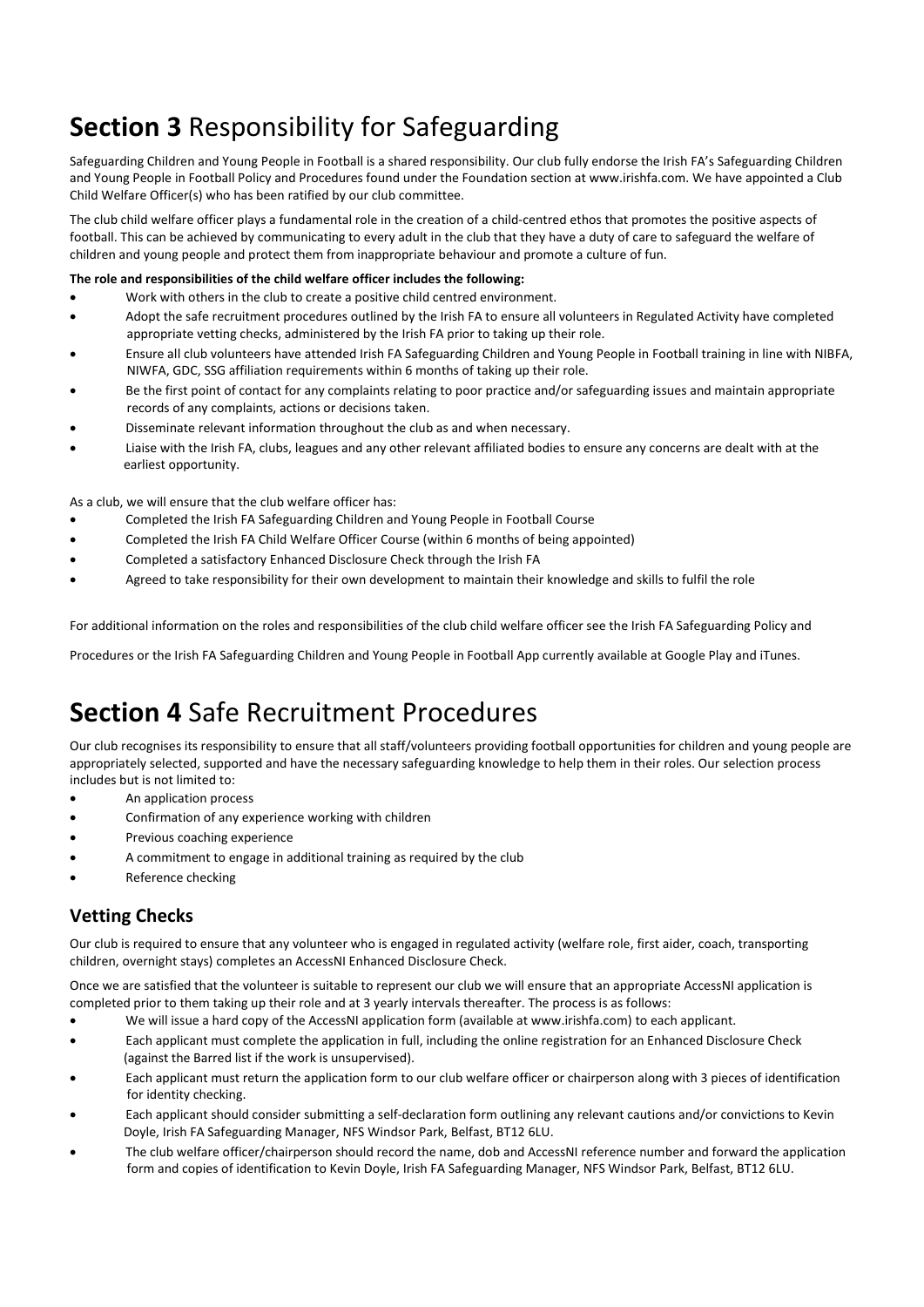On receipt of the completed application the Irish FA will:

- Process the application to AccessNI
- Receive notification from AccessNI outlining:

(i) Nothing to disclose

(ii) Certificate Issued (previous cautions and/or convictions)

(iii) Further information required from the applicant

The Irish FA will conduct a thorough risk assessment on any disclosures. Our club volunteers will provide the Irish FA with the original disclosure certificate and a detailed explanation of any disclosures identified by the AccessNI check. The Irish FA may be required to obtain third party information and/or share information with our club. This will only be done with the consent of the volunteer.

Our club will engage fully in this process and comply with any decision taken by the Irish FA Case Management Panel.

### **Safeguarding Training**

All our staff and volunteers will attend the Irish FA Safeguarding Children and Young People in Football training course within 6 months of taking up their role. This will cover:

- Basic awareness and understanding of safeguarding issues
- Recognising a child protection concern including guidance on how to respond to, record and report concerns in line with Irish FA guidelines
- Volunteers responsibility to safeguard children and young people who participate in Irish FA programmes
- Awareness of the Irish FA Safeguarding Children and Young People Policy and Procedures including codes of conduct

Volunteers will be required to attend refresher training in safeguarding on a 3-yearly basis either via face to face training or online learning. Face to face training must be completed after 9 years.

# **Section 5** Responding to concerns, complaints or allegations

**We will take any complaint or concern about the safety and welfare of a child seriously. This includes but is not limited to the following:** 

- The conduct of a club volunteer towards any other club member child, parent/guardian, spectator, Irish FA and/or other match officials.
- The conduct of any club representative towards any member of another football club, league, Irish FA and/or match official.
- Any concern, raised by a child or adult, that indicates they (or another person) have been harmed or are at risk of being harmed by another individual.
- The conduct of any club member that may cause reputational damage to the club.
- Any concerning behaviour that is observed by a club representative.

Any concerns you may have should initially be directed to our club Child Welfare Officer. If the complaint is about that individual, you should raise the issue with the club Chairperson or another senior official as necessary.

We will consider if your concern relates to poor practice and is a breach of our Code of Conduct. This matter may be addressed internally. Serious cases of poor practice may be referred to the Irish FA/NIBFA. All concerns will be fully investigated.

#### **The outcome of any investigation may be:**

- No case to answer
- Advice and warning as to future conduct
- Supervision/monitoring
- Support/additional training
- Suspension from the club
- Club membership rescinded

We will also consider if your concern is potentially child abuse or criminal behaviour. We will record the nature of the concern and immediately share this information with statutory authorities and the Irish FA/NIBFA. Our club will be guided by the advice from relevant authorities.

We may have to make a referral to the DBS. If this is the case, we will liaise with the Irish FA and any other appropriate body.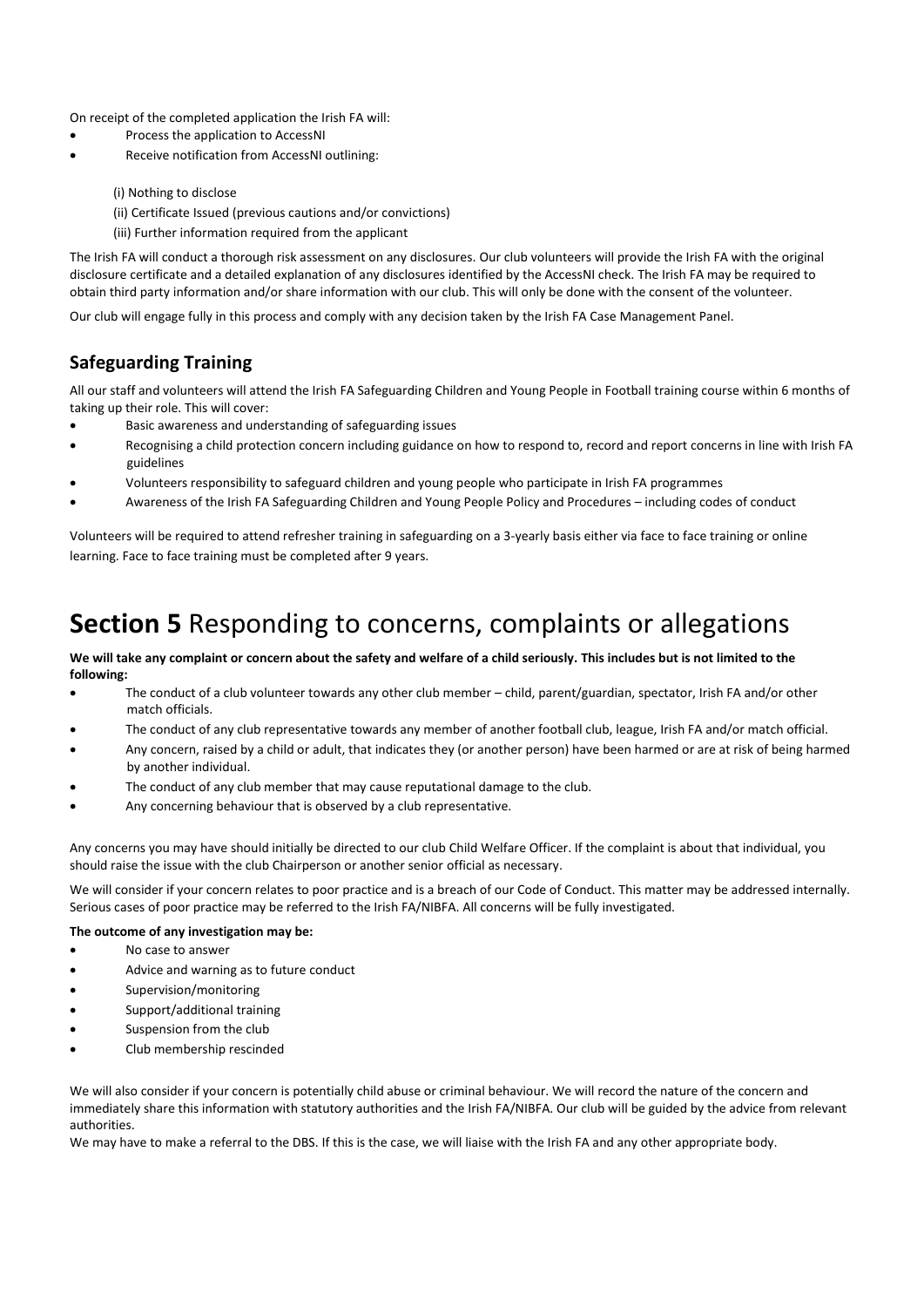# **Section 6** What is Child Abuse?

"Child abuse occurs when a child is neglected, harmed or not provided with proper care. Children may be abused in many settings: in a family, in an institutional or community setting, by those known to them, or more rarely, by a stranger. There are different types of abuse and a child may suffer more than one of them."

*(Ref: Department Of Health, Social Services and Public Safety (DHSSPS) NI Area Child Protection Committee's Regional Child Protection Policy and Procedures, 2005)* 

Child abuse occurs when a person in a position of greater authority or power causes significant harm to a child or young person. Research indicates that this harm can take place in many settings, including sport, and that the perpetrator is more often an adult whom children and young people know and place their trust in, rather than a stranger.

Child abuse is a very difficult and emotive subject which requires education and open discussion so that everyone feels confident in recognising the potential signs and symptoms of abuse and knows how to respond to concerns in line with Association and statutory guidelines.

By creating a better understanding of the issue, and by facilitating open discussion about abuse, the Irish FA also endeavours to deter those who may wish to use football as a means of gaining access to children and young people for inappropriate reasons.

Child abuse inquiries indicate that abuse which takes place in a public setting is rarely a one-off occurrence. Therefore, it is imperative that all allegations and suspicions of abuse are taken seriously and acted upon immediately to prevent further harm to children and young people

**The Department of Health Co-operating to Safeguard Children (2017) Report formally recognises five types of abuse:** 

| <b>Physical abuse</b>  | occurs when a person deliberately hurts a child or young person or gives a child or young person access to<br>alcohol, drugs or other dangerous substances                                                 |  |
|------------------------|------------------------------------------------------------------------------------------------------------------------------------------------------------------------------------------------------------|--|
| <b>Emotional abuse</b> | occurs when a person persistently shouts, taunts or threatens a child or young person. They may also<br>convey to them that they are worthless or inadequate                                               |  |
| <b>Neglect</b>         | occurs when a person persistently fails to provide a child or young person with basic needs such as food,<br>water and clothing. The child or young person may also be left unsupervised and not cared for |  |
| Sexual abuse           | occurs when a person takes advantage of a child or young person to gratify their own sexual needs                                                                                                          |  |
| <b>Exploitation</b>    | occurs when a person manipulates or abuses their power and control over a child or young person for their<br>own personal gain.                                                                            |  |

Although bullying is not formally recognised as a type of abuse under the Children (NI) Order, the Irish FA considers it to be a form of harm which must be taken seriously and responded to.

For more detailed information regarding the categories of abuse, refer to www.irishfa.com/foundation/youth-and-grassroots-football/ safeguarding.

# **Section 7** Code of Conduct

Football should be a positive experience for all participants. Our club expects high standards of behaviour from all our representatives – players, coaches, volunteers and supporters. Football is passionate and naturally competitive and can evoke different emotions and reactions. These, at times can be both positive and negative and can spill onto the pitch. We have a shared responsibility to ensure poor conduct does not compromise the safety and welfare of children and young people. Any behaviour which compromises this ethos may result in disciplinary action.

#### **Players - Children and young people at our club are expected to:**

- Show respect to players, coaches/volunteers and spectators
- Play fairly, respect officials and accept their decisions
- Respect opponents and not cheat
- Not use violence
- Remain within the defined boundary of the playing area/coaching area
- Behave and listen to all instructions from the coach/supervising adult
- Take care of all equipment owned by the club/league/SSG centre
- Refrain from bad language or racial /sectarian references
- Refrain from bullying or persistent use of rough and dangerous play
- Report abuse and/or inappropriate behaviour
- Be gracious in defeat
- Refrain from any inappropriate use of social media that may be critical of any club member or bring our club into disrepute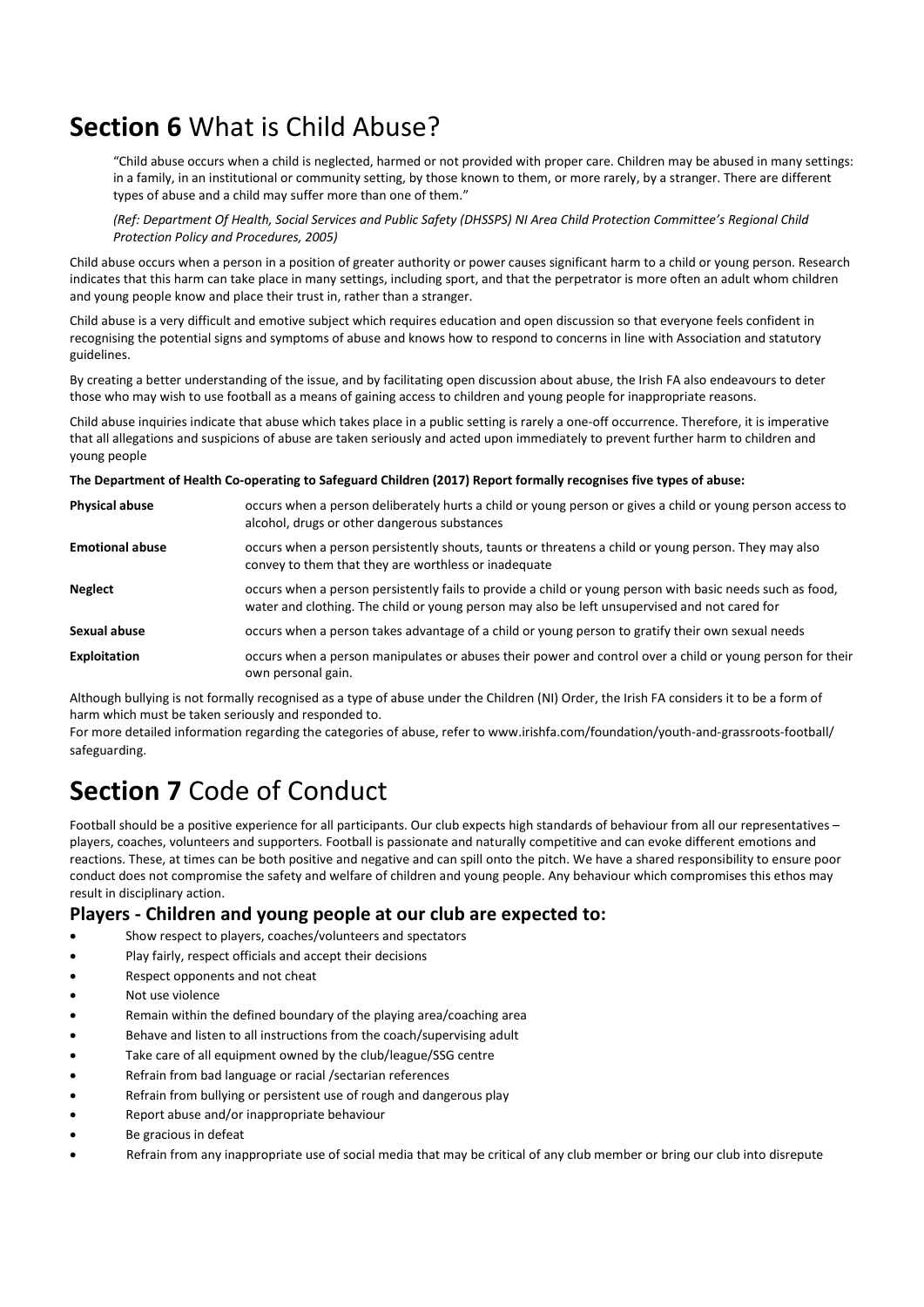#### **Children and Young People have the right to:**

- Be safe and be listened to
- Be respected
- **Privacy**
- Enjoy football in a protective environment
- Be referred for professional help if needed
- Be protected from abuse/inappropriate behaviour from any other person
- Participate on an equal basis, based on their ability
- A positive experience of competition
- Have their concerns taken seriously

Any behaviour deemed to be in breach of the code of conduct will initially be addressed by the appropriate coach and the Club Welfare Officer informed. Should the inappropriate behaviour persist or become more serious the matter will be escalated within the club and the following actions may be considered (this list is not exhaustive):

- Behavioural contract
- Suspension from training/matches
- Expulsion from the club

Your parents/guardians will be informed of any action taken by the club or concerns about your behaviour.

### **Code of Conduct for Parents/Guardians**

#### **Parents/Guardians involve with our club are expected to:**

- Show respect, appreciation and support for the club coaches and volunteers
- Complete and return club registration forms along with consent forms pertaining to your child's participation with the club
- Inform the club of any health concerns pertaining to your child particularly breathing, chest conditions or allergies. This may include any other condition including ADHD and/or Autism prior to football related activity.
- Be punctual when delivering and collecting your child to and from football training or matches. Inform the coach of any change of circumstance or collection arrangements
- Ensure your child is prepared for football appropriate attire depending on weather conditions, appropriate footwear, shin guards and if required, prescription safety glasses, fluids and snacks if needed
- Behave in a manner that reflects the good name of the club, make yourself aware of and adhere to rules of games centres Encourage your child to play by the rules and to do their best
- Be realistic and promote your child's participation in football for fun and enjoyment
- Accept officials and referee's decisions
- Behave responsibly on the side-lines and engage positively with other parents and coaches
- Refrain from any inappropriate use of social media that may be critical of any club member or bring our club into disrepute
- Never enter the field of play unless invited by an official

#### **Parents/Guardians have a right to:**

- Know their child is safe and supervised during training and matches (unless prior arrangements re supervision agreed)
- Be informed about any problems or concerns relating to their child(ren)
- Be informed if their child is injured
- Make a positive contribution to decisions made by the club
- Raise any complaints or concerns they may have related their children's involvement with the club

Any behaviour deemed to be in breach of the code of conduct will initially be addressed by the appropriate coach and the Club Welfare Officer informed. Should the inappropriate behaviour persist or become more serious the matter will be escalated within the club and the following actions may be considered (this list is not exhaustive):

- Behavioural contract
- Parent/Guardian may be asked not to attend training sessions and/or matches for an agreed period
- **If parental poor behaviour continues, then ultimately your child may be asked to leave the club because of your actions**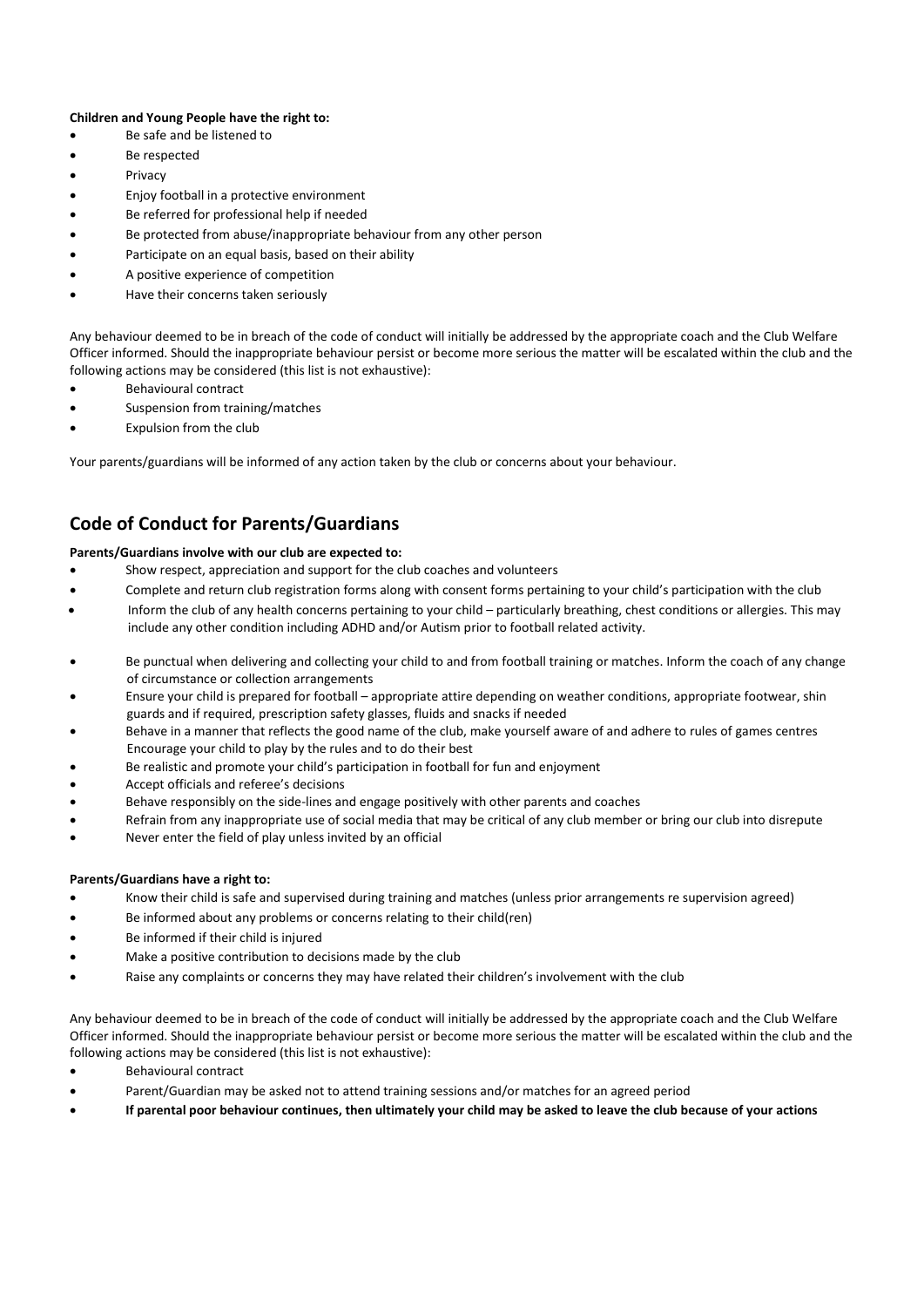## **Code of Conduct for Coaches and Volunteers**

#### **All coaches and volunteers at our club will:**

- show respect to everyone involved in the game (i.e., coaches, players, match officials, parents, and spectators)
- be an excellent role model and always display exemplary behaviour. This includes not smoking, drinking alcohol, taking drugs or using foul, racial, sectarian, or discriminatory language in the presence of children and young people.
- only develop open, honest, professional, and respectful relationships with children and young people
- promote the positive aspects of football and never condone rule-violations or the use of prohibited substances
- not equate success purely with results / winning, or equate losing with failure
- respect decisions made by match officials and never publicly criticise their decisions
- never enter the field of play without permission from the referee
- never use offensive, insulting, abusive or inappropriate language
- agree to complete appropriate vetting checks and engage in any subsequent risk assessment with the Irish FA
- attend appropriate training as and when required in line with Irish FA affiliation requirements safeguarding, first aid etc

#### **When coaching/volunteering children and young people I will:**

- always put the welfare of children and young people before winning or achieving goals
- work in an open environment and avoid spending time alone with children and young people away from others
- only partake in one-to-one coaching with a child or young person if it is necessary, part of the overall team training session and is done with the knowledge of the club and agreement with the child/young person and parent
- make them feel safe and ensure that coaching and volunteer ratios are appropriate to the needs of the group
- make football a fun experience
- communicate in a constructive, effective, and age-appropriate manner
- be positive by giving constructive feedback, praising efforts, and encouraging achievements
- ensure that if any form of manual / physical support is required, it is provided openly and according to agreed club guidelines. If physical support is needed, I will talk openly to the child or young person, explaining what I am doing and why, but I understand that for coaching purposes within football there are limited reasons for physical support. I agree that children and young people should always be consulted before they are touched, and their agreement gained. Parental / guardian views about manual support will always be carefully considered
- recognise the developmental needs and capacity of children and young people, including those with a disability, avoiding excessive training or competition and not pushing any child against their will
- carry out a risk assessment and ensure that the equipment and environment used for every club activity is safe
- keep a written record, and inform senior coach and parent of the young person, of any injury that occurs, including details of any treatment given
- never engage in bullying behaviour
- challenge any form of bullying behaviour and report it to club Welfare Officer and parent of the young person
- avoid spending any time alone with children or young people away from others.

#### **The following actions will never be sanctioned. I will never:**

- engage in rough, physical, or sexually provocative games, including horseplay
- share a changing room, bath or shower with a child or young person
- allow or engage in any form of inappropriate touching
- allow children or young people to use foul, abusive, racial, or discriminatory language unchallenged
- make sexually suggestive comments to a child or young person even in fun
- engage in sexual relationships with any player under 18 years of age while that unequal power relationship exists, and will notify the Club Welfare Officer of any relationships where there is a potential or actual abuse of trust
- engage in inappropriate use of social media this includes never posting comments on social media sites that compromise the welfare of a child or young person, cause them harm, or bring the club or sport into disrepute
- reduce a child or young person to tears as a form of control
- encourage or bully a child or young person into playing while injured
- show favouritism
- allow allegations made by a child or young person to go unrecorded or not acted upon.
- undertake personal care for children or young people
- enter or remain in the changing room while players are showering or changing if they are of a different gender to myself.
- invite or allow children or young people to stay with me at my home.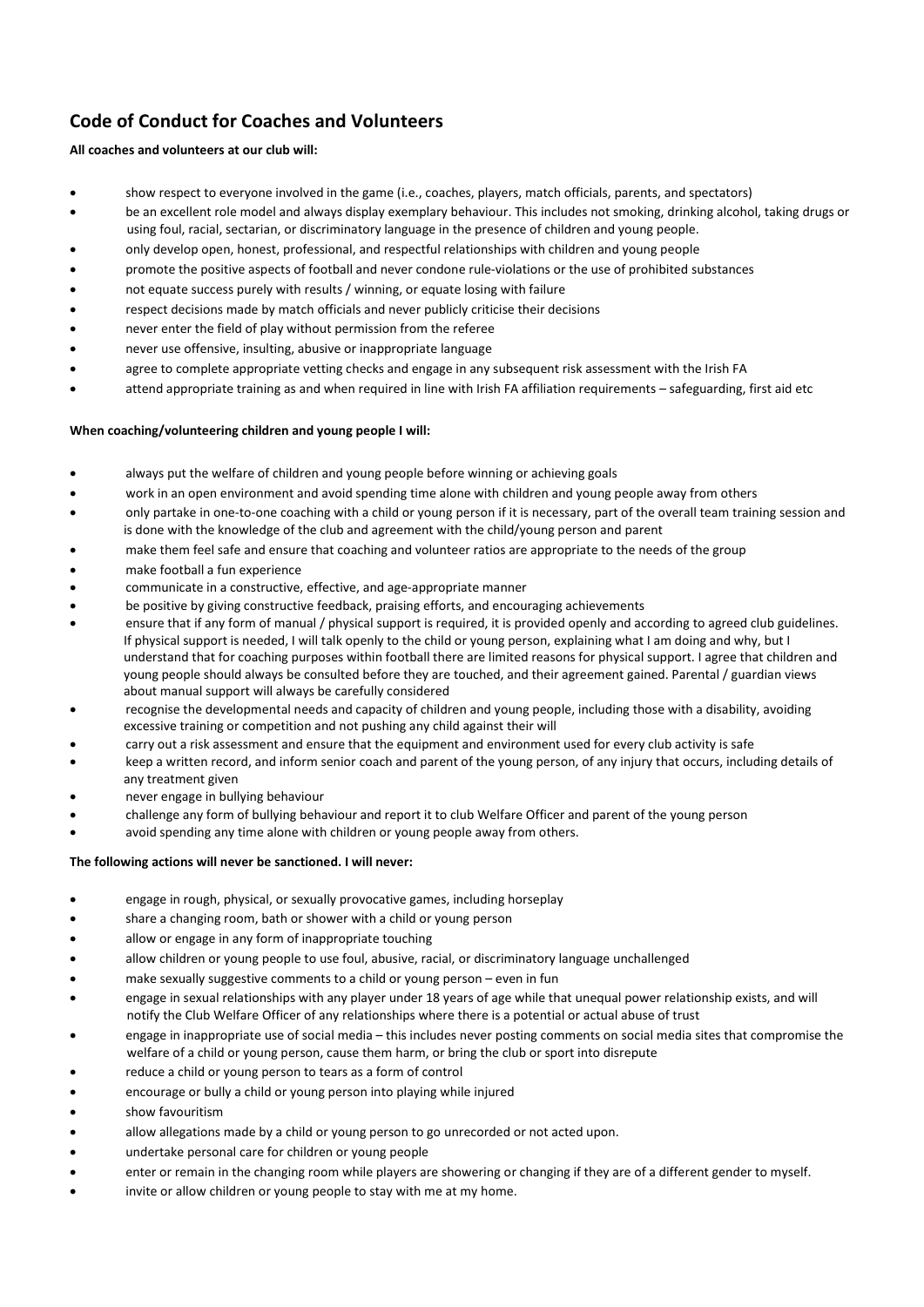Any behaviour deemed to be in breach of the code of conduct will initially be addressed by the head coach or Club Welfare Officer. Should the inappropriate behaviour persist or become more serious the matter will be escalated within the club and the following actions may be considered (this list is not exhaustive):

- Additional training
- Mediation
- Period of supervision
- **Suspension**
- Expulsion from the club

# **Section 8** Anti-Bullying Policy

Bullying is hurtful behaviour which no child or young person should have to experience. The impact that bullying can have on a child's or young person's life should never be underestimated. In extreme cases, bullying can lead to a child or young person self-harming or taking their own life. Our club is committed to providing an environment which promotes fun, respect, inclusivity, and equality for everyone involved.

Bullying is unacceptable behaviour that compromises our club's ethos and will therefore be challenged and responded to. Volunteers who witness bullying behaviour, whether it's child-to-child or adult to child, must respond immediately and report it to our Club Welfare Officer. Cases of serious bullying may be reported to the Irish FA Safeguarding team.

- All volunteers must respect every child and young person's need for, and right to, an environment where safety, security, praise, recognition, opportunity, and equality are available.
- Bullying behaviour will not be accepted or condoned at our club.
- Any form of bullying will be taken seriously, be investigated, and be promptly and appropriately responded to.
- Everyone involved in our club must understand what bullying is and how it affects those involved.
- Everybody has a responsibility to work together to stop bullying.
- Our anti-bullying policy and reporting procedures should be made known to everyone involved in the club, so they know how to respond to bullying, should it occur
- Our club will support children and young people, and their parents / guardians, should they be subjected to bullying.

### **RESPONDING TO BULLYING: VOLUNTEERS**

- All cases of bullying must be reported to the club welfare officer.
- Parents and guardians should be made aware that their child is being bullied, or is bullying others, and should be invited to meet with relevant club volunteers to discuss the problem.
- Where appropriate, the PSNI may be contacted
- Mediation should be used to help achieve a resolution but only if there is informal consent and agreement from all parties.
- The bullying behaviour should be promptly addressed and stopped.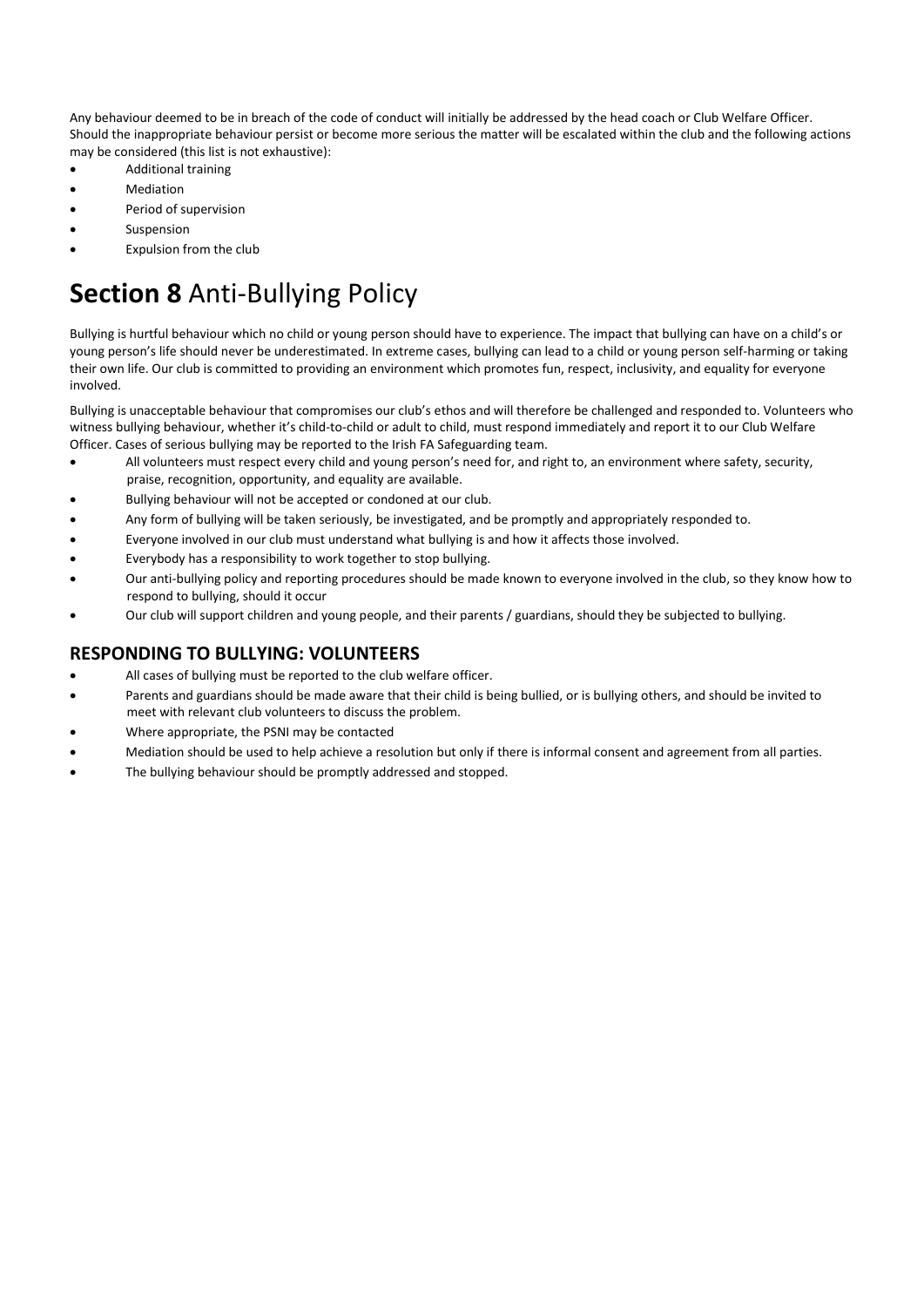# **Section 9** Useful Contacts

#### **Irish FA Safeguarding Children and Young People in Football App Health and Social Care Trusts In Northern Ireland**

Each trust has a Gateway team to deal with initial reports of abuse, and more local contacts for ongoing professional liaison and advice on concerns.

**Northern HSC Trust Tel** 0300 1234 333 (0900-1700) **Out of hours** 028 9504 9999 (1700-0900) **South Eastern HSC Trust Tel** 0300 1000 300 (0900-1700) **Out of hours** 028 9504 9999 (1700-0900) **Southern HSC Trust Tel** 0800 7837 745 (0900-1700) **Out of hours** 028 9504 9999 (1700-0900) **Belfast HSC Trust Tel** 028 9050 7000 (0900-1700) **Out of hours** 028 9504 9999 (1700-0900) **Western HSC Trust Tel** 028 7131 4090 (0900-1700) **Out of hours** 028 9504 9999 (1700-0900)

#### **Police Service Of Northern Ireland Public Protection Units**

The following are PSNI Public Protection Units throughout Northern Ireland. Contact them via the police exchange 028 9065 0222 or 101 and the relevant extension below: **North/West Belfast** Tennent St PSNI x 28969 **South/East Belfast** Willowfield PSNI x 23570 **Newtownards/Bangor** Newtownards PSNI x 31065 **Carrickfergus/Newtownabbey/Antrim** Antrim PSNI x 36070 **Armagh/Newry** Lurgan PSNI x 39084 **Cookstown/Omagh/Enniskillen** Omagh PSNI x 41630 **Limavady/Londonderry/Magherafelt** Maydown PSNI x 57016 **Coleraine/Larne/Ballymena** Ballymoney PSNI x 63605 A

#### **NSPCC**

**Helpline** 0808 800 5000 www.nspcc.org.uk **Child Protection In Sport Unit** 028 9035 1135/011 6234 7278 | www.thecpsu.org.uk **ChildLine** Freephone 0800 1111 www.childline.org.uk **Access NI** 0300 200 788[8 www.nidirect.gov.uk/accessni](http://www.nidirect.gov.uk/accessni)

#### **Disclosure and Barring Service**

Information or queries relating to referrals or barring of adults from working with children and young people 01325 95379[5 www.homeoffice.gov.uk/dbs](http://www.homeoffice.gov.uk/dbs)

**Child Exploitation and Online Protection Centre** (CEOP) 028 7238 2391 www.ceop.gov.uk **Kidscape (Anti-Bullying Charity)** 0207 730 3300 www.kidscape.org.uk **PIPS (Suicide Prevention Charity)** 028 90287836 www.pipsprogrammes.com **Lifeline 24-hour general helpline** 0808 808 8000 **Nexus Counselling service for survivors of abuse** www.nexusinstitute.org

**Belfast** 028 9032 6803 **Derry/Londonderry** 028 7126 0566 **Portadown** 028 3835 0588 **Enniskillen** 028 6632 0046

**Sport NI** 028 9038 1212 www.sportni.net **Volunteer Now** 028 9023 610[0 www.volunteernow.co.uk](http://www.volunteernow.co.uk/)

#### **OTHER USEFUL WEBSITES**

www.bullying.co.uk (anti-bullying charity) www.thinkuknow.co.uk (CEOP's internet safety education programme)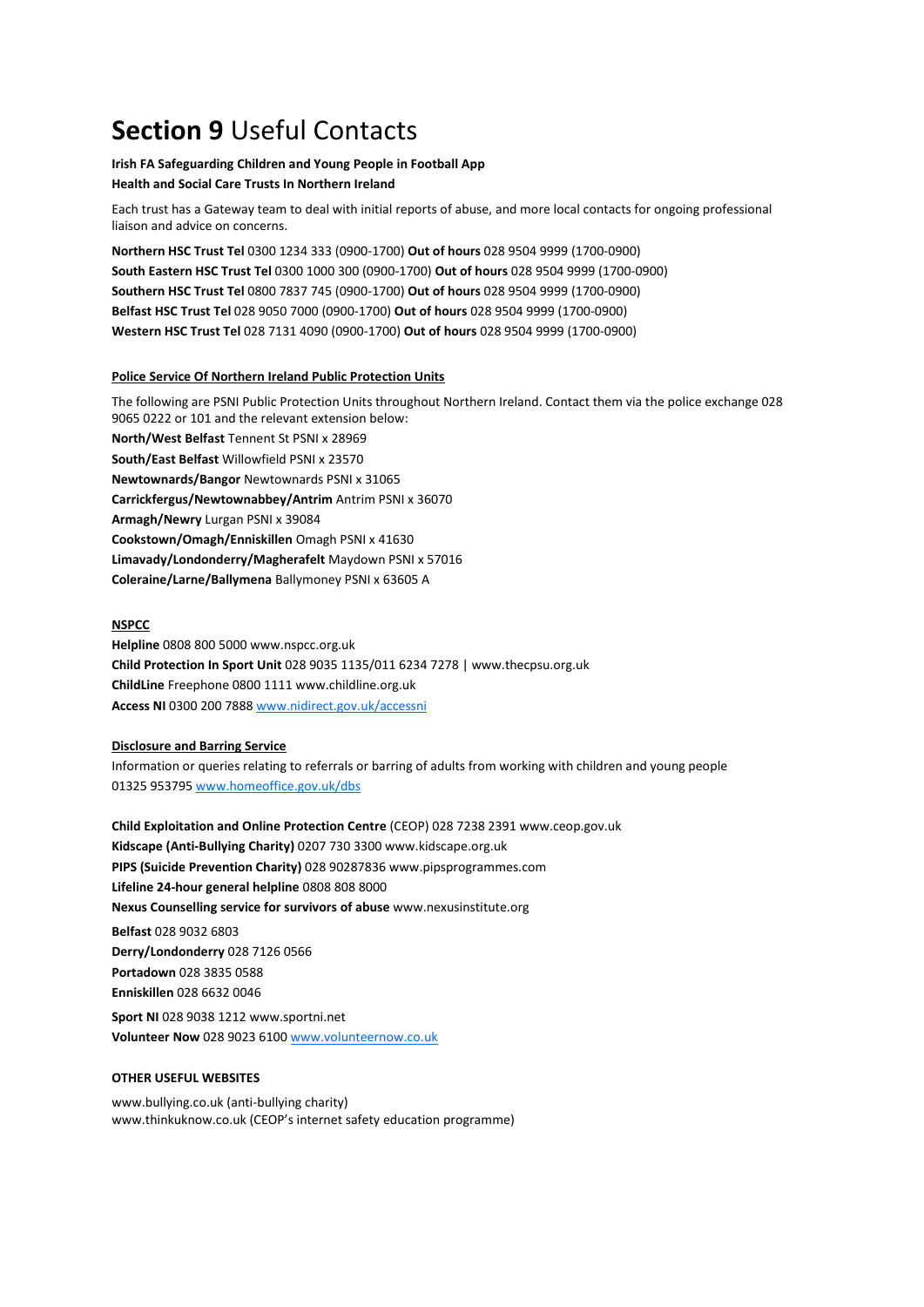# Summary

We are committed to the good practice guidelines and procedures outlined throughout this policy. As a club, we accept our responsibility to provide an environment which promotes the safety and welfare of children and young people at all times.

In addition to this policy document we are guided by additional policies outlined in the Irish FA Safeguarding Children and Young People in Football Policy and Procedures document found www.irishfa.com/foundation/youth-and-grassrootsfootball/ safeguarding. This includes:

- Whistle Blowing Policy
- Health and Safety Policy
- Equality Policy
- General Data Protection Regulations
- Communications and Social Media Policy
- Managing Challenging Behaviour
- Transporting Children and Young People
- Travelling to Away Fixtures/Tournaments/Residentials
- Guidelines on Confidentiality
- Organising Events/Festivals/Tournaments

## **The Irish FA Safeguarding Children and Young People in Football App is available to download.**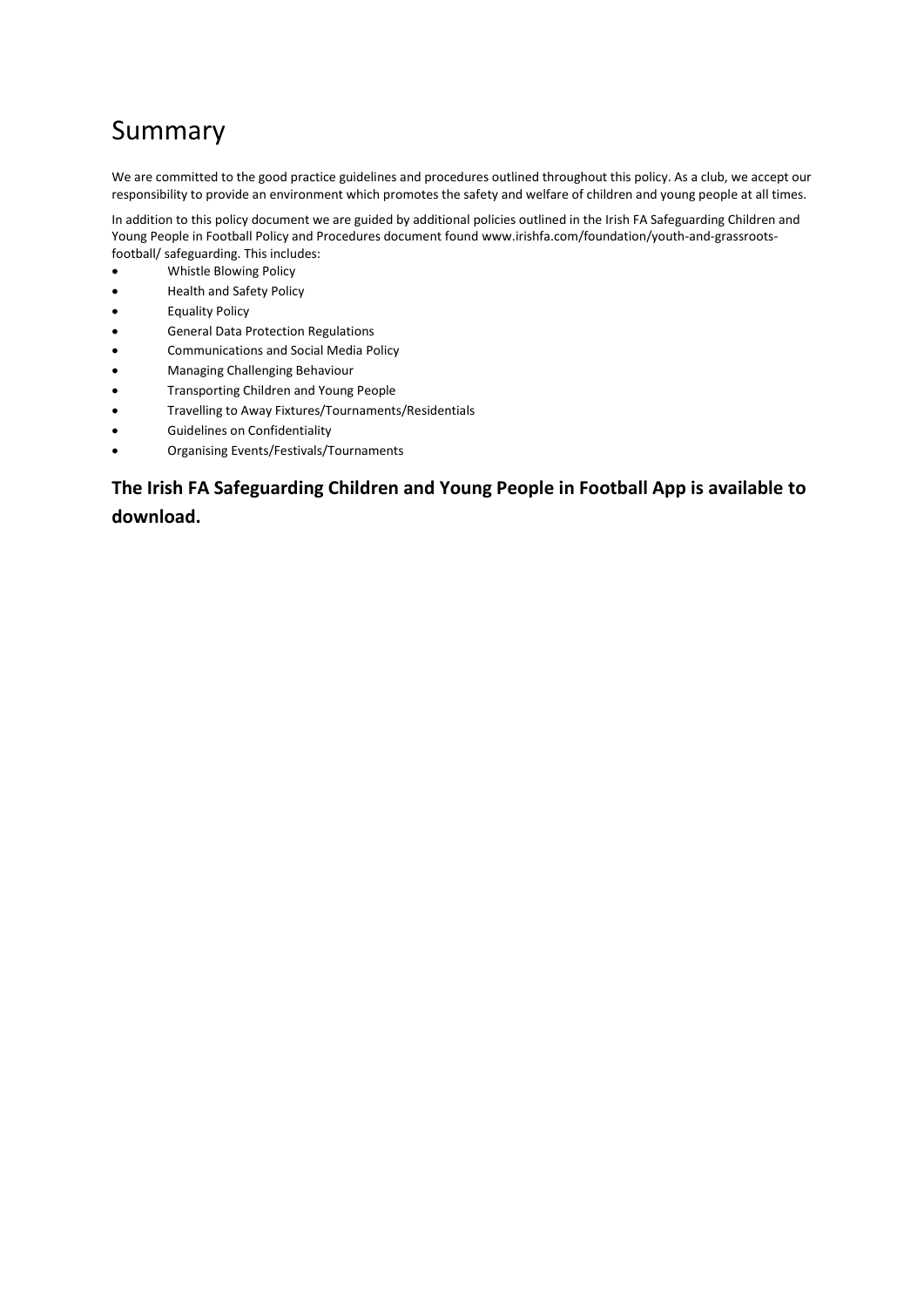#### **Appendix 2**

#### **VETTING CHECKS**

In order to register an official, all clubs, leagues, affiliated bodies and Associations must follow appropriate selection procedures ensuring they are satisfied with the applicant/volunteer. This process should include but is not limited to:

- An application process
- Confirmation of any experience working with children
- Previous coaching experience
- A commitment to engage in additional training as required by the club
- Reference checking

If satisfied with the applicant/volunteer, the club, league or association/affiliated body must ensure that all volunteers engaging in Regulated Activity complete an Enhanced Disclosure Vetting Check prior to confirmation of their membership.

To allow the Irish FA/NIBFA to assess the suitability of a club official to take up membership of the NIBFA, the club, league/association or affiliated body must ensure that the club official engaging in Regulated Activity completes a satisfactory vetting check.

The application process is as follows:

- When satisfied with the applicant, the club will issue a hard copy of the AccessNI application form to each applicant. This application can be found at [https://www.irishfa.com/irish-fa](https://www.irishfa.com/irish-fa-foundation/grassroots-and-youth-football/safeguarding)[foundation/grassroots-and-youth-football/safeguarding](https://www.irishfa.com/irish-fa-foundation/grassroots-and-youth-football/safeguarding)
- Each applicant must complete the application full, including the online registration for an Enhanced Disclosure Check (against the Barred list if the work is unsupervised).
- Each applicant must return the application form to the club welfare officer or chairperson along with 3 pieces of identification for identity checking.
- Each applicant should, if necessary submit the self-declaration form outlining any relevant cautions and/or convictions to Kevin Doyle, Irish FA Safeguarding Manager, NFS Windsor Park, Belfast, BT12 5LU.
- The club welfare officer/chairperson should record the name, dob and AccessNI reference number and forward the application form and copies of identification to Kevin Doyle, Irish FA Safeguarding Manager, NFS Windsor Park, Belfast, BT12 5LU. All information should be included on the relevant online club registration system.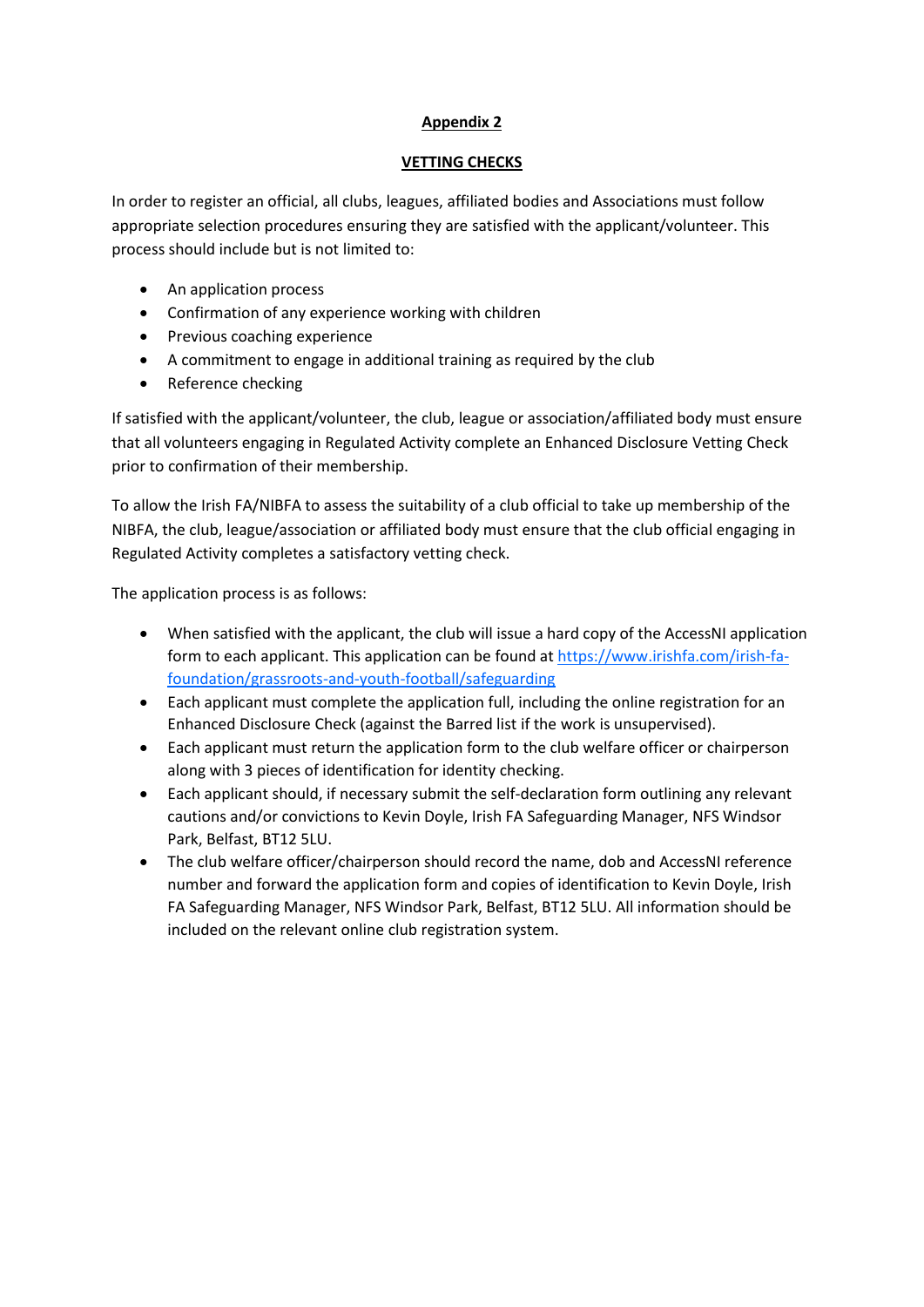On receipt of the completed application the Irish FA will:

- Process the application to AccessNI
- Receive notification from AccessNI outlining:
	- (i) **Nothing to disclose** The Irish FA/NIBFA will inform the club welfare officer/chairperson that the individual could be considered for appointment
	- (ii) **Certificate Issued** The Irish FA will request from the applicant, the original disclosure certificate and a full explanation of any disclosures outlined within. The applicant may provide or be required to provide relevant additional information allowing the Irish FA to assess the individual's suitability to fulfil their proposed role. This may include but is not limited to written references and/or additional reports relating to the convictions. The applicant may be required to attend an interview as part of the assessment process. The Irish FA will inform the club, league or affiliated body if the applicant has been successful and any measures that should be put in place to manage any identified risk. The club/league/affiliated body may be required to engage in this assessment process.
	- (iii) **Further information required** the Irish FA may be required to request additional information from the applicant for the purposes of progressing the application.

This decision will be taken by the Irish FA Case Management Panel.

The Irish FA is committed to equal opportunities for all and does not preclude applicants with criminal convictions. Convictions will only be considered when relevant to the position that the applicant has applied for. Applicants whose disclosure certificate returns information in relation to their criminal record will be judged on a case-by-case basis. Disclosures do not necessarily preclude a person from taking a role within affiliated youth football.

The assessment of suitability will depend on several factors:

- the nature of the position
- the self-disclosure of any prosecutions or convictions
- the seriousness, timing and any possible pattern that emerges of any information disclosed
- the potential of reoffending to cause harm to young people/vulnerable adults

The following information is considered:

- Age of applicant now and at the time of the offence
- Type and nature of the offence
- Number of offences on record
- Pattern of offending or date since last offence
- Contact with young people and/vulnerable adults
- Any mitigating factors
- Any aggravating factors
- Disclosure by applicant
- Cooperation with case management process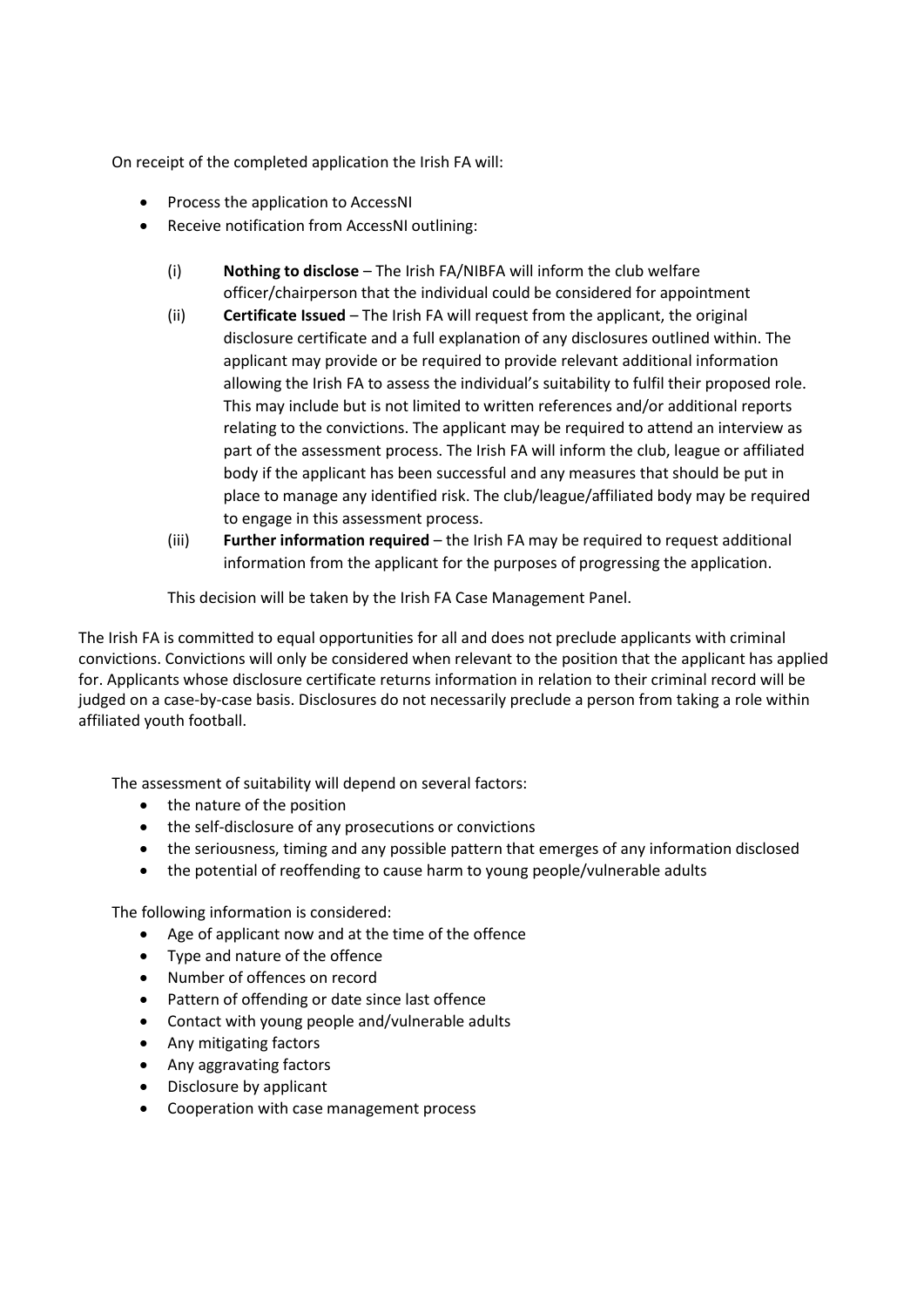Disclosure of certain types of convictions/prosecutions may automatically preclude the applicant from a position working with children. Examples of offences that may prohibit an applicant are:

- Any offence of a sexual nature
- Any offence against a child
- An offence that causes gross bodily harm
- An offence of kidnapping
- A series of continuous offending that might cause concern for the well-being of children

Any applicant who submits inaccurate information (at any stage of the process), omits relevant information or does not engage meaningfully in the assessment process may not be permitted to take up membership of the NIBFA either temporarily or permanently.

All documentation will be returned to the applicant on completion of the process. The Irish FA will retain confirmation of the decision to grant membership or not.

All clubs, leagues, affiliated and associated bodies must ensure they maintain accurate and up to date record of all club officials including confirmation of vetting checks and safeguarding training, both of which should be updated every 3 years.

#### **Appeals**

An appeals process can be made available to any individual who is subject to a decision made by the CMP.

- All requests must be submitted in writing, by special-delivery post, within 14 days after the date the decision was intimated in writing to the individual concerned.
- A fee of £75 must be enclosed with the appeal. The fee shall be returned only where the appeal is upheld or not heard.
- The request must clearly identify the decision the individual wishes to appeal, on what grounds they wish to make the appeal, and reasons as to why it would be unfair not to change the decision. Evidence must also be submitted to support the claim.
- The Appeals Panel will exclude any person who sat on the original CMP.
- Where an appeal has been rejected or not heard, the initial decision made by the CMP will stand.

• The Appeals Panel will notify the individual, in writing, of the outcome of the appeal process. Should an individual wish to withdraw their appeal prior to the hearing taking place, they must notify the Irish FA's Safeguarding Team in writing. In such cases, the original decision made by the CMP will be upheld. The individual may also be subject to a cancellation fee.